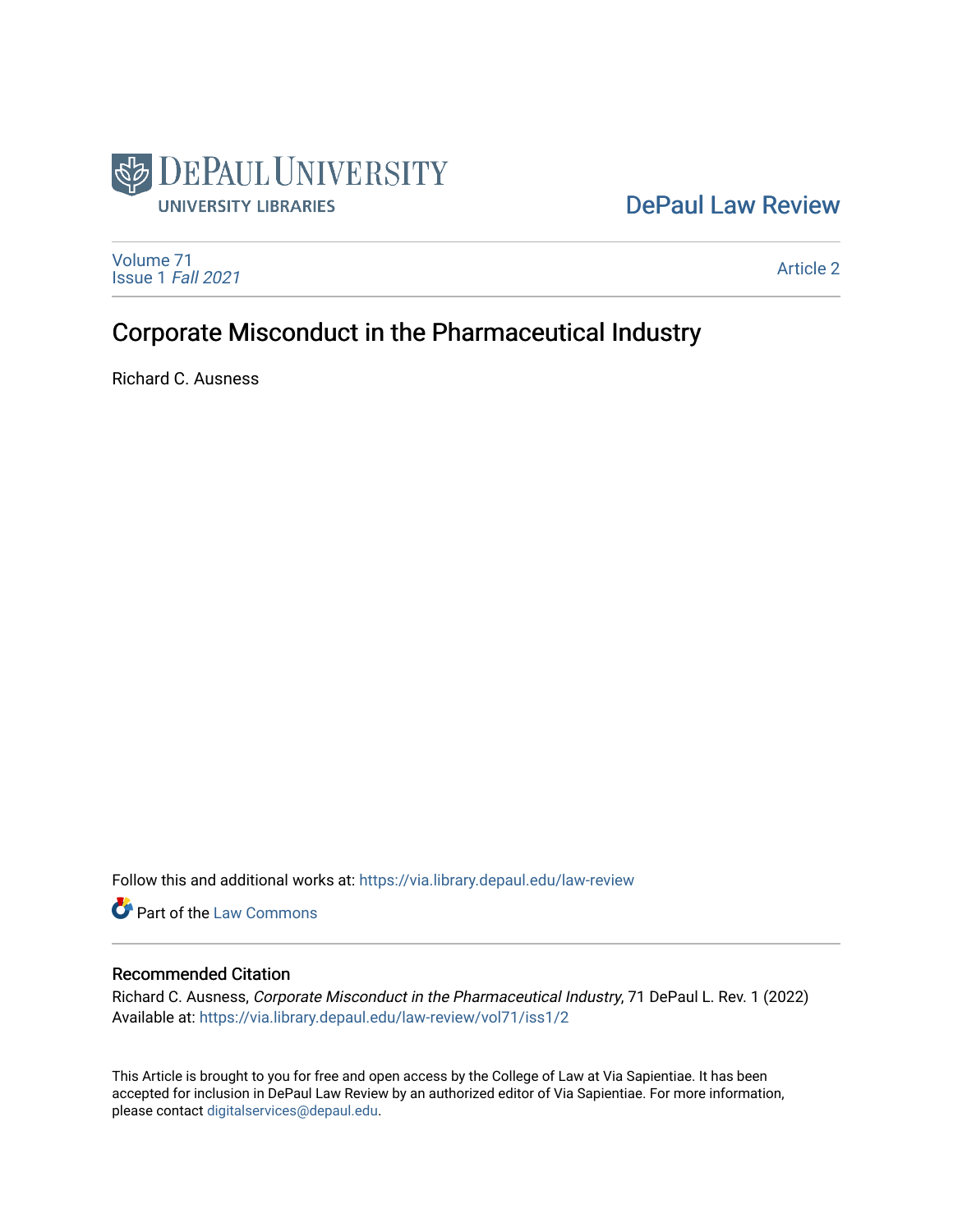## **CORPORATE MISCONDUCT IN THE PHARMACEUTICAL INDUSTRY**

## *Richard C. Ausness*<sup>1</sup>

#### **INTRODUCTION**

Sadly, many pharmaceutical companies have engaged in unethical or illegal behavior.2 The current opioid crisis is the most recent example of misconduct by pharmaceutical companies.3 Moreover, this pattern of conduct is neither rare, nor recent. Instead, it is long-standing and pervasive in nature.4 Furthermore, unlike wrongdoing by other businesses that cause primarily economic or environmental harm, wrongdoing by pharmaceutical companies, like that of asbestos or tobacco companies, may cause personal injuries and death on a large scale.<sup>5</sup>

Part I of this Article discusses corporate misconduct in general and provides a number of examples of prominent corporate wrongdoing over the past three decades. Part II of this Article focuses on unethical practices by pharmaceutical companies. This includes manipulation of the results of clinical trials and fraud in connection with the marketing and promotion of prescription drugs, including dissemination of false information to doctors and patients, targeting vulnerable groups, secretly financing key opinion leaders and front groups, as well as engaging in kickbacks and bribery.

Part III provides a sample of case studies illustrating misconduct by drug companies over the past sixty years. Among the products discussed are MER/29, the Dalkon Shield intrauterine device (IUD), Botulinum Toxin (Botox), Neurontin, Lupron, Vioxx, and Paxil. This sets the stage for a discussion of OxyContin and its contribution to the

<sup>1.</sup> Stites & Harbison Professor of Law, University of Kentucky; B.A., 1966 and J.D., 1968, University of Florida; L.L.M. Yale Law School. I would like to thank the University of Kentucky J. David Rosenberg College of Law for supporting this research with a summer research grant.

<sup>2.</sup> *See infra* Part II.

<sup>3.</sup> *See infra* Part II. Misconduct includes such actions as compromising clinical trials, participating in fraudulent marketing practices, and engaging in kickbacks and bribery.

<sup>4.</sup> *See infra* Part III (describing misconduct from 1957 to 2017).

<sup>5.</sup> For example, it is estimated that Vioxx killed at least 60,000 people. Eugene McCarthy, *A Call to Prosecute Drug Company Fraud as Organized Crime*, 69 SYRACUSE L. REV. 439, 440 (2019).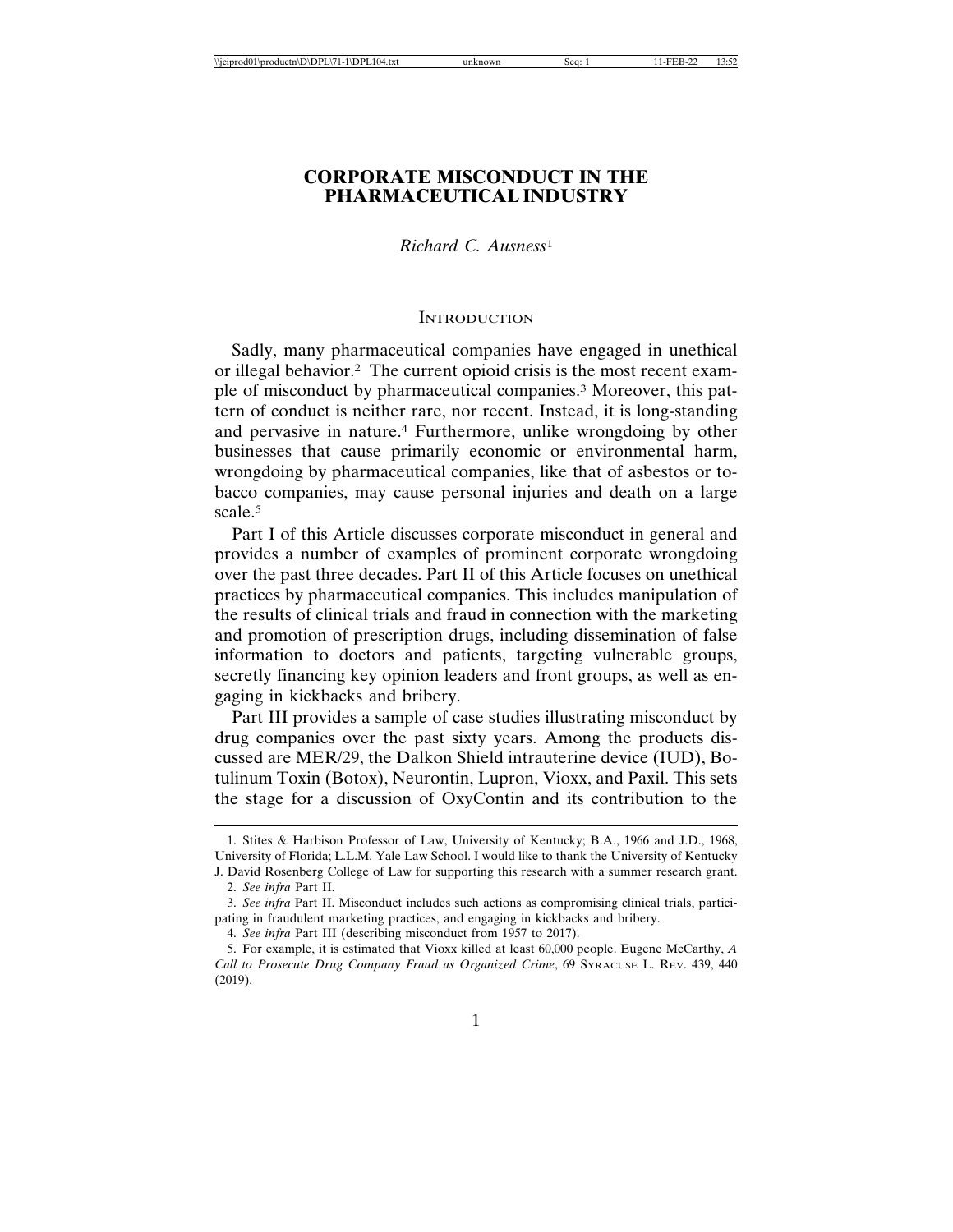current opioid crisis. It shows that the OxyContin experience is not a "one off" but rather that it reflects a widely accepted business model that has existed for more than sixty years.

Part IV examines some of the factors that influence corporate behavior and encourage drug company executives to engage in unethical and illegal behavior. These factors include weak regulation by the federal government, internal and external economic pressure, and cultural influences within the company.

Part V offers some potential solutions to the problem of drug company behavior. First, stricter regulation and oversight by the federal Food and Drug Administration (FDA) is needed. Second, economic sanctions should be increased. This includes greater criminal liability for violators and greater civil liability as well. Finally, measures need to be taken to encourage a more responsible corporate culture.

#### I. EXAMPLES OF CORPORATE MISCONDUCT

The past half-century has produced its share of business scandals. Corporate scofflaws have included such companies as Johns-Manville,<sup>6</sup> American International Group (AIG),<sup>7</sup> American Tobacco Co. and other cigarette manufacturers,<sup>8</sup> Ford Motor Co.,<sup>9</sup> Volkswagen  $(VW)$ ,<sup>10</sup> Enron Corporation (Enron),<sup>11</sup> Wells Fargo,<sup>12</sup> Exxon,<sup>13</sup> Brit-

<sup>6.</sup> Cynthia R. Mabry, *Warning! The Manufacturers of This Product May Have Engaged in Cover-Ups, Lies, and Concealment: Making the Case for Limitless Punitive Awards in Products Liability Lawsuits,* 73 IND. L.J. 187, 219 (1997).

<sup>7.</sup> William K. Sjostrom, Jr., *The AIG Bailout*, 66 WASH. & LEE L. REV. 943, 959–63 (2009).

<sup>8.</sup> Richard C. Ausness, *Conspiracy Theories: Is There a Place for Civil Conspiracy in Products Liability Litigation?*, 74 TENN. L. REV. 383, 384–85 (2007).

<sup>9.</sup> Gary T. Schwartz, *The Myth of the Ford Pinto Case*, 43 RUTGERS L. REV. 1013, 1015–19 (1991).

<sup>10.</sup> John C. Cruden et al., *Dieselgate: How Investigation, Prosecution, and Settlement of Volkswagen's Emissions Cheating Scandal Illustrates the Need for Robust Environmental Enforcement*, 36 VA. ENVTL. L.J. 118, 123–25 (2018).

<sup>11.</sup> *See generally* Enron Corp. Sec. Derivative & Erisa Litig. v. Enron. Corp., 235 F. Supp. 2d 549 (S.D. Tex. 2002).

<sup>12.</sup> Julia E. Class, Note, *Together We'll Go Far . . . Away From Court: The Wells Fargo Scandal and the Limits of Its Mandatory Arbitration Agreements*, 37 REV. BANKING & FIN. L. 927, 930 (2018).

<sup>13.</sup> Jeff Kerr, Comment, Exxon Shipping Co. v. Baker*: The Perils of Judicial Punitive Damage Reform*, 59 EMORY L.J. 727, 729–32 (2010).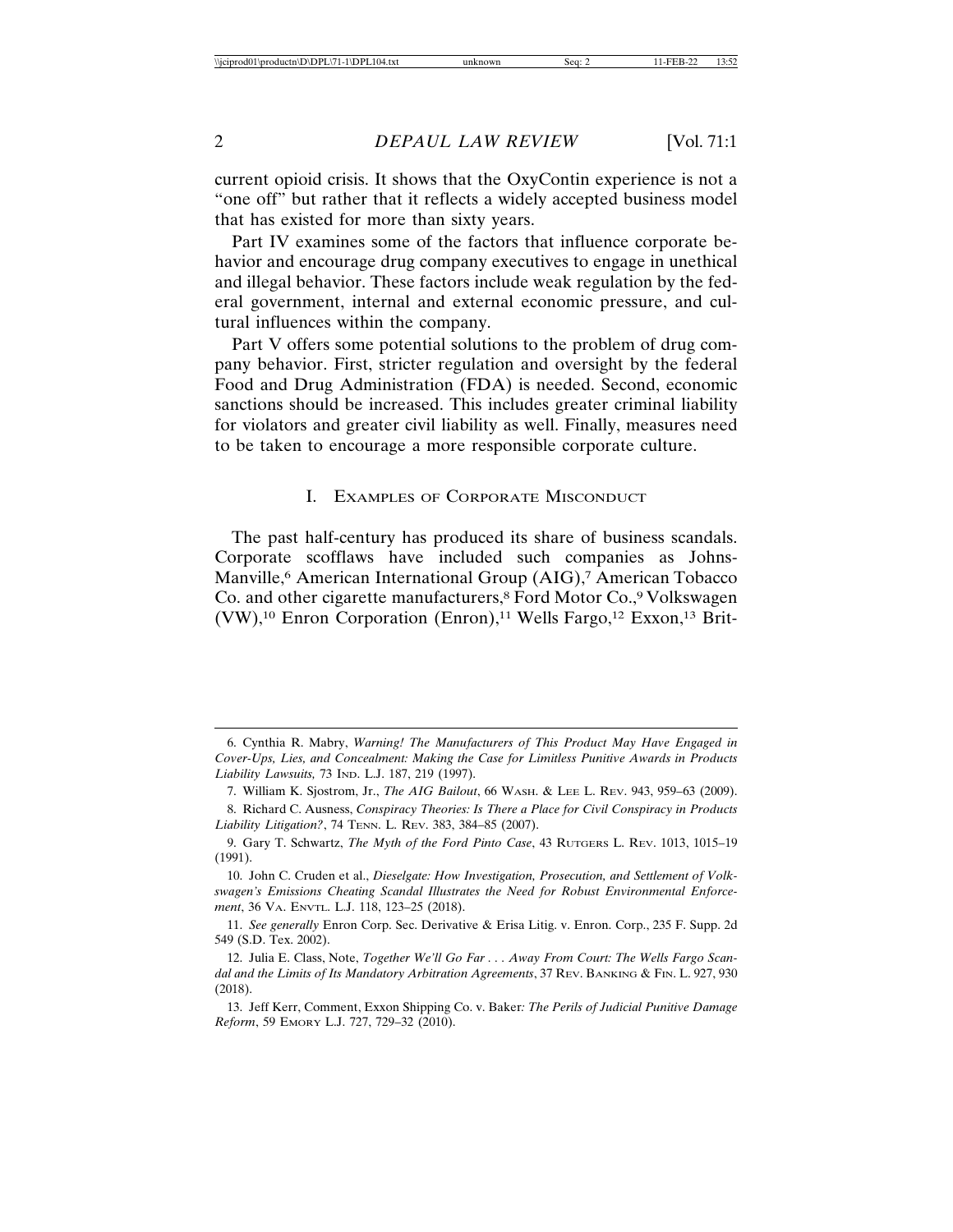ish Petroleum (BP),<sup>14</sup> Fannie Mae and Freddie Mac,<sup>15</sup> HealthSouth,<sup>16</sup> Lehman Brothers,<sup>17</sup> and WorldCom.<sup>18</sup>

#### *A. Johns-Manville's Concealment of Asbestos Exposure Risks*

One of the most notorious cases of corporate misconduct involved Johns-Manville and other asbestos manufacturers.19 As early as 1936, corporate officers attended a secret meeting and agreed to finance a project to accumulate data to use to rebut claims that exposure to asbestos posed serious health risks to workers and consumers.20 In addition, one executive at Raybestos intervened on several occasions to prevent the publication of articles about the occupational health risks of asbestos.21 Finally, an asbestos trade association suppressed a study of textile factories that found evidence of asbestosis among workers.22 In other words, asbestos companies knew that their products were dangerous and did their best to conceal this fact from the public and government regulators.

Litigation against asbestos manufacturers began in earnest with a 1973 decision by a federal appeals court in *Borel v. Fibreboard Paper Products Corp.*23 By 1991, an estimated 715,000 personal injury claims had been filed against asbestos companies.<sup>24</sup> Ultimately, these companies were overwhelmed with lawsuits and most went bankrupt.25

21. Jackson v. Johns-Manville Sales Corp., 750 F.2d 1314, 1317–18 (5th Cir. 1985).

<sup>14.</sup> Zygmunt J.B. Plater, *The Exxon Valdez Resurfaces in the Gulf of Mexico . . . and the Hazards of "Megasystem Centripetal Di-Polarity,"* 38 Bos. C. ENVTL. AFF. L. REV. 391, 400–01 (2011); Marc R. Stanley, *When Bad Companies Happen to Good People*, 56 DRAKE L. REV. 517, 522–23 (2008).

<sup>15.</sup> David Reiss, *Fannie Mae and Freddie Mac and the Future of Federal Housing Finance Policy: A Study of Regulatory Privilege*, 61 ALA. L. REV. 907, 913–14 (2010).

<sup>16.</sup> Ken Randall & Hunter Hill, *Corporate Governance and the HealthSouth Derivative Litigation*, 71 ALA. LAW. 128, 129 (2010).

<sup>17.</sup> Edward J. Estrada, *The Immediate and Lasting Impacts of the 2008 Economic Collapse— Lehman Brothers, General Motors, and the Secured Credit Markets*, 45 U. RICH. L. REV. 1111, 1113–25 (2011).

<sup>18.</sup> J. Gregory Sidak, *The Failure of Good Intentions: The WorldCom Fraud and the Collapse of American Telecommunications After Deregulation*, 20 YALE J. ON REG. 207, 227–31 (2003).

<sup>19.</sup> Mabry, *supra* note 6, at 219.

<sup>20.</sup> Ronald L. Motley & Anne McGinnis Kearse, *Decades of Deception: Secrets of Lead, Asbestos, and Tobacco*, TRIAL, Oct. 1999, at 47, 47.

<sup>22.</sup> Motley & Kearse, *supra* note 20, at 47–48.

<sup>23.</sup> *See generally* Borel v. Fibreboard Paper Products Corp., 493 F.2d 1076 (5th Cir. 1973).

<sup>24.</sup> Ortiz v. Fibreboard Corp., 527 U.S. 815, 821 (1999).

<sup>25.</sup> Note, *The Manville Bankruptcy: Treating Mass Tort Claims in Chapter 11 Proceedings*, 96 HARV. L. REV. 1121, 1121–22 (1983).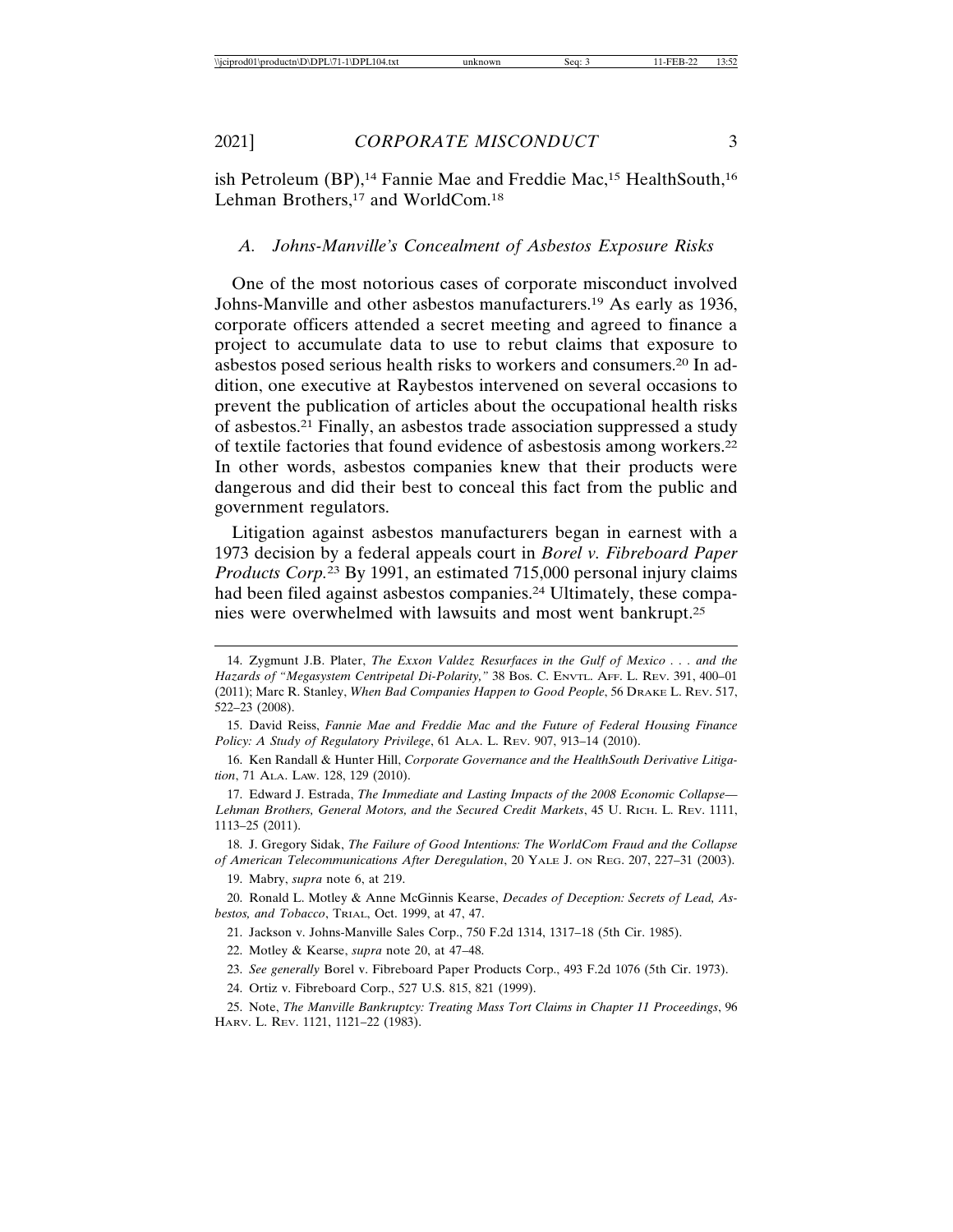## *B. Concealment of Smoking Risks by Tobacco Companies*

Tobacco companies engaged in a similar campaign of deception and concealment regarding the health effects of smoking.26 As early as the 1950s, tobacco company executives knew that cigarette smoking could cause lung cancer and other serious health problems.27 In 1953, they met to develop a plan to protect the market for cigarettes by issuing misleading press releases, disseminating false information in magazine articles, concealing evidence of the health risks of smoking from the public, and by targeting their advertising and promotional efforts at underage consumers.28 Tobacco companies also falsely assured smokers that "light," "low tar," or "low nicotine" cigarettes were less dangerous when they knew that these products did not significantly reduce the health risks of smoking.29

Although lawsuits by individual consumers usually failed, the tide began to turn against the tobacco companies in the 1990s as various states, led by Mississippi, brought suits against cigarette manufacturers, invoking public nuisance, fraud, conspiracy, and other liability theories.30 Eventually, more than forty states sued the tobacco industry.31 Meanwhile, evidence of corporate fraud and wrongdoing began to mount,<sup>32</sup> and the tobacco companies reached multi-billion dollar settlements with Mississippi, Florida, Texas, and Minnesota.<sup>33</sup> In 1998, the tobacco companies threw in the towel and agreed to a Master Settlement Agreement (MSA) with the remaining forty-six states.34 The MSA resolved all of the states' claims for the costs of treating sick smokers.<sup>35</sup> In return, the tobacco companies agreed to make annual payments to the states in perpetuity.36

35. *Id.* at 371–72.

36. Andrew J. Haile & Matthew W. Kreuger-Andes, *Landmark Settlements and Unintended Consequences*, 44 U. TOL. L. REV. 145, 145–46 (2012).

<sup>26.</sup> United States v. Philip Morris, Inc., 116 F. Supp. 2d 131, 136 (D.D.C. 2000).

<sup>27.</sup> *Id.*

<sup>28.</sup> *Id.*

<sup>29.</sup> *Id.* at 137–38.

<sup>30.</sup> Hanoch Dagan & James J. White, *Governments, Citizens and Injurious Industries*, 75 N.Y.U. L. REV. 354, 370 (2000).

<sup>31.</sup> Marie Gabriele Bianchi, *The Tobacco Agreement That Went Up in Smoke: Defining the Limits of Congressional Intervention into Ongoing Mass Tort Litigation*, 87 CAL. L. REV. 703, 712 (1999).

<sup>32.</sup> Tucker S. Player, Note, *After the Fall: The Cigarette Papers, the Global Settlement, and the Future of Tobacco Litigation*, 49 S.C. L. REV. 311, 322 (1998) (discussing the impact of the "cigarette papers," which documented thirty years of fraud and concealment by Brown & Williamson Tobacco Corp.).

<sup>33.</sup> Ryan D. Dreveskracht, *Forfeiting Federalism: The Faustian Pact with Big Tobacco*, 18 RICH. J.L. & PUB. INT. 291, 295 (2015).

<sup>34.</sup> Dagan & White, *supra* note 30, at 371.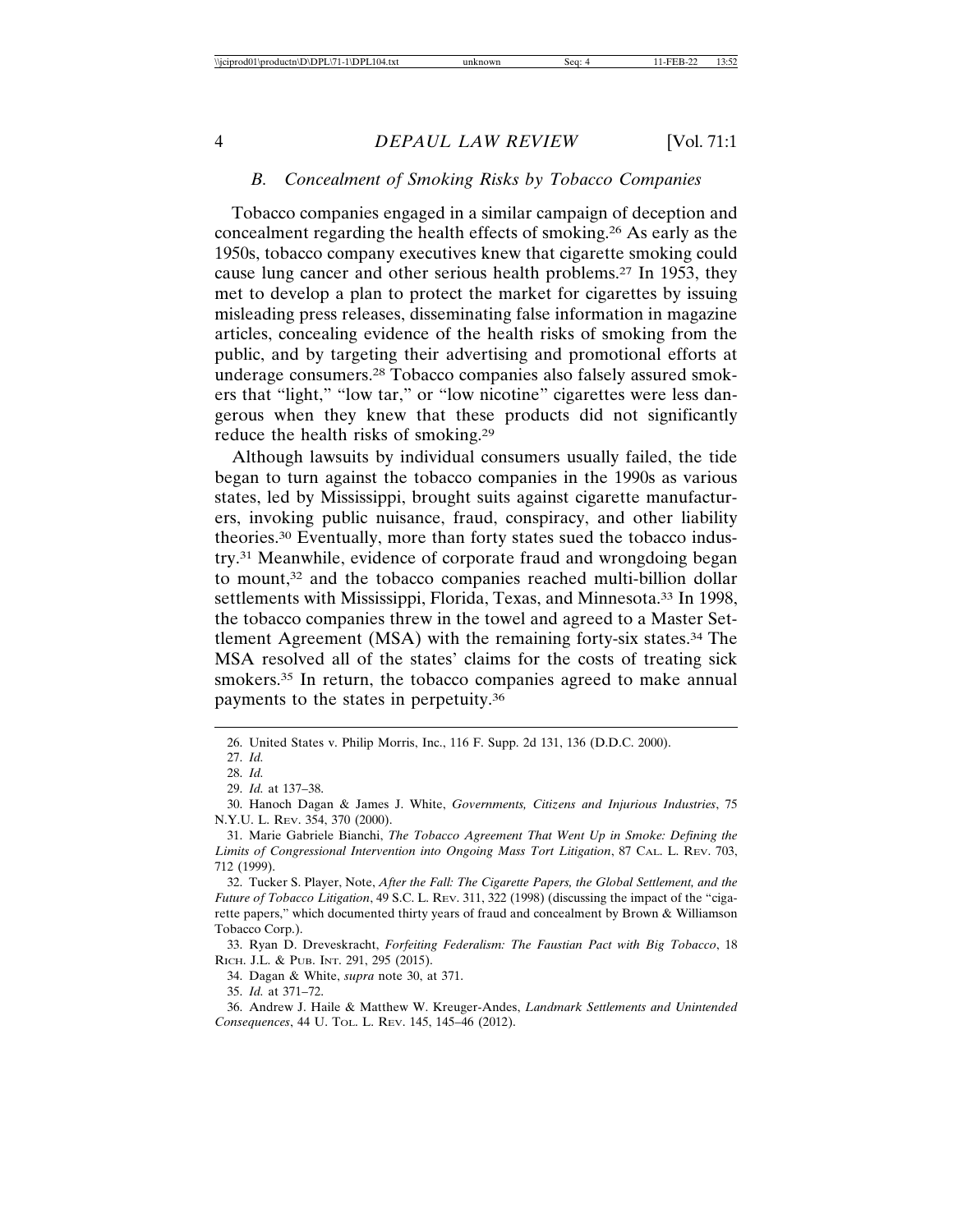#### *C. Ford Pinto and Mustang's Exploding Gas Tanks*

One of the most notorious cases of corporate misconduct involved the Ford Pinto.37 Ford developed the Pinto to compete in the subcompact market.38 While the product design was being evaluated, crash tests revealed that rear-end collisions could impair the fuel system's integrity.39 Although Ford could have easily and inexpensively fixed this problem, it decided to retain the existing design.40 The company justified this decision by relying on a cost-benefit analysis that concluded that the cost of redesigning the Pinto's fuel system would exceed the monetized costs of the expected deaths and injuries.41 During the early years of production, the Pinto was a commercial success, but numerous consumers reported accidents involving exploding gas tanks in rear-end collisions.42 Nevertheless, for more than five years, Ford refused to fix the problem.43

Retribution finally came in 1981 when a California appeals court upheld a large punitive damage award against the company.44 In *Grimshaw,* the jury, outraged at Ford's conduct, awarded Grimshaw \$2.5 million in compensatory damages and \$125 million in punitive damages.45 Upholding the punitive damage award, the appeals court found that Ford's management had acted in an extremely reprehensible manner and exhibited a "conscious and callous disregard of public safety in order to maximize profits."46

A similar pattern occurred with the Ford Mustang.47 In *Wangen v. Ford Motor Co*., the occupants of a 1967 Mustang were either killed or severely injured when the car's fuel tank burst into flames after being rear-ended by another vehicle.48 As in *Grimshaw*, the appellate court determined that punitive damages were permissible if the facts

- 45. *Id.* at 358. The trial court later reduced this to \$3.5 million. *Id.* at 391.
- 46. *Id.* at 388.

47. Craig K. Hemphill, Note, *Smoke Screens and Mirrors; Don't Be Fooled Get the Economic Facts Behind Tort Reform and Punitive Damages Limitations*, 23 T. MARSHALL L. REV. 143, 165 (1997).

<sup>37.</sup> Maria Guadalupe Martinez Alles, *Moral Outrage and Betrayal Aversion: The Psychology of Punitive Damages*, 11 J. TORT L. 245, 289 (2018).

<sup>38.</sup> Arthur Acevedo, *Responsible Profitability? Not On My Balance Sheet!*, 61 CATH. U. L. REV. 651, 675 (2012).

<sup>39.</sup> Grimshaw v. Ford Motor Co., 174 Cal. Rptr. 348, 360 (Ct. App. 1981).

<sup>40.</sup> Richard C. Ausness, *Retribution and Deterrence: The Role of Punitive Damages in Products Liability Litigation*, 74 KY. L.J. 1, 21 (1985).

<sup>41.</sup> Acevedo, *supra* note 38, at 676.

<sup>42.</sup> *Id.*

<sup>43.</sup> *Id.*

<sup>44.</sup> *Grimshaw*, 174 Cal. Rptr. at 389 (Ct. App. 1981).

<sup>48.</sup> Wangen v. Ford Motor Co., 294 N.W.2d 437, 440 (Wis. 1980).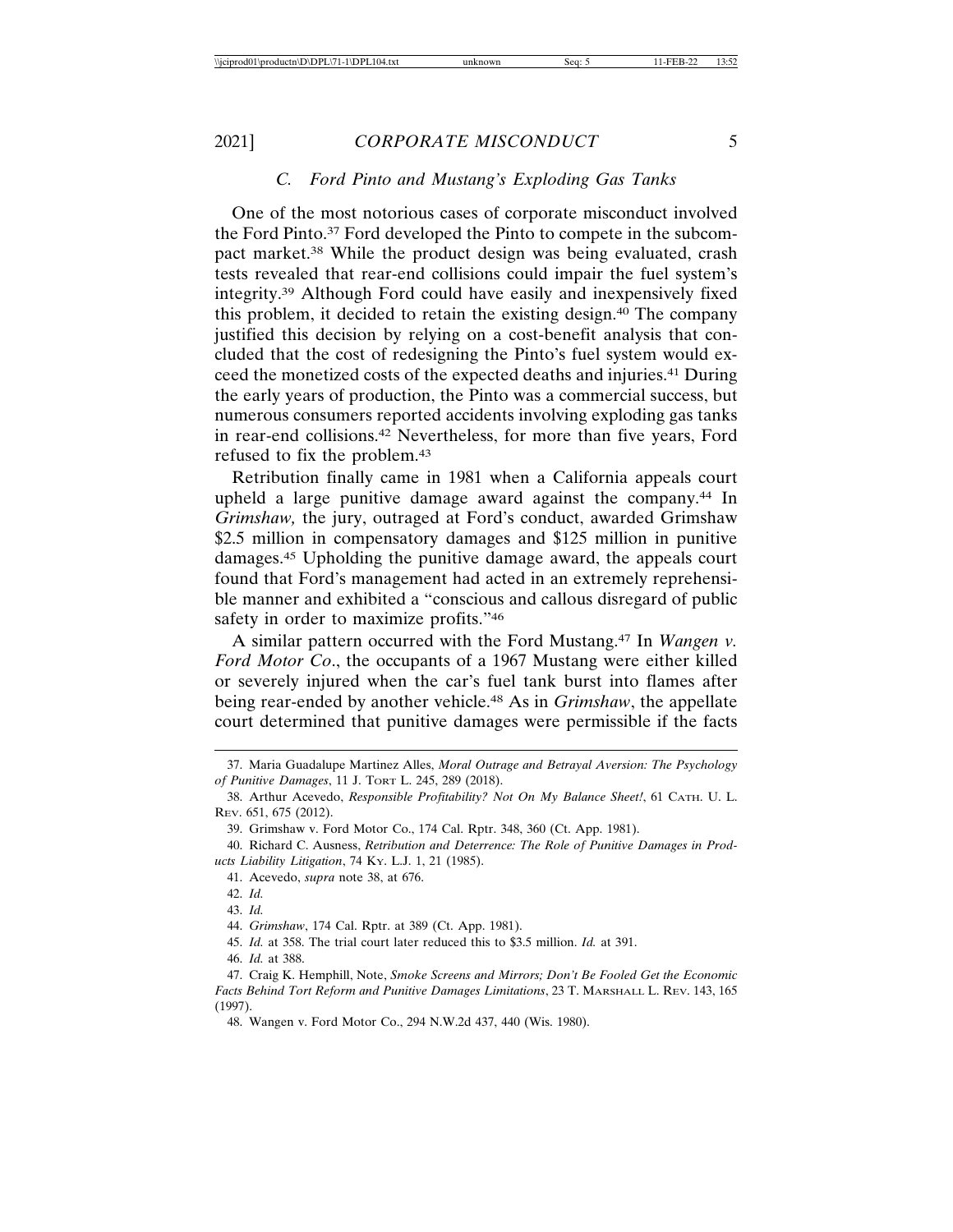alleged in the complaint were found to be true.49 The facts alleged that Ford knew of the fire hazard as early as 1964.50 Furthermore, years before the plaintiffs' accident, Ford was aware that the fuel tank design was causing burn injuries but failed to recall its vehicles or warn about the danger because it wanted to avoid the cost of repairs and the bad publicity that might be caused by warnings.<sup>51</sup>

#### *D. Volkswagen's Diesel Emissions Fraud*

Although VW's fraudulent manipulation of emissions level testing did not directly endanger occupants of its vehicles, it did amount to a deliberate and flagrant violation of the law.52 The scandal began in 2014 when the Center for Alternative Fuels, Engines, and Emissions (CAFEE) published an emissions road testing report that it had done on several VW diesel automobiles.53 The study revealed that the VW vehicles emitted nitrogen oxides at levels that were far above permissible Environmental Protection Agency (EPA) levels.<sup>54</sup> VW's coverup began soon after CAFEE engineers reported their findings to the EPA and the California Air Resources Board.55

#### *E. Enron Corporation's Financial Fraud*

Enron engaged in phony transactions with illusory special purpose entities, such as Joint Energy Development Incorporated and Chewco, in order to improve its financial statements.56 Enron's attorneys, accountants, investment banks, and other financial service providers created these affiliated corporations and made them appear to be independent entities.<sup>57</sup> This scheme ultimately collapsed in 2001 when Enron was forced to revise its earlier financial statements for 1997 through 2000.58 As a result of these disclosures, the price of En-

<sup>49.</sup> *Id.* at 462.

<sup>50.</sup> *Id.*

<sup>51.</sup> *Id.*

<sup>52.</sup> Cruden et al., *supra* note 10, at 125.

<sup>53.</sup> *Id.* at 124.

<sup>54.</sup> *Id.* at 123–24. *See also* GREGORY J. THOMPSON, IN-USE EMISSIONS TESTING OF LIGHT-DUTY DIESEL VEHICLES IN THE UNITED STATES 62–63 (2014).

<sup>55.</sup> Cruden et al., *supra* note 10, at 123–24.

<sup>56.</sup> Enron's scheme is set forth in more detail in *Enron Corp. Sec. Derivative & Erisa Litig.*, 235 F. Supp. 2d 549 (S.D. Tex. 2002).

<sup>57.</sup> *Id.* at 637–85. According to the complaint, the banks involved in Enron's fraudulent scheme included J.P. Morgan Chase & Co., CitiGroup, Credit Suisse, First Boston, CIBC, Merrill Lynch & Co., Lehman Brothers Holding, Inc., Bank of America Corp., and Deutsche Bank AG. *Id.* at 637–56. Vinson & Elkins LLP was Enron's principal law firm and Arthur Anderson was its principal accountant and auditor. *Id.* at 656–85.

<sup>58.</sup> Gary J. Aguirre, *The Enron Decision: Closing the Fraud-Free Zone on Errant Gatekeepers*, 40 TEX. J. BUS. L. 107, 114 (2004).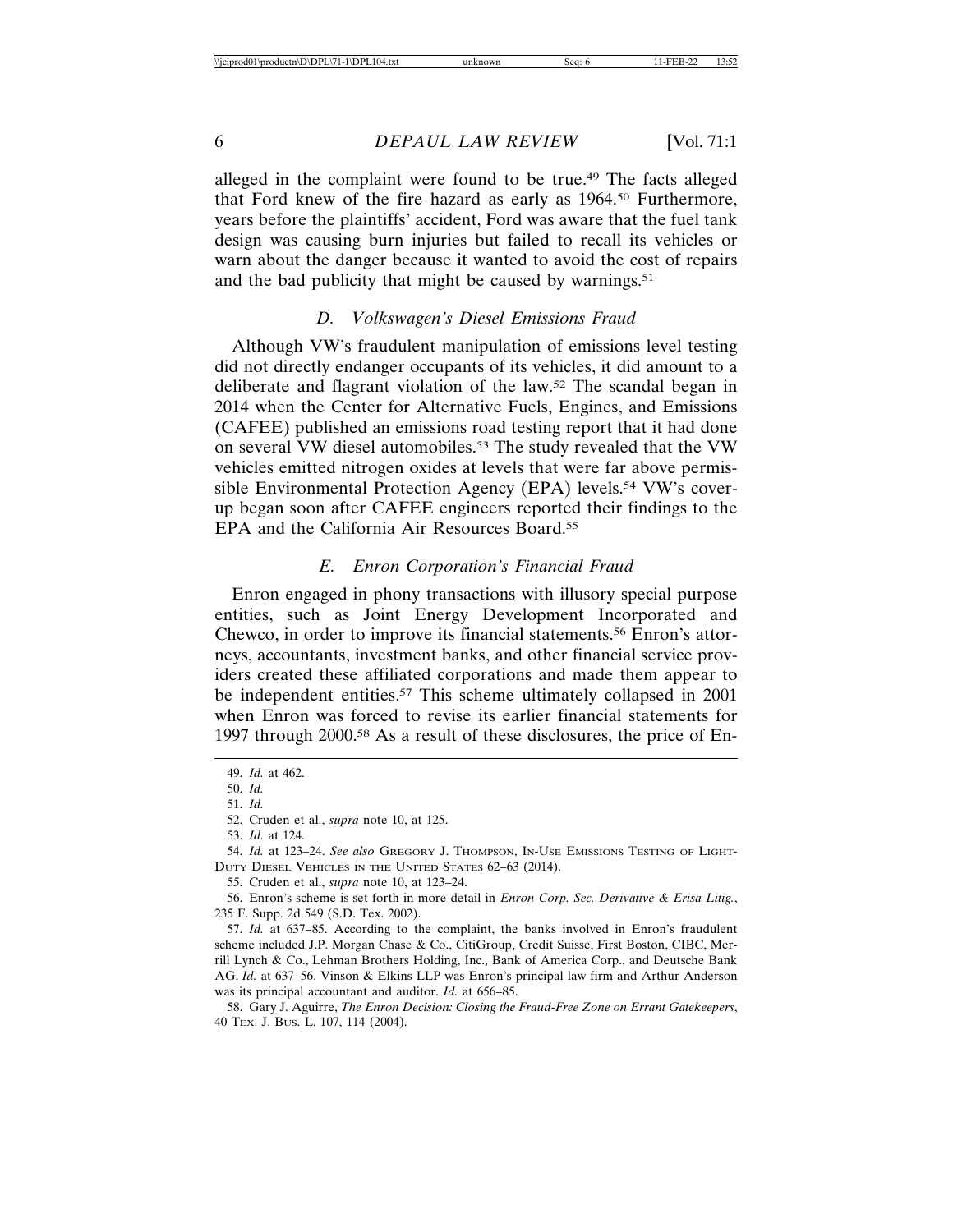ron's stock dropped precipitously, thereby forcing the company to declare bankruptcy.59

## *F. Wells Fargo Bank's Consumer Fraud*

In 2016, it was revealed that Wells Fargo Bank's employees, pressured by the company's sales targets and compensation incentives, opened approximately 3.5 million unauthorized accounts and funded them by transferring funds from customers' accounts without their knowledge or consent, thereby generating millions of dollars in charges and fees for the bank.<sup>60</sup> Employees also applied for 565,000 credit cards in the name of bank customers, resulting in unauthorized annual fees and interest charges.<sup>61</sup> When aggrieved customers filed lawsuits against Wells Fargo Bank, the bank attempted to force them to accept mandatory arbitration, claiming that "[t]he arbitration clauses included in the legitimate contracts customers signed to open bank accounts also cover[ed] disputes related to the [unauthorized accounts]."62

In December 2018, the Attorney General announced a fifty-state settlement by which Wells Fargo Bank agreed to pay \$575 million to resolve claims that the bank violated state consumer protection laws.63 Wells Fargo Bank also entered into consent orders with federal authorities related to this conduct and agreed to provide restitution to consumers.64

## *G. The Exxon Valdez Oil Spill*

Misconduct by employees of Exxon and BP caused oil spills that did incalculable harm to the environment.65 One of the worst of these environmental disasters was the Exxon Valdez oil spill.<sup>66</sup> The incident occurred shortly after midnight on March 24, 1989, when the Exxon Valdez, whose captain had consumed a considerable amount of alco-

63. Sam Burgess, *"Learning from the Past, Transforming for the Future": The December 2018 Wells Fargo Settlement and Its Implications for the Future of the Bank*, *in Developments in Banking and Financial Law: 2019,* 38 REV. BANKING & FIN L. 482, 482 (2019).

64. *Id.* at 488.

65. Ruwantissa Abeyratne, *The Deepwater Horizon Disaster—Some Liability Issues*, 35 TUL. MAR. L.J. 125, 125–26 (2010).

66. *In re* Exxon Valdez, 296 F. Supp. 2d 1071, 1076–77 (D. Alaska 2004) (describing the environmental effects of the oil spill).

<sup>59.</sup> *Id.*

<sup>60.</sup> Class, *supra* note 12, at 930.

<sup>61.</sup> *Id.* at 930–31.

<sup>62.</sup> Michael Corkery & Stacey Cowley, *Wells Fargo Killing Sham Account Suits by Using Arbitration,* N.Y. TIMES (Dec. 6, 2016), https://www.nytimes.com/2016/12/06/business/dealbook/ wells-fargo-killing-sham-account-suits-by-using-arbitration.html.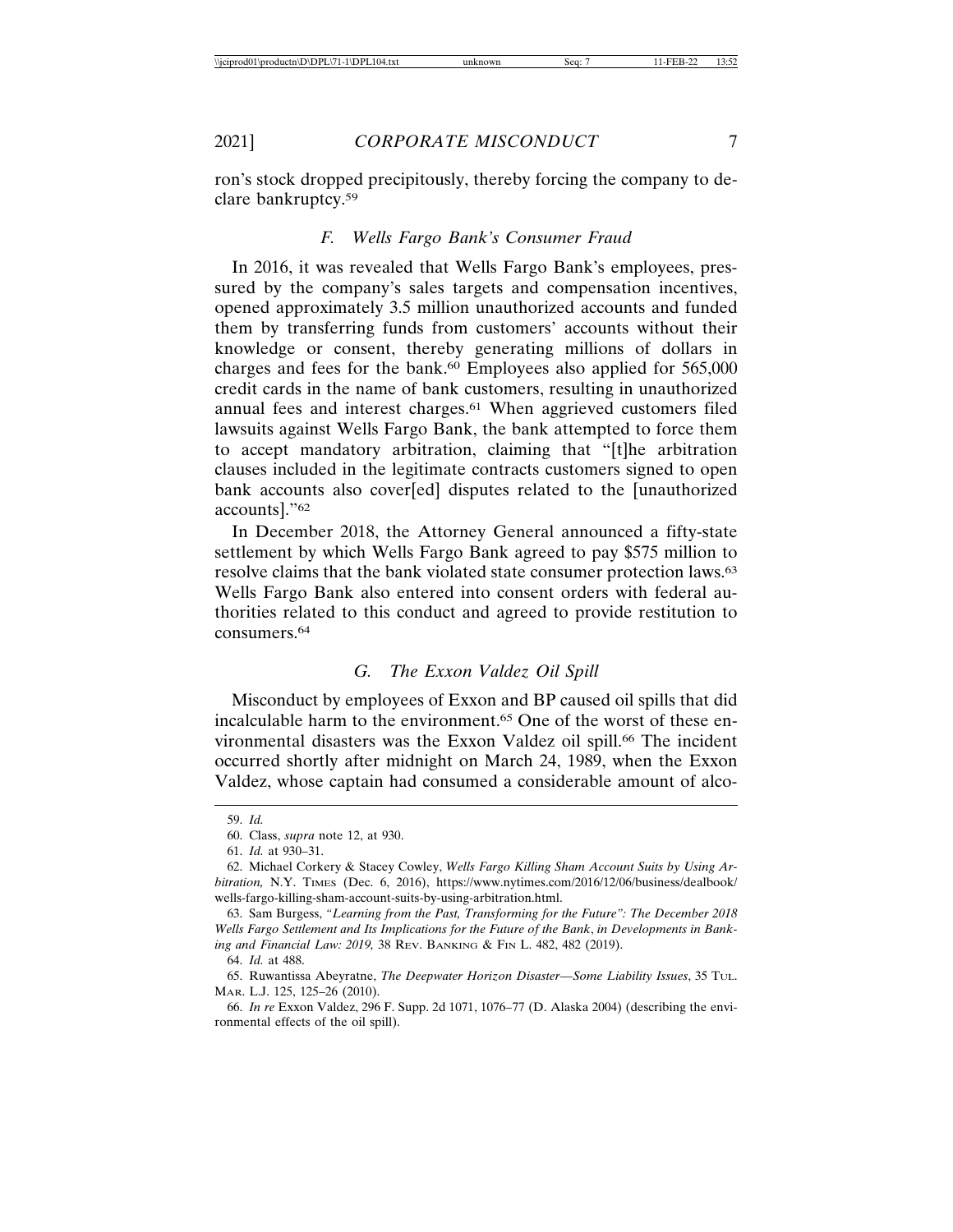hol that evening, ran aground on Bligh Reef in Prince William Sound.67 The Exxon Valdez released 20% of its total freight of 964,000 barrels of oil; it is estimated that by April 1989, the oil spill polluted more than 1,400 square miles of water.<sup>68</sup> The spillage also contaminated much of the coastline, killing thousands of animals, including some of Alaska's rarest species.<sup>69</sup> Furthermore, the oil spill caused severe economic damage to fishermen and other residents who worked in the affected area.70

In addition to spending more than \$2.1 billion to remove oil from the waters and beaches of Prince William Sound, both the U.S. government and the State of Alaska sued Exxon civilly and criminally for environmental damage.71 These lawsuits were eventually settled by a consent decree under which Exxon agreed to pay the government plaintiffs \$900 million over a period of ten years.72 Exxon was also prosecuted by the federal government for violating the Clean Water Act,<sup>73</sup> the Refuse Act,<sup>74</sup> the Migratory Bird Treaty Act,<sup>75</sup> the Ports and Waterways Safety Act,76 and the Dangerous Cargo Act.77 Exxon and Exxon Shipping were jointly fined \$25 million and were ordered to pay restitution in the amount of \$100 million.78

## *H. The BP Oil Spill*

On April 20, 2010, the Deepwater Horizon, a movable drilling rig, exploded, killing eleven men and causing oil to spill out and spread through the Gulf of Mexico toward the southern coast of the United States.79 "The *Deepwater Horizon* was a \$350,000,000 offshore oil rig that measured 378 feet from top to bottom and had a crew of 126. The rig was operating in 5000 feet of water when an explosion occurred. . . ."80 The rig sank after burning for thirty-six hours, leaving the well it drilled in the Gulf of Mexico gushing at the ocean bed for

69. *Id.*

- 71. *Id.* at 1078.
- 72. *Id.* at 1078–79.
- 73. 33 U.S.C. §§ 1311(a), 1319(c)(1) (2019).
- 74. 33 U.S.C. § 407 (2021); 33 U.S.C. § 411 (1996).
- 75. 16 U.S.C. § 703(a) (2004); 16 U.S.C. § 707(a) (1998).
- 76. 33 U.S.C. § 1232b(b)(1) (repealed 2018).
- 77. 46 U.S.C. § 3718(b) (2006).
- 78. *In re* Exxon Valdez, 296 F. Supp. 2d 1071, 1079 (D. Alaska 2004).
- 79. Linda S. Mullenix, *Prometheus Unbound: The Gulf Coast Claims Facility as a Means for Resolving Mass Tort Claims—A Fund Too Far*, 71 LA. L. REV. 819, 819 (2011).
	- 80. Abeyratne, *supra* note 65, at 126.

<sup>67.</sup> *Id.* at 1076–77.

<sup>68.</sup> Abeyratne, *supra* note 65, at 125.

<sup>70.</sup> In re *Exxon Valdez*, 296 F. Supp. 2d at 1078.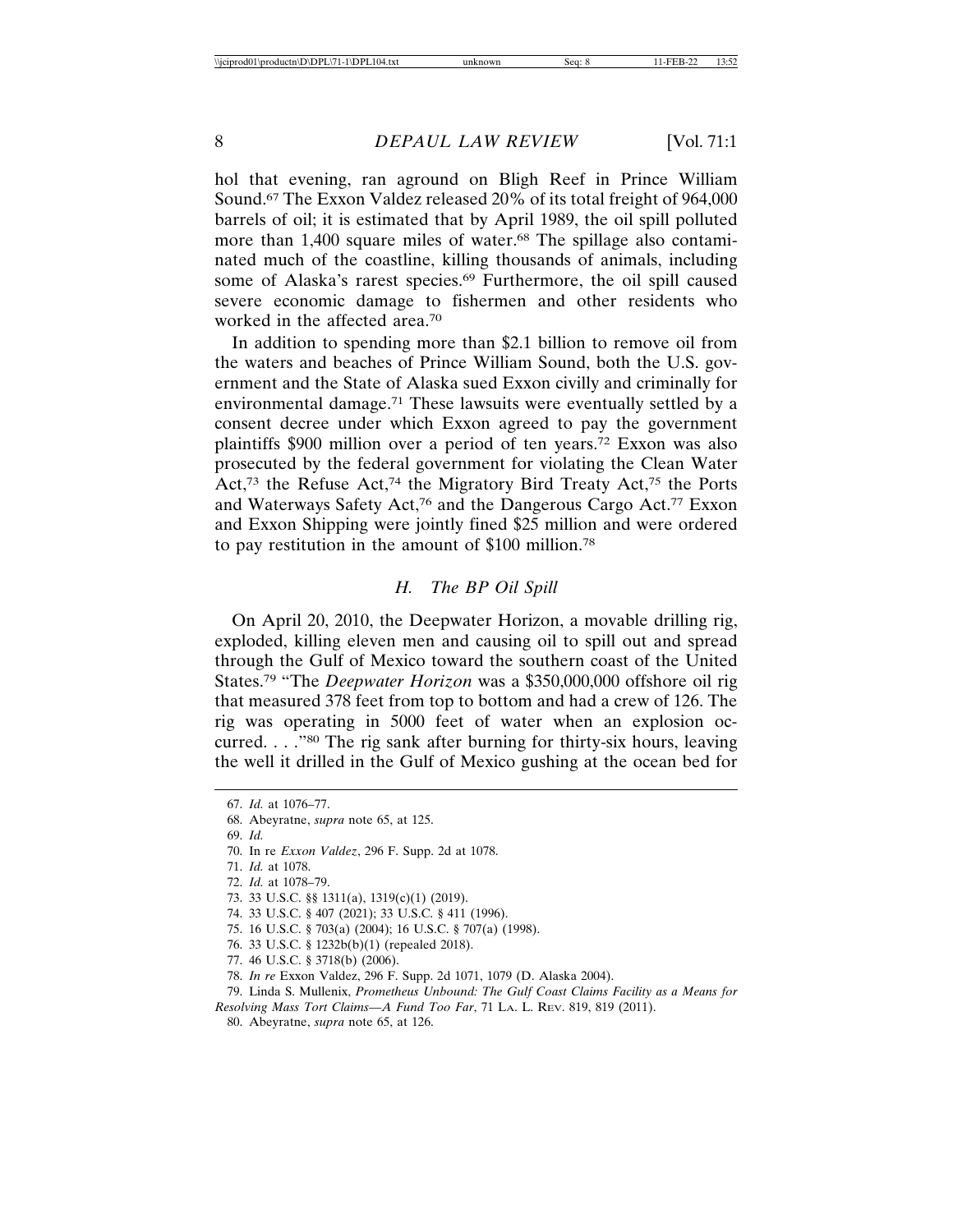eighty-seven days and causing the largest offshore oil spill in U.S. history.81 The ensuing disaster in the Gulf of Mexico resulted in death, injury, environmental devastation, and economic loss to individuals, businesses, and governmental entities.82 It was the greatest oil pollution field disaster since the Exxon Valdez oil spill off the coast of Alaska.83

In order to forestall the inevitable avalanche of lawsuits that were certain to follow in the wake of this disaster, BP agreed to set up a \$20 billion fund to compensate potential plaintiffs and shortly thereafter selected Kenneth Feinberg to oversee the compensation fund and claims process.84

#### *I. Crime and Punishment in the Corporate World*

It may be possible to draw some tentative conclusions from the foregoing sampling of corporate wickedness. First, a wide range of businesses engage in unethical conduct. For example, product manufacturers produce dangerously designed products and conceal these safety flaws from government regulators and consumers; financial institutions make risky investments and then try to hide the resulting losses from stockholders and the public; and oil companies risk environmental catastrophes by using shoddy equipment and engaging in negligent operational practices.85 Not all companies behave in this way, but a distressingly high number of them do.

Second, not surprisingly, most of this corporate misbehavior is motivated by the relentless pursuit of profits.<sup>86</sup> This pressure begins with investors and trickles down to various levels of corporate management, ultimately leading to a corporate culture where other social values are marginalized.87

Finally, the consequences of getting caught can be devastating. Depending on the conduct involved, a corporation and its officers may face serious criminal liability if any statutes are violated.88 Further-

87. *Id.*

<sup>81.</sup> *Id.* at 126–27.

<sup>82.</sup> Thomas C. Galligan, Jr., *Death at Sea: A Sad Tale of Disaster, Injustice, and Unnecessary Risk*, 71 LA. L. REV. 787, 790 (2011).

<sup>83.</sup> *Id.* at 790–91.

<sup>84.</sup> Mullenix, *supra* note 79, at 819.

<sup>85.</sup> These businesses included product manufactures, energy producers, and financial institutions. *See supra* Part I.

<sup>86.</sup> Kimberly D. Krawiec, *Organizational Misconduct Beyond the Principal-Agreement Model*, 32 FLA. ST. U. L. REV. 571, 599–600 (2005).

<sup>88.</sup> *See, e.g.*, Fed. Food Drug & Cosm. Act, 21 U.S.C. § 331(b) (2018) (prohibiting misbranding); Prescription Drug Marketing Act, 21 U.S.C. § 331(t) (2018) (prohibiting the promotion of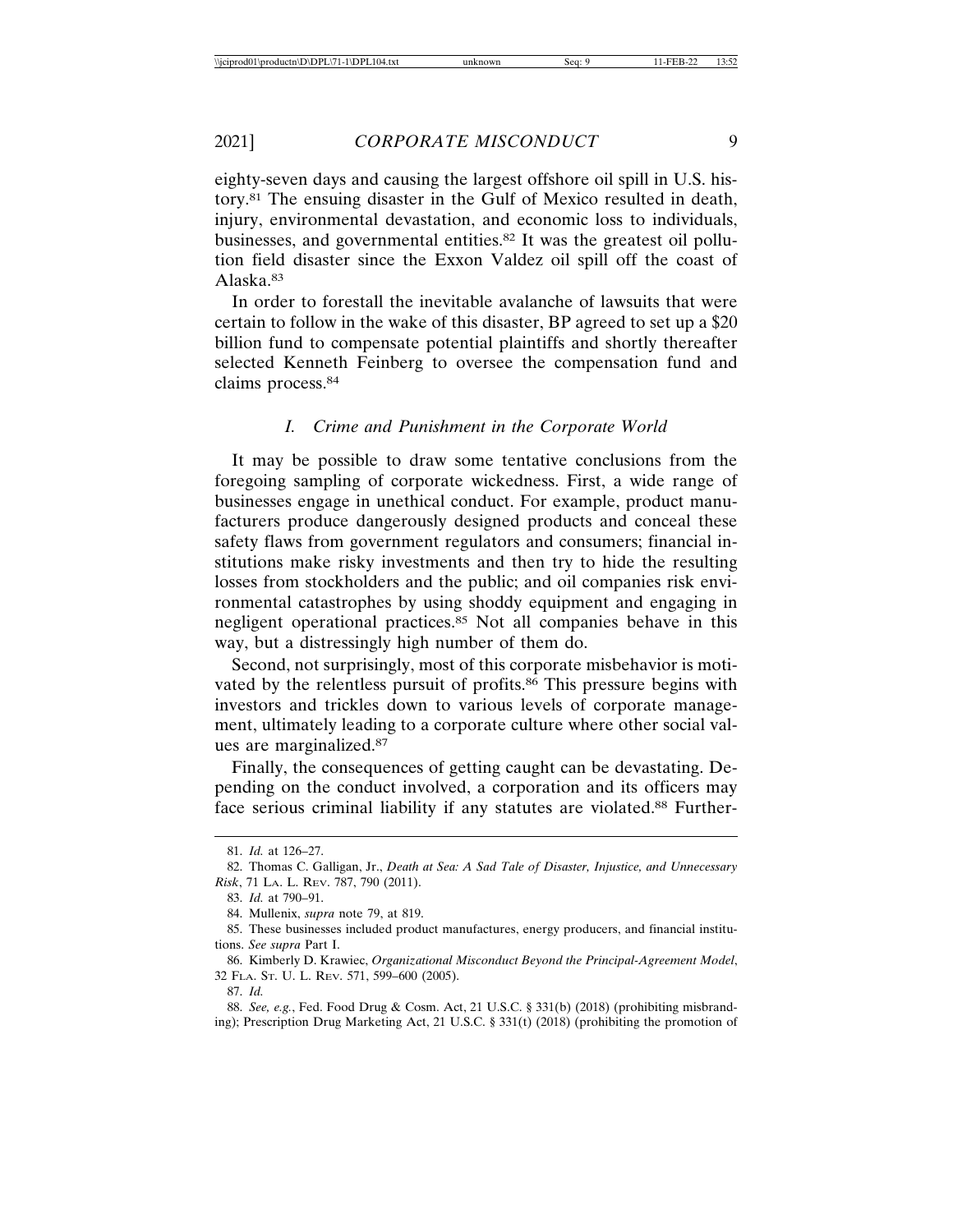more, those who suffer personal injuries, property damage, or economic losses may bring lawsuits against the company, thereby threatening huge litigation or settlement costs. Even though crime does not pay in the long run, corporate managers seem to think that it works in the short run. Unfortunately, they are often right.

#### II. AN OVERVIEW OF BIG PHARMA'S DIRTY TRICKS

Misconduct by pharmaceutical companies falls into a number of categories, including: (1) manipulation of clinical trial design and findings, as well as misrepresentation of such findings in medical and scientific journals; (2) fraudulent and illegal marketing and promotion of pharmaceutical products; (3) overproduction of dangerous drugs, such as opioid manufacturers' failure to oversee and monitor the distributors of these drugs; and (4) attempts to weaken the power of regulatory agencies, such as the FDA and the Drug Enforcement Agency (DEA), by aggressive lobbying of government officials and legislators.89

## *A. Clinical Trials*

The sponsor of a new drug must conduct clinical trials before seeking approval of the drug by the FDA.90 Additional clinical trials are often conducted after initial FDA-approval to identify other uses or populations for which the drug might be beneficial.91 Drug companies and other sponsors conduct about 10,000 of these clinical trials in the United States each year.92

The approval process usually begins with animal testing to determine the drug's toxicity.<sup>93</sup> The drug then undergoes various types of clinical trials on human subjects.94 Phase I trials determine whether a small number of test subjects can tolerate various levels of exposure to the drug.95 Phase II trials evaluate the safety and effectiveness of the

off-label uses); Medicare & Medicaid Anti-Kickback Stat., 42 U.S.C. § 1320a–7b(a) (2018) (prohibiting bribes and kickbacks to healthcare providers).

<sup>89.</sup> *See infra* II.A, II.B.

<sup>90.</sup> Clinical trials are also required for FDA approval of new biologics and medical devices. Christine D. Galbraith, *Dying to Know: A Demand for Genuine Public Access to Clinical Trial Results Data*, 78 MISS. L.J. 705, 707 n.5 (2009).

<sup>91.</sup> *Id.* at 707.

<sup>92.</sup> *Id.* at 706.

<sup>93.</sup> Ryan Sila, Note, *Incentivizing Pharmaceutical Testing in an Age of Off-Label Promotion*, 93 N.Y.U. L. REV. 941, 944 (2018).

<sup>94.</sup> *Id.* at 945.

<sup>95.</sup> *Id.*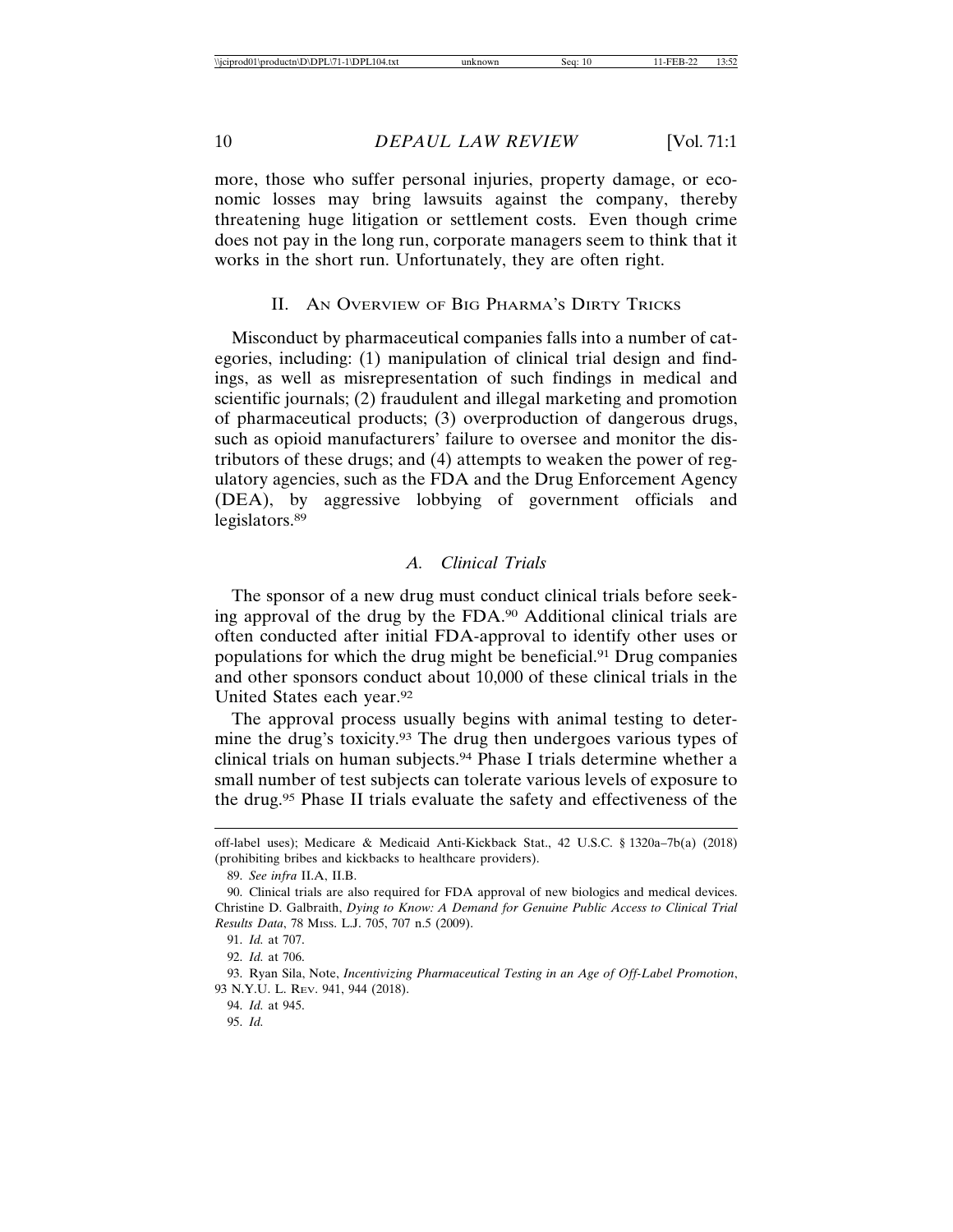drug on a larger group of people for whom the drug is intended.96 Phase III trials carry out further tests to determine the drug's safety and efficacy.97 They are usually the principal studies upon which the FDA relies in the evaluation process.<sup>98</sup>

However, one weakness in this scheme is that drug manufacturers, not the FDA, design the testing protocols and determine who will conduct the trials.99 Because the drug companies decide who will design and conduct the trials, these researchers have a strong incentive to produce positive results.100 One technique for influencing the outcome of a clinical trial is to use "enriched enrollment protocols," which enables researchers to admit only patients who have responded well to an earlier trial and exclude those who suffered an adverse reaction in that trial.101 Drug companies also "hobble" the standard treatment against which they are testing the new drug.102 In such cases, the researcher either administers the standard treatment in the wrong dose or they administer it by the wrong route.<sup>103</sup> In other words, they administer the standard treatment in a way that ensures that it will be less effective than the new drug that they are testing.104

Although drug companies are required to disclose the results of clinical trials to the FDA, they generally do not have to disclose these results to the scientific community or the general public since the data produced are protected as trade secrets.105 Thus, if a drug company chooses to disclose such information, it may selectively edit it to make the results look more favorable or fail to disclose information about unfavorable outcomes.106

<sup>96.</sup> Richard A. Epstein, *Regulatory Paternalism the Market for Drugs: Lessons from Vioxx and Celebrex*, 5 YALE J. HEALTH POL'Y L. & ETHICS 741, 756 (2005).

<sup>97.</sup> *Id.*

<sup>98.</sup> Galbraith, *supra* note 90, at 716.

<sup>99.</sup> Marc A. Rodwin, *Independent Drug Testing to Ensure Drug Safety and Efficacy*, 18 J. HEALTH CARE L. & POL'Y 45, 47 (2015).

<sup>100.</sup> *Id.*

<sup>101.</sup> Eugene McCarthy, *The Pharma Barons: Corporate Law's Dangerous New Race to the Bottom in the Pharmaceutical Industry*, 8 MICH. BUS. & ENTREPRENEURIAL L. REV. 29, 47 (2018).

<sup>102.</sup> *Id.* at 48.

<sup>103.</sup> *Id.*

<sup>104.</sup> *Id.*

<sup>105.</sup> Daniel R. Cahoy, *Medical Product Information Incentives and the Transparency Paradox*, 82 IND. L.J. 623, 631–32 (2007).

<sup>106.</sup> For example, GSK released the results of one study involving Paxil but failed to release eight other less favorable studies. J. Tori Evans, *Clinical Trial Data Bank: The Missing Link in the Dissemination of Information to the Medical Community*, 9 QUINNIPIAC HEALTH L. J. 69, 70 (2005).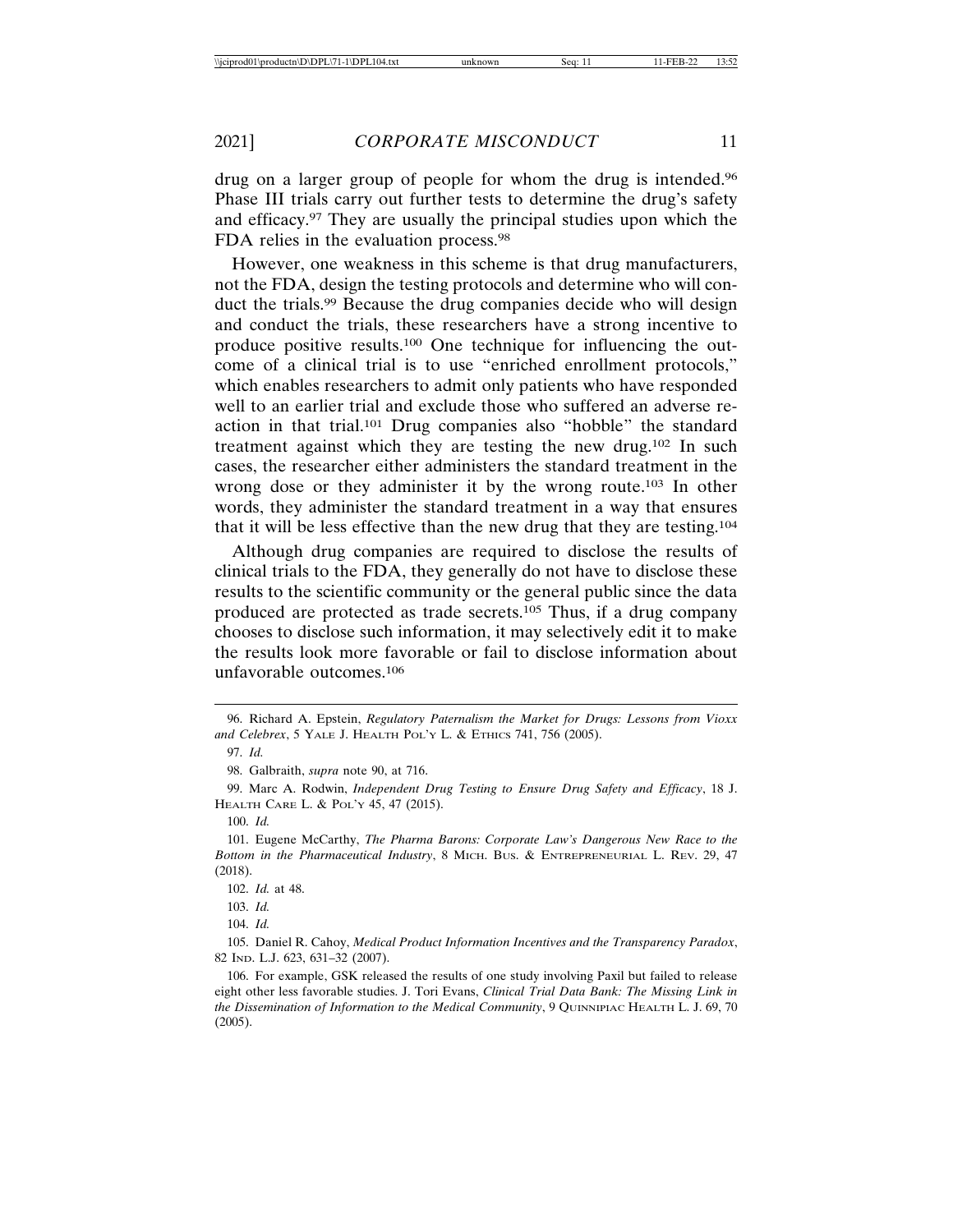Another questionable technique is to sponsor ghost-written research and medical education pieces before clinical trials are complete in order to create a market for a drug prior to FDA approval.107 One study revealed that drug companies were paying scientists to publish the results of the same trials in different journals under different authors' names to give the impression that there was more scientific support for the results of the study than was actually the case.<sup>108</sup> There was also evidence that drug companies sometimes bribed prominent researchers to add their names to favorable reviews of a drug's efficacy.109 Finally, drug companies also engage in "publication bias" by requiring contractual agreements that allow them to delete damaging information from published results or to delay their publication.110

#### *B. Marketing and Promotion*

Drug companies currently spend twice as much on marketing and promoting existing products than they do on developing new ones.111 Most of the misconduct discussed below involves some aspect of promotion or marketing after a pharmaceutical has been approved. These activities include: (1) disseminating false or fraudulent information to doctors or patients, (2) targeting vulnerable groups, (3) financing front groups, (4) promoting off-label uses, as well as (5) giving kickback payments and bribes.112

#### *1. Dissemination of False Information*

Materials about prescription drugs that are distributed to healthcare providers and the general public are supposed to be consistent with FDA-approved labeling.113 A product will be deemed "misbranded" by the FDA if promotional statements do not conform to FDA requirements.114 However, in order to boost sales, drug companies may be tempted to minimize a product's risks or overstate its therapeutic benefits. For example, the makers of the Dalkon Shield IUD steadfastly maintained that the pregnancy rate for users of their product

<sup>107.</sup> John Alan Cohan, *Psychiatric Ethics and Emerging Issues of Psychopharmacology in the Treatment of Depression*, 20 J. CONTEMP. HEALTH L. & POL'Y 115, 161 (2003).

<sup>108.</sup> Drummond Rennie, *When Evidence Isn't: Trials, Drug Companies and the FDA*, 15 J.L. & POL'Y 991, 997 (2007).

<sup>109.</sup> McCarthy, *supra* note 101, at 47; Deanna Minasi, Note, *Confronting the Ghost: Legal Strategies to Oust Medical Ghostwriters*, 86 FORDHAM L. REV. 299, 308 (2017).

<sup>110.</sup> McCarthy, *supra* note 101, at 50.

<sup>111.</sup> McCarthy, *supra* note 5, at 448.

<sup>112.</sup> *See infra* III.B.

<sup>113.</sup> *See* 21 U.S.C. § 333 (2019).

<sup>114. 21</sup> U.S.C. § 331(k) (2018).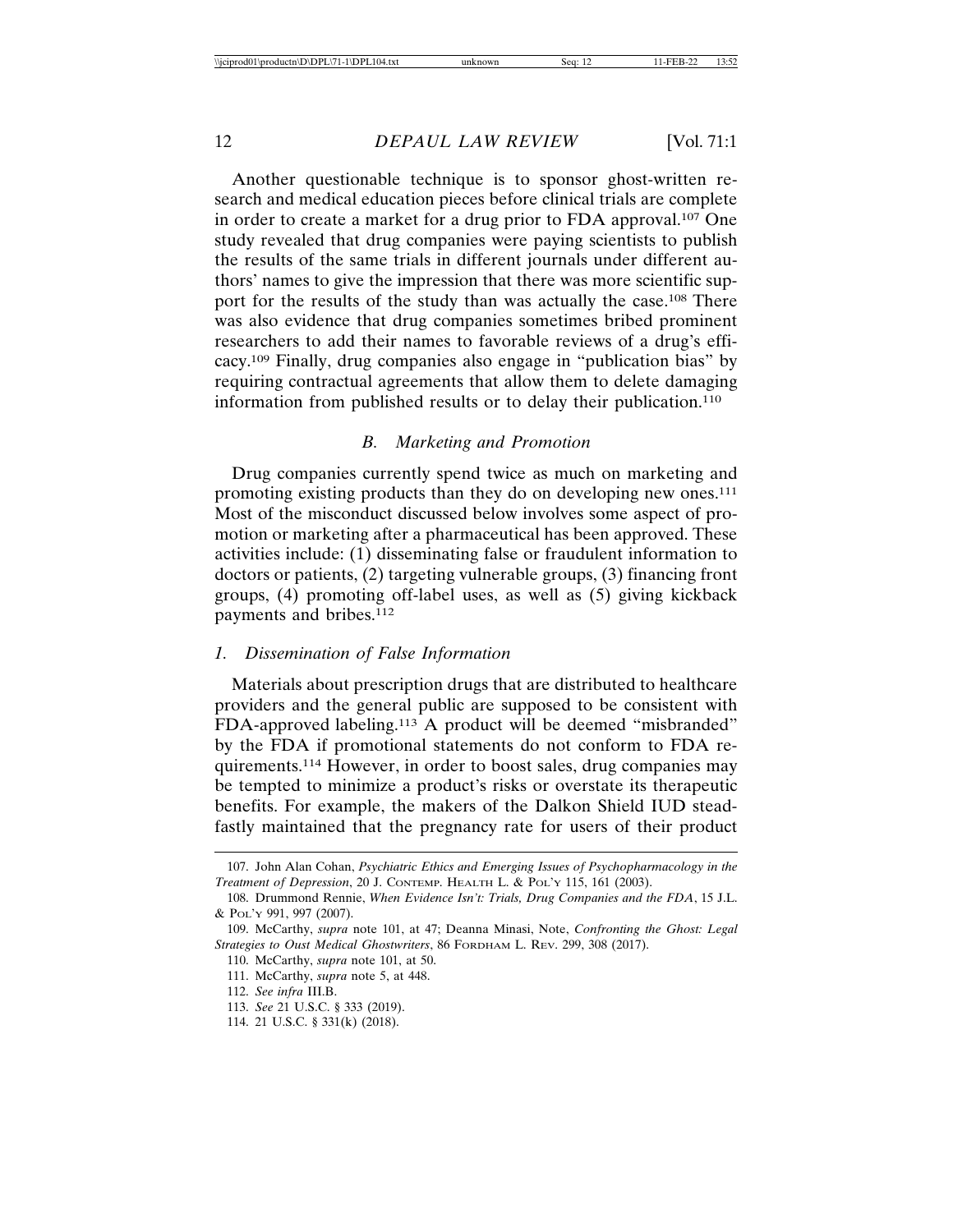was only 1.1%, after other testing indicated that the failure rate was at least five times greater.115 The manufacturer also continued to assure doctors that the IUD was safe when it knew that the product's design allowed bacteria to enter a woman's uterus.116

Another case of misrepresentation involved the pain medicine Vioxx.117 Although Vioxx was an effective painkiller, testing revealed that it significantly increased the risk of heart attacks and strokes.118 Merck, the manufacturer of Vioxx, knew of this risk, but distributed a brochure to its salespeople that claimed, based on short-term studies, that Vioxx was safer than competing products for long-term use.119

More recently, the U.S. Attorney for the Western District of Virginia charged Purdue Pharma, the maker of OxyContin, with misbranding the drug with intent to defraud and mislead.120 The basis of this criminal charge was that Purdue sales representatives falsely claimed that OxyContin was less addictive than other oxycodone products.121 Purdue and three of its officers pled guilty to this charge and paid more than \$600 million in fines and monetary penalties.122

#### *2. Targeting Vulnerable Groups*

Taking a page out of Big Tobacco's playbook, pharmaceutical companies have targeted certain classes of doctors and patients.123 While some targeting is legitimate, some is not. For example, Purdue directed much of its promotional efforts for OxyContin at general practitioners who were likely to be less familiar with the addictive qualities of opioids than specialists would be.124 Purdue also targeted vulnerable patient groups such as veterans and the elderly.<sup>125</sup>

120. United States v. Purdue Frederick Co., 495 F. Supp. 2d 569, 570 (W.D. Va. 2007).

121. *Id.* at 571.

122. *Id.* at 572.

125. Edgell, *supra* note 123, at 263, 268.

<sup>115.</sup> Tetuan v. A.H. Robins Co., 738 P.2d 1210, 1217 (Kan. 1987).

<sup>116.</sup> *Id.* at 1222.

<sup>117.</sup> David R. Culp & Isobel Berry, Comment, *Merck and the Vioxx Debacle: Deadly Loyalty*, 22 ST. JOHN'S J. LEGAL COMMENT. 1, 2 (2007).

<sup>118.</sup> Ronald M. Green, *Direct-to-Consumer Advertising and Pharmaceutical Ethics: The Case of Vioxx*, 35 HOFSTRA L. REV. 749, 756 (2006).

<sup>119.</sup> Howard M. Erichson & Benjamin C. Zipursky, *Consent Versus Closure*, 96 CORNELL L. REV. 265, 276–77 (2011).

<sup>123.</sup> Caitlyn Edgell, Comment, *It's Time to Finish What They Started: How Purdue Pharma and the Sackler Family Can Help End the Opioid Epidemic*, 125 PENN ST. L. REV. 255, 267 (2020).

<sup>124.</sup> Art Van Zee, *The Promotion and Marketing of OxyContin: Commercial Triumph, Public Health Tragedy*, 99 AM. J. PUB. HEALTH 221, 222 (2009).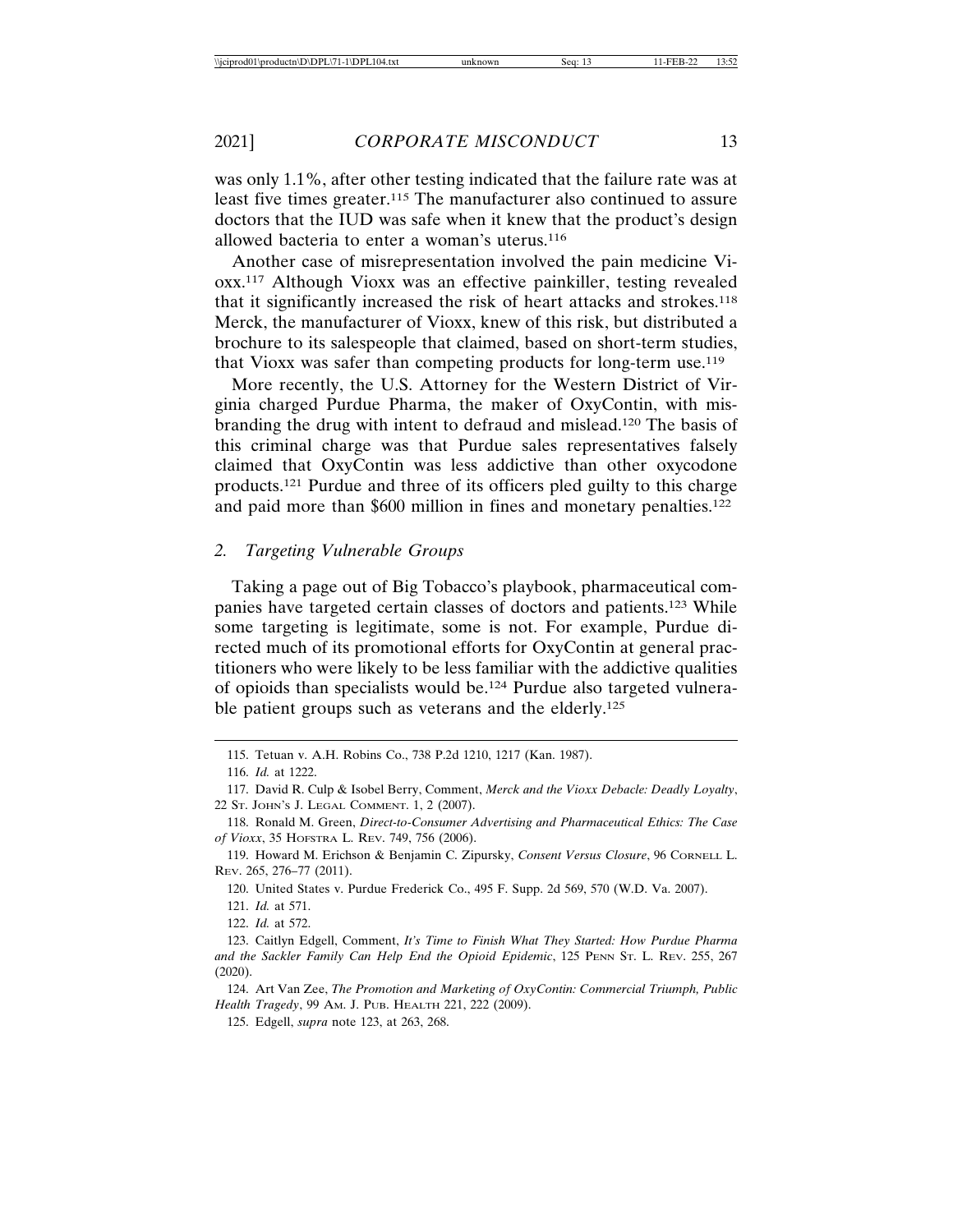## *3. Secretly Supporting Key Opinion Leaders and Front Groups*

Another deceptive practice is secretly exercising control over seemingly independent organizations and "key opinion leaders" (KOLs).126 For example, in order to create a market for its anti-depressant Paxil, GlaxoSmithKline supported a group of non-profit organizations for the purpose of increasing public awareness about social anxiety disorder (SAD).127 More recently, Purdue Pharma utilized both front groups and KOLs to promote the use of OxyContin for the treatment of chronic pain.128

#### *4. Kickbacks and Bribery*

Sometimes, gifts to prescribing physicians go beyond free dinners, paid vacations, and compensated speaking engagements, crossing into outright bribery. A subtle form of bribery involves "seeding trials," in which physicians are paid to recruit patients to participate in a clinical trial sponsored or conducted by the manufacturer of the drug in question.129 This encourages participating physicians to prescribe the drug to their other patients.130 In one case, the manufacturer of the epilepsy drug Neurontin paid more than 700 doctors \$300 per patient to test the drug at higher than approved dosages.131

A particularly blatant instance of bribery involved the drug Subsys.132 In 2017, the founder of Insys Therapeutics and a number of corporate officers were charged with conspiring to commit racketeering offenses, mail fraud, wire fraud, and payments of kickbacks and bribes in connection with the prescribing of Subsys.133 The company began marketing Subsys—a highly-addictive, fentanyl-based sublingual spray—in 2012.134 The drug was approved by the FDA for the treatment of opioid-tolerant adult patients who experience break-

128. SAM QUINONES, DREAMLAND 136–37 (2015).

129. Lars Noah, *Doctors on the Take: Aligning Tort Law to Address Drug Company Payments to Subscribers*, 66 BUFF. L. REV. 855, 877 (2018).

134. *Id.*

<sup>126.</sup> Sergio Sismondo, *Key Opinion Leaders and the Corruption of Medical Knowledge: What the Sunshine Act Will and Won't Cast Light On*, 41 J.L. MED. & ETHICS 635, 636 (2013).

<sup>127.</sup> Johnathan Fish, *Overcrowding on the Ship of Fools: Health Care Reform, Psychiatry, and the Uncertain Future of Normality*, 11 HOUS. J. HEALTH L. & POL'Y 181, 235–36 (2011). "SAD" is an acronym for "Social Anxiety Disorder." Erin Lenhardt, Note, *Why So Glum? Toward a Fair Balance of Competitive Interests in Direct-to-Consumer Advertising and the Well-Being of the Mentally Ill Consumers It Targets*, 15 HEALTH MATRIX: J. L.-MED. 165, 197 (2005).

<sup>130.</sup> *Id.* at 877–78

<sup>131.</sup> *Id.* at 877.

<sup>132.</sup> Stacey A. Tovino, *Fraud, Abuse, and Opioids*, 67 U. KAN. L. REV. 901, 909 (2019).

<sup>133.</sup> Andrew E. Lelling, *Corporate Accountability for the Opioid Epidemic*, 66 DOJ J. FED. L. & PRAC. 159, 164 (2018).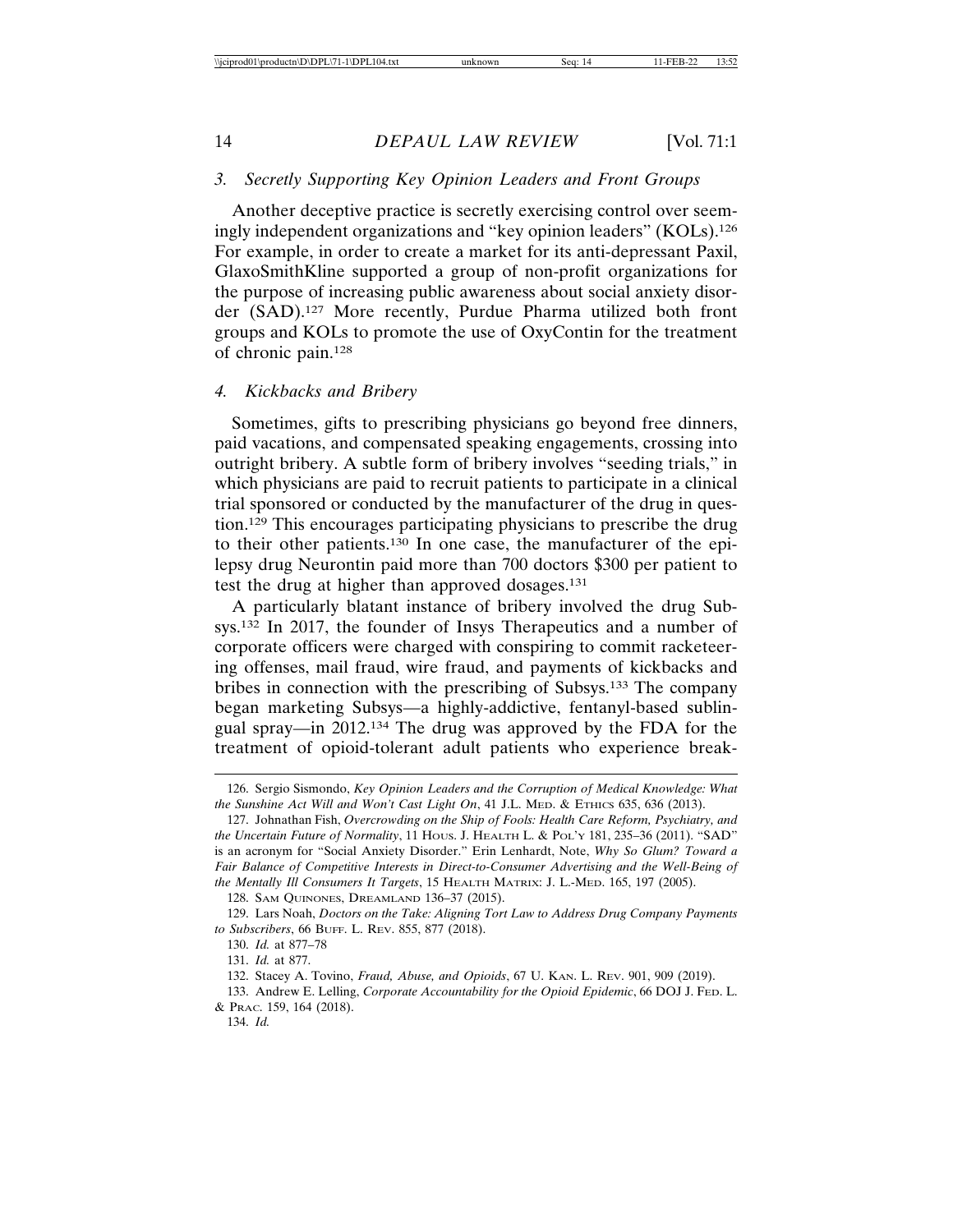through cancer pain.135 However, according to the federal indictment, the defendants sought to increase sales of Subsys by paying doctors to prescribe it for off-label uses such as back pain and migraines.136 A number of doctors were convicted of receiving hundreds of thousands of dollars in kickbacks, disguised as speaking fees.137 In May 2019, John Kapoor and four other Insys employees were convicted of racketeering conspiracy after a lengthy trial.138

## III. CASE STUDIES

This Part will examine a number of cases involving such pharmaceutical products as MER/29, the Dalkon Shield IUD, Botox, Neurontin, Lupron, Vioxx, Paxil, and OxyContin.139 This list is by no means exhaustive; other problematic pharmaceutical products include: American Home Product's Fenfluramine, a component of the diet drugs fenphen and Redux;<sup>140</sup> Eli Lilly's antipsychotic medication, Zyprexa;<sup>141</sup> Warner-Lambert's diabetes drug, Rezulin;142 Forest Laboratories' antidepressant, Celexa;<sup>143</sup> Pfizer's painkiller, Bextra;<sup>144</sup> Johnson & Johnson's acne medicine, Tretinoin (Retin-A);<sup>145</sup> AstraZeneca's cancer treatment, Zoladex;146 and Janssen Pharmaceuticals' contraceptive patch, Ortho Evra.147 In each case, the producers of these products

138. Gabrielle Manuel, *Opioid Executive John Kapoor Found Guilty in Landmark Bribery Case*, WBEZ CHICAGO (May 2, 2019, 2:37 PM), https://www.npr.org/2019/05/02/711346081/ opioid-executive-john-kapoor-found-guilty-in-landmark-bribery-case.

139. *See infra* Part III.

140. Paul D. Rheingold, *Fen-Phen and Redux: A Tale of Three Drugs*, 34 TRIAL, Jan. 1998, at 78, 78; Jaime A. Wilsker, Note, *One-Half Phen in the Morning/One Fen Before Dinner: A Proposal for FDA Regulation of Off-Label Uses of Drugs*, 6 J.L. & POL'Y 795, 824 n.133 (1998).

141. Teresa Curtin & Ellen Relkin, *Preamble Preemption and the Challenged Role of Failure to Warn and Defective Design Pharmaceutical Cases in Revealing Scientific Fraud*, *Marketing Mischief, and Conflicts of Interest*, 35 HOFSTRA L. REV. 1773, 1783 (2007).

142. Robert K. Jenner, *Rezulin: Fast Track to Failure*, 36 TRIAL, July 2000, at 39, 45.

143. Van Cates et al., *Recent Developments in Business Litigation*, 55 TORT TRIAL & INS. PRAC. L.J. 193, 201–02 (2020).

144. Cynthia M. Ho, *A Dangerous Concoction: Pharmaceutical Marketing, Cognitive Biases, and First Amendment Overprotection*, 94 IND. L.J. 773, 795 (2019).

145. Ameet Sarpatwari et al., *The Opioid Epidemic: Fixing a Broken Pharmaceutical Market*, 11 HARV. L. & POL'Y REV. 463, 472 (2017).

146. Phuong D. Nguyen, *A Review of Average Wholesale Price Litigation and Comments on the Medicare Modernization Act*, 9 QUINNIPIAC HEALTH L.J. 249, 255, 257–58 (2006).

147. Curtin & Relkin, *supra* note 141, at 1783.

<sup>135.</sup> Tovino, *supra* note 132, at 909.

<sup>136.</sup> Ty McCoy, *The Need for Higher Punishment: Lock Up the Real Drug Dealers*, 54 GONZ. L. REV. 47, 63 (2018/19).

<sup>137.</sup> Tovino, *supra* note 132, at 909. For example, Dr. Jerrold Rosenberg received \$188,000, Dr. Gavin Awerburch received \$138,435, Dr. John Couch received at least \$100,000, and Dr. Xiulu Ruan received \$170,000. *Id.* at 909–12.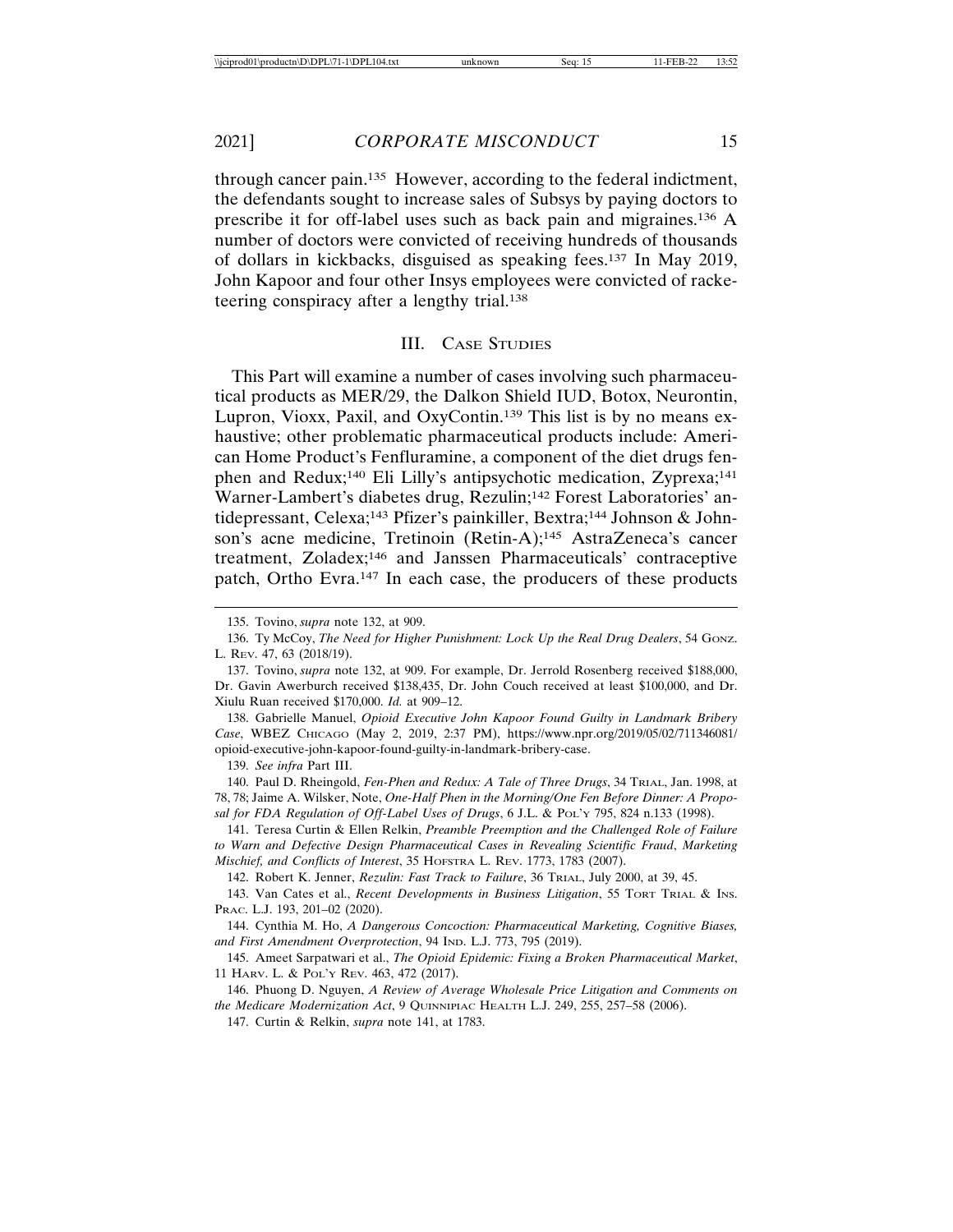have been accused of engaging in various unsavory practices.<sup>148</sup> The purpose of this analysis is not to rake up old scandals; rather, its purpose is to illustrate the pattern of misconduct that many pharmaceutical companies have engaged in from the 1950s to present day.

## *A. MER/29*

One of the most notorious cases of fraudulent conduct during drug testing involved MER/29, a prescription drug that was developed by the Richardson-Merrell Company in the late 1950s to treat arteriosclerosis (hardening of the arteries) by reducing the level of cholesterol in the blood.149 The drug's active ingredient was triparanol.150 Before the drug was first marketed, Richardson-Merrell and others conducted 246 experiments involving 3,907 animals and more than 2,000 human subjects.151 However, some of this testing was falsified to hide the drug's harmful side effects.152

Richardson-Merrell's Toxicology Department, headed by Knox Smith, began testing MER/29 on laboratory rats in 1957.153 During the first six-week test in which very high dosages of the drug were administered, all of the female rats died and all of them suffered abnormal blood changes.154 A second test, using a lower dosage, also produced abnormal blood changes in the rats; this information was sent to Dr. Harold Werner, who was the company's vice-president and director of research.155 In 1958, William King, who replaced Smith as head of the Toxicology Department, reviewed these blood change results.156

During 1958 and early 1959, the company conducted a test of MER/ 29 on monkeys, which also produced abnormal blood changes.157 However, Dr. Van Maanen, head of the Biological Science Division, which included the Toxicology Department, ordered a laboratory

<sup>148.</sup> Rheingold, *supra* note 140, at 78; Wilsker, *supra* note 140, at 824–25 (Fen-Phen); Curtin & Relkin, *supra* note 141, at 1783 (Zyprexa); Jenner, *supra* note 142, at 45 (Rezulin); Van Cates et al., *supra* note 143, at 201–02 (Celexa); Ho, *supra* note 144, at 795 (Bextra); Sarpatwari et al., *supra* note 145, at 472 (Tretinoin); Nguyen, *supra* note 146, at 257–58 (Zoladex); Curtin & Relkin, *supra* note 141, at 1783 (Ortho Evra).

<sup>149.</sup> Roginsky v. Richardson-Merrell, Inc., 378 F.2d 832, 835 (2d Cir. 1967). Arteriosclerosis, or hardening of the arteries, may cause heart attacks or strokes. *See* Toole v. Richardson-Merrell, Inc., 60 Cal. Rptr. 398, 403 (App. Ct. 1968).

<sup>150.</sup> Cudmore v. Richardson-Merrell, Inc., 398 S.W.2d 640, 644 (Tex. App. 1965).

<sup>151.</sup> *Roginsky,* 378 F.2d at 835.

<sup>152.</sup> *Toole*, 60 Cal. Rptr. at 403–05.

<sup>153.</sup> *Id.* at 404.

<sup>154.</sup> *Id.*

<sup>155.</sup> *Id.*

<sup>156.</sup> *Id.*

<sup>157.</sup> *Id.*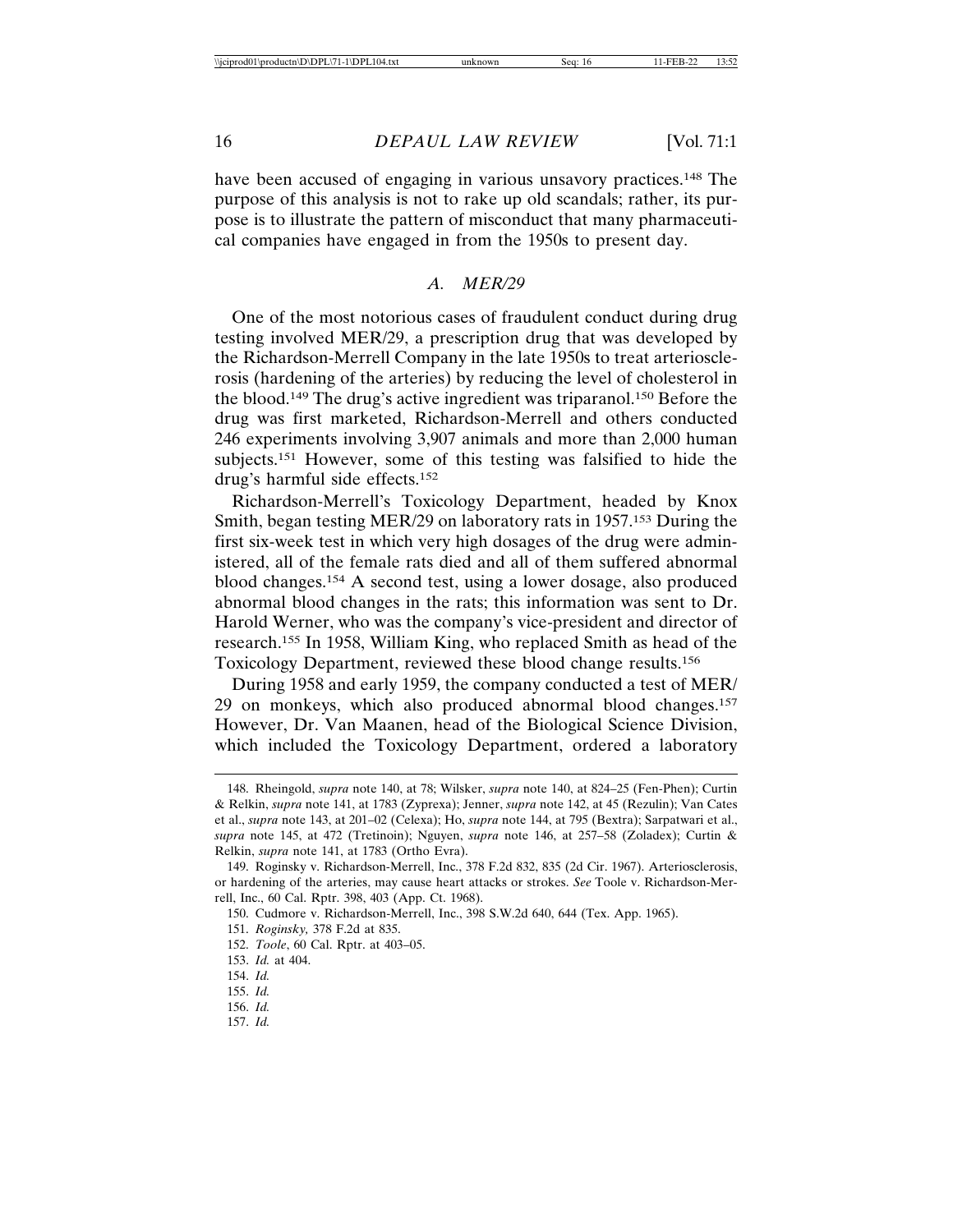technician to falsify these test results in a chart.158 This was done by recording false body weights and extending the test records beyond the dates after the monkeys had been killed and adding data for an imaginary monkey that had never been part of the test.159 King later revised a brochure prepared by Smith on the rat experiments that removed any mention of the abnormal blood results.160 These deletions were approved by Dr. McMaster, who worked in the Medical Science Division and who was in charge of all medical research on MER/29.161

In July 1959, Richardson-Merrell filed a new drug application (NDA) with the FDA in order to secure permission to market the drug.162 However, the application contained a number of false statements.163 Furthermore, although the drug was intended for long-term use, at the time the NDA was submitted, only 116 human subjects had taken MER/29 and none had used it for more than six months.164 When the FDA questioned the adequacy of this test data and demanded that additional studies be undertaken, Dr. Joseph Murray, the company's liaison officer, falsely stated that no blood changes had occurred in the tests on rats or monkeys, and that these tests had demonstrated the safety of MER/29.165

Meanwhile, in January 1960, the company completed another rat study in which "nine out of ten rats in the study developed eye opacities."166 Once again, the company failed to tell the FDA about these adverse results and instead reported that only eight out of twenty rats had merely developed mild eye inflammations.167 In February 1960, Richardson-Merrell informed the FDA of the results of MER/29 tests on dogs but did not tell the agency that one of the dogs developed eye opacities and blindness.168 The company also reported the results of another test that it conducted on rats but failed to disclose that

167. *Id.*

<sup>158.</sup> *Toole*, 60 Cal. Rptr. at 404.

<sup>159.</sup> *Id.* When the technician, Beulah Jordan, objected to King, she was told that because Van Maanen was higher up, "[y]ou do as he tells you and be quiet." *Id.*

<sup>160.</sup> *Id.*

<sup>161.</sup> *Id.*

<sup>162.</sup> *Id.*

<sup>163.</sup> *Id.* For example, the application claimed that only four out of eight rats had died in one study when all of them had died. The application relied on wholly fictitious body weights and organ weights. Also, blood tests were fabricated for dead rats to prove that they had continued to live and take MER/29. In addition, the application failed to reveal the abnormal blood changes that occurred in the experiments. False data was included on the monkey tests. Finally, the false chart prepared by Ms. Jordan was included in the application. *Id.*

<sup>164.</sup> *Toole*, 60 Cal. Rptr. at 405.

<sup>165.</sup> *Id.*

<sup>166.</sup> *Id.*

<sup>168.</sup> *Id.*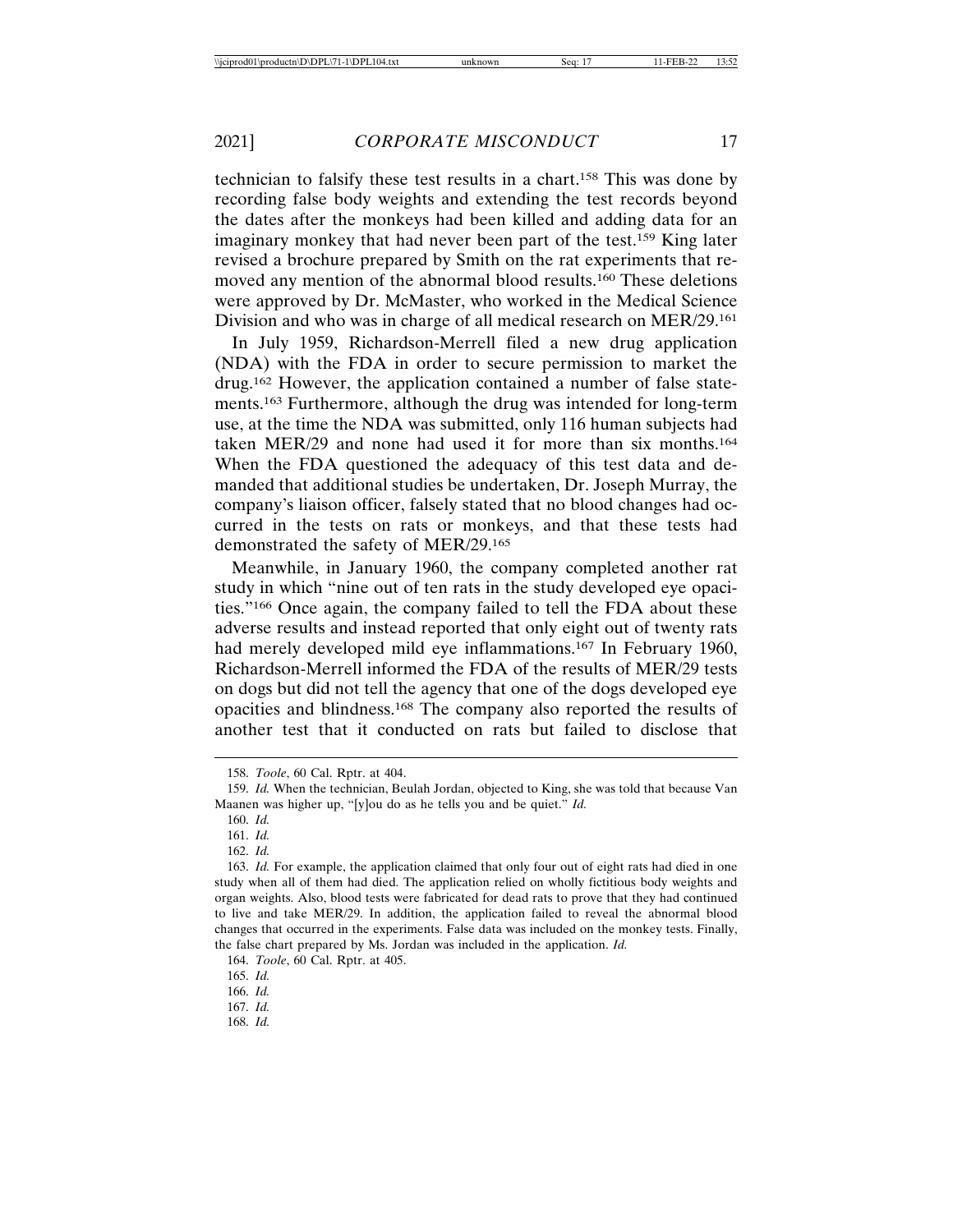twenty-five of the thirty-six rats in the test had also developed eye opacities.169

Two months later, the company received a report from Dr. Loretta Fox who had conducted experiments on rats with MER/29 and had observed lenticular and corneal eye opacities in the animals.170 When the FDA asked the company to review Dr. Fox's findings, William King, the head of the Toxicology Department, replied that the drug had been used on thousands of rats and only one group of animals had experienced eye problems.171 King assured the FDA that they had "no evidence from [their] experience or from the literature that MER/29 would in itself produce such changes."172

In April 1961, Richardson-Merrell began another testing program to determine the long-term effects of MER/29 on rats and dogs.173 By June, some of the rats began to develop opacities in their eyes, and by August, thirty-five out of forty-six rats had developed eye opacities.174 Notwithstanding the increasing evidence that MER/29 caused serious eye problems in test animals, the company failed to provide the FDA or medical professionals with this information and instead continued to promote the drug aggressively.175 By October 1961, five of the seven dogs in the test had developed opacities in their eyes.176 However, the company did not reveal this information to the FDA.177

Finally, in November 1961, the FDA asked the company to withdraw MER/29 from the market.178 In April 1962, the FDA made an unannounced visit to the company's laboratories and seized all records of its animal experiments involving MER/29.179 Based on these documents, the Justice Department obtained indictments against Richardson-Merrell and three of its employees.180 All of the defendants entered a plea of *nolo contendere* and paid a fine of \$80,000, the maximum fine allowed at that time.<sup>181</sup>

169. *Id.* 170. *Toole*, 60 Cal. Rptr. at 405. 171. *Id.* at 405–06. 172. *Id.* 173. *Id.* at 406. 174. *Id.* 175. *Id.* 176. *Toole*, 60 Cal. Rptr. at 407. 177. *Id.* 178. *Id.* 179. *Id.* at 408. 180. Paul D. Rheingold, *Looking Back at the First Mass Drug Case*, 50 TRIAL, Aug. 2014, at 26, 26. 181. *Id.*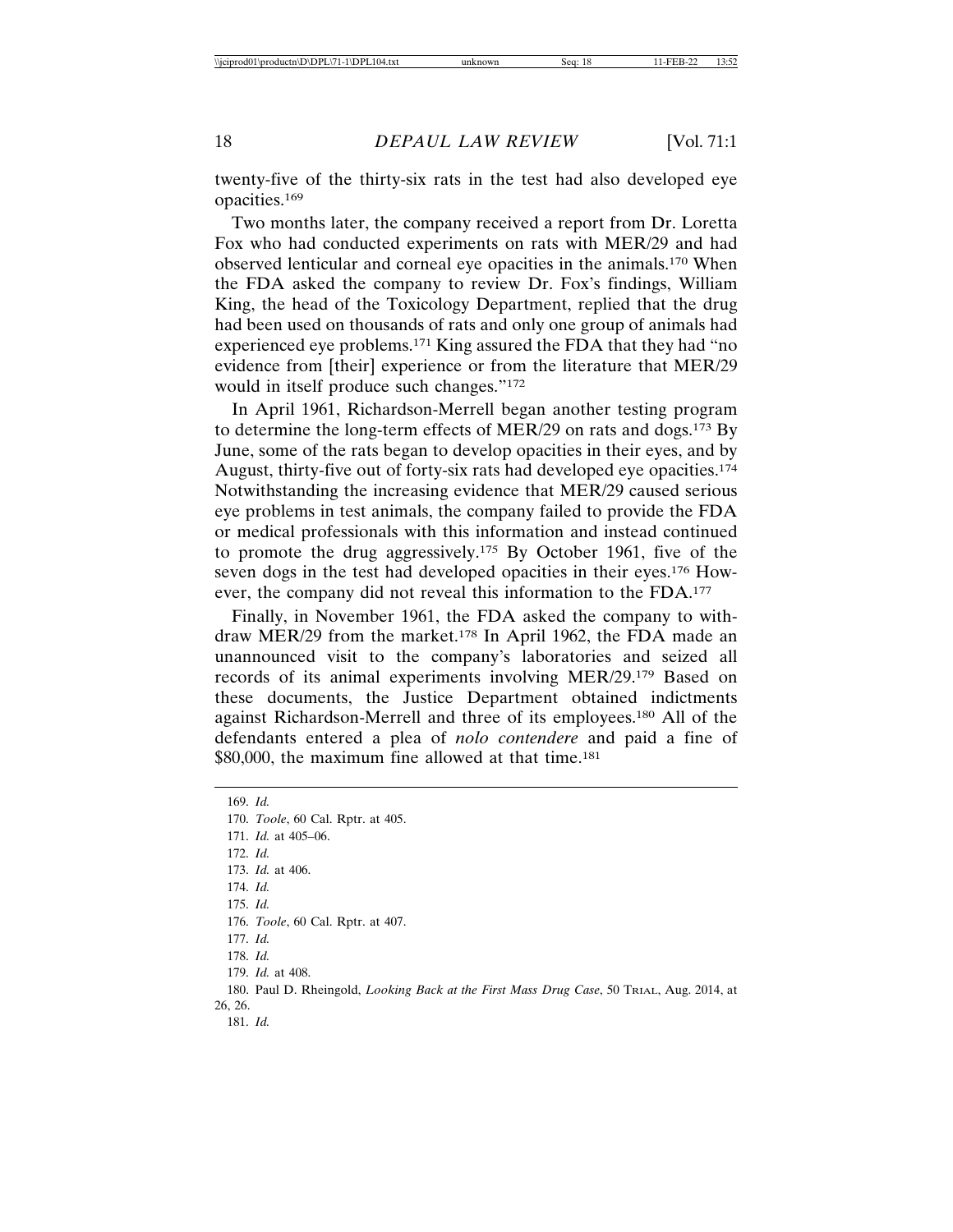While the NDA for MER/29 was pending, Richardson-Merrell also misled the medical profession by withholding information about the risk of eye damage to patients.182 For example, Richardson-Merrell invited a group of medical researchers to a conference in Princeton, New Jersey to discuss MER/29.183 At this conference, King presented a paper on the toxicology of MER/29184 but failed to mention that abnormal blood changes had occurred in test animals, and he repeated the false statements about the weights and dosages of MER/29 that had been given to the monkeys in 1959.<sup>185</sup>

The president of Richardson-Merrell, Frank Getman, was aware of this conference and later described it as "the most terrific selling tool that Merrell has ever had."186 When MER/29 was approved by the FDA in April 1960, the company initiated "the greatest promotional and advertising effort ever made [by it] in support of a product."<sup>187</sup> Notwithstanding adverse results from animal testing, one advertising brochure declared that the drug was "virtually nontoxic and remarkably free from side effects even on prolonged clinical use."188

Early in 1961, as reports of adverse reactions to MER/29 began to reach Richardson-Merrell from researchers, doctors, and sales representatives, the company continued to claim that the drug was safe.<sup>189</sup> Eventually, under pressure from the FDA, Richardson-Merrell withdrew MER/29 from the market.<sup>190</sup> During the short time that MER/29 was on the market, it was administered to about 400,000 persons.191 At least 400 of them developed cataracts and other adverse conditions.192 Numerous lawsuits were brought against the company in the aftermath of the MER/29 disaster and at least one of them resulted in a substantial punitive damage award.193

- 183. *Id.*
- 184. *Id.*
- 185. *Id.*
- 186. *Id.*
- 187. *Id.*
- 188. *Toole*, 60 Cal. Rptr. at 405.
- 189. *Id.* at 406.
- 190. Rheingold, *supra* note 180, at 26.
- 191. *Toole*, 60 Cal. Rptr at 408.
- 192. *Id.*
- 193. *Id.* at 418.

<sup>182.</sup> Toole v. Richardson-Merrell, Inc., 60 Cal. Rptr. 398, 405 (App. Ct. 1968).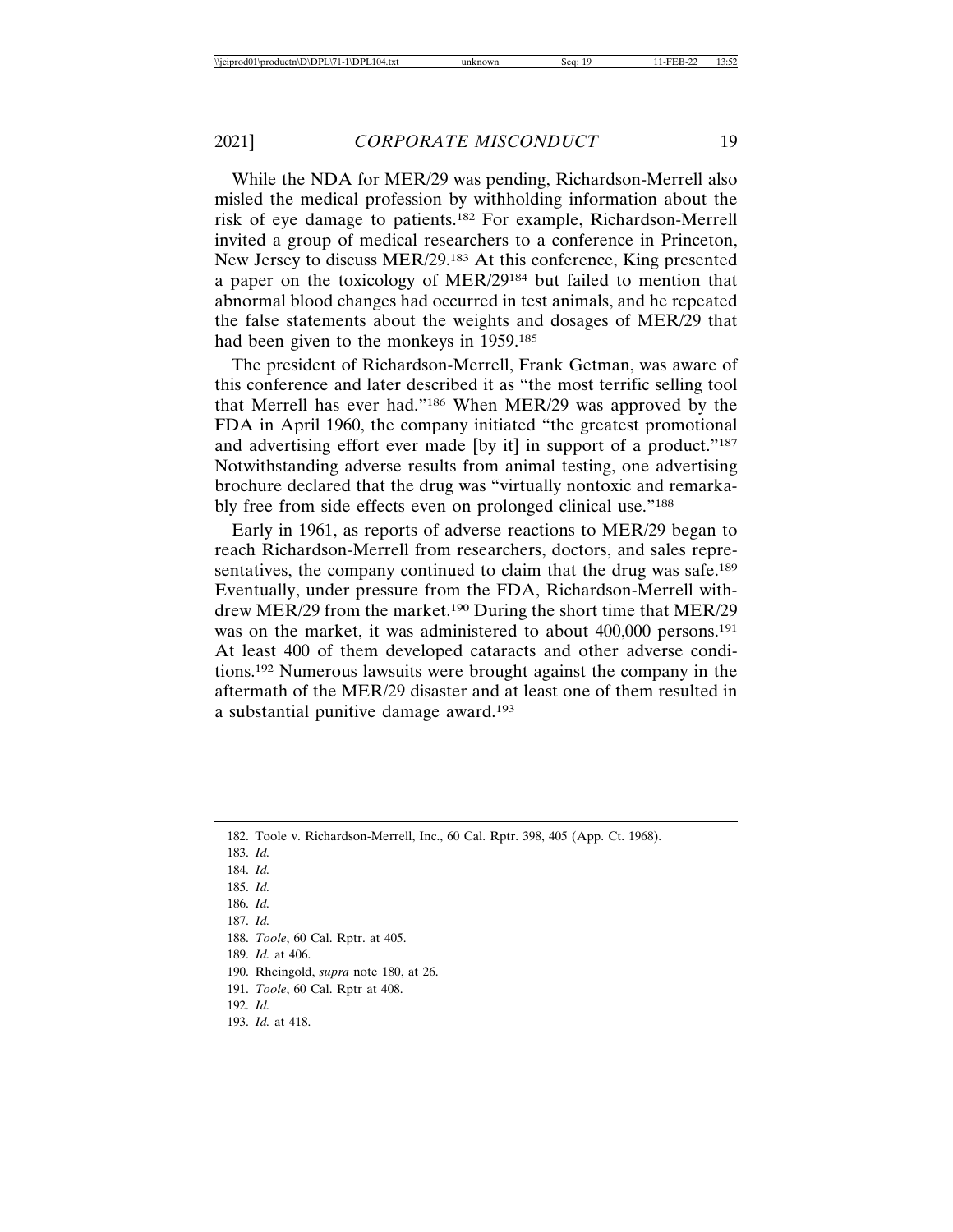## *B. The Dalkon Shield IUD*

The Dalkon Shield was an IUD invented by Dr. Hugh Davis and Irwin Lerner.<sup>194</sup> It consisted of a small piece of plastic<sup>195</sup> which contained four phalanges on each side.196 It also contained a black string that could be used to remove the device from the patient's uterus.197 In 1968, Davis and Lerner established the Dalkon Corporation in order to produce and market Dalkon Shields.198 In February 1970, Dr. Davis published the result of a study that he had conducted between 1968 and 1969 on 640 patients which concluded that the Dalkon Shield's pregnancy rate was only  $1.1\%$  per year.<sup>199</sup> However, the study's methodology was deeply flawed.200 Moreover, no further testing was done on the product prior to its introduction into the market because the FDA did not require such testing at that time.201

In June 1970, an employee of Robins informed the company that the pregnancy rate of the Dalkon Shield was five times greater than the rate claimed by Davis in his article.202 Nevertheless, Robins bought the Dalkon Corporation and immediately began to market the Dalkon Shield aggressively.203 To support its claim that the Dalkon Shield was superior to other IUDs, Robins distributed hundreds of thousands of reprints of the Davis article to physicians.204 The company also distributed Patient Information sheets which claimed that the Dalkon Shield was a safe and effective method of birth control.205 In addition, Robins placed advertisements in newspapers and magazines such as *Family Circle, Mademoiselle, Ladies' Home Jour-*

200. For example, although the study claimed that the Dalkon Shield's pregnancy rate was superior to that of other IUDs, Dr. Davis never actually tested any other IUDs. *Id.* at 1217. Also, no control group was used in this test. *Id.* Furthermore, Dr. Davis did not disclose that he had a substantial financial interest in the Dalkon corporation. *See id.* at 1216–17. Finally, Dr. Davis failed to mention that the Dalkon Shields that were used in his study had been modified by the time the study was published. *See* Palmer v. A.H. Robins Co., 684 P.2d 187, 195 (Colo. 1984).

201. Sylvia A. Law, *Tort Liability and the Availability of Contraceptive Drugs and Devices in the United States*, 23 N.Y.U. REV. L. & SOC. CHANGE 339, 364 (1997).

202. *Tetuan*, 738 P.2d at 1217.

203. C. Gavin Shepherd, *Transvaginal Mesh Litigation: A New Opportunity to Resolve Mass Medical Device Failure Claims*, 80 TENN. L. REV. 477, 485–86 (2013).

204. The reprint did not include the designation "Current Investigation," which originally appeared in the article, and which would have warned readers that the Davis study was preliminary and had not been proven to be scientifically valid. *Tetuan*, 738 P.2d at 1218.

205. *Id.*

<sup>194.</sup> Jon M. Van Dyke, *The Dalkon Shield: A "Primer" in IUD Liability*, 6 W. ST. U. L. REV. 1, 6 (1978).

<sup>195.</sup> *Id.* at 2 n.2.

<sup>196.</sup> Tetuan v. A.H. Robins Co., 738 P.2d 1210, 1216 (Kan. 1987).

<sup>197.</sup> *Id.*

<sup>198.</sup> Van Dyke, *supra* note 194, at 6.

<sup>199.</sup> *Tetuan*, 738 P.2d at 1216.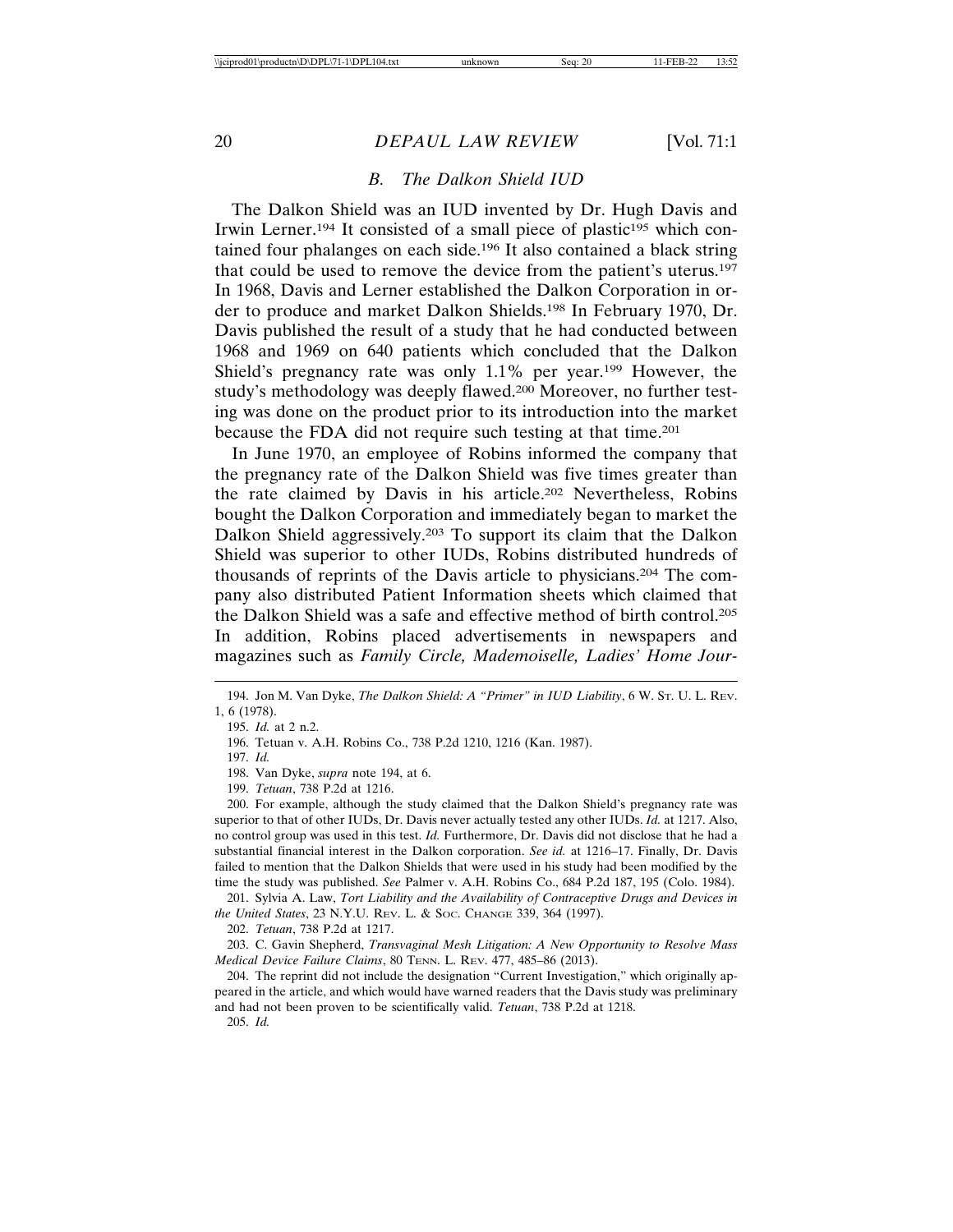*nal, Time, Glamour, Parade,* and *Cosmopolitan*. 206 This campaign was very effective and by September 1972, the Dalkon Shield had captured 80% of the IUD market.<sup>207</sup>

However, reports of problems with the Dalkon Shield soon began to emerge. For example, in December 1972, a Canadian doctor informed Robins that the failure rate for the Dalkon Shield was between 7% and 8%.208 That same month, a doctor at a military hospital reported a pregnancy rate of 10%, which was far greater than the 1.1% claimed by Robins in its promotional materials.209

Not only were there reports that the Dalkon Shield was not as effective as claimed, but reports of serious medical problems also began to pour in.210 These included reports of septic abortions, spontaneous abortions, tubal pregnancies, perforations of the uterine wall, severe pelvic infections, and even some deaths.211 Many of these injuries were caused by the tendency of the tail string to transport bacterial fluid by capillary action from the vagina to the uterus.212 Unlike other IUDs, the Dalkon Shield's tail string was a nylon-encased monofilament line which was not sealed at either end.213 Robins was aware of this risk before it acquired the Dalkon Corporation, but it ignored the concerns of its quality control personnel in order to save money.214 Instead of informing doctors about the danger of wicking, or trying to correct it, Robins sought to assure doctors and consumers that the IUD was safe.215

Eventually, in February 1974, Robins issued a "Dear Doctor" letter which advised doctors to remove Dalkon Shields from any woman who became pregnant.<sup>216</sup> Later, at the request of the FDA, Robins suspended future sales of the Dalkon Shield, while declaring in a press release that "neither A.H. Robins nor the FDA has any reason at this time to believe that women now using the Dalkon Shield successfully should have the device removed."217 However, even after Robins sus-

<sup>206.</sup> *Id.* at 1219.

<sup>207.</sup> *Id.*

<sup>208.</sup> *Id.*

<sup>209.</sup> *Id.*

<sup>210.</sup> Tetuan v. A.H. Robins Co., 738 P.2d 1210, 1220 (Kan. 1987)*.*

<sup>211.</sup> Trevor K. Scheetz, Note, *Say What You Mean: The Discoverability of Medical Device Adverse Event Reports*, 2011 U. ILL. L. REV. 1095, 1096 (2011).

<sup>212.</sup> Gerald F. Tietz, *Strict Products Liability, Design Defects and Corporate Decision-Making: Greater Deterrence Through Strict Liability*, 38 VILL. L. REV. 1361, 1385 (1993).

<sup>213.</sup> *Tetuan*, 738 P.2d at 1221.

<sup>214.</sup> *Id.*

<sup>215.</sup> *Id.*

<sup>216.</sup> *Id.* at 1220.

<sup>217.</sup> *Id.*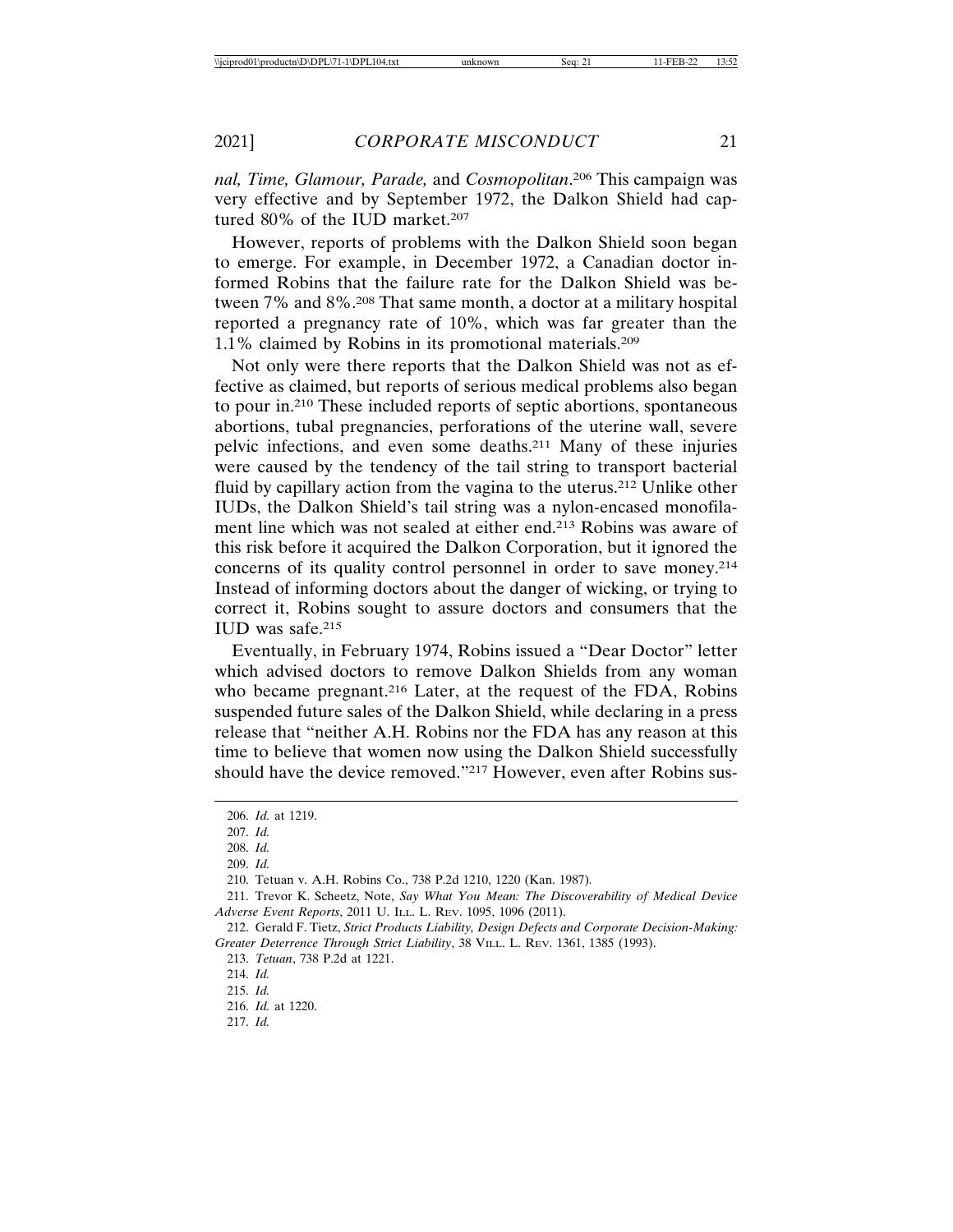pended sales in the United States, it continued to sell the Dalkon Shield overseas.218

Finally, company officers ordered the destruction of many documents relating to the Dalkon Shield's wicking problem.219 In 1975, Roger Tuttle, a member of Robins' legal department, was ordered to collect and destroy these documents and was told that the order came from the company's president, W.L. Zimmer.220 According to Tuttle, hundreds of documents were burned in a furnace, although Tuttle secretly saved some copies.<sup>221</sup>

Not surprisingly, Robins was soon faced with a wave of lawsuits by injured Dalkon Shield users.222 Although Robins won some of these early lawsuits,223 the tide began to turn in 1985 when a Kansas jury awarded a plaintiff \$1.75 million in compensatory damages and \$7.5 million in punitive damages.224 This verdict was later upheld on appeal.225 By this time, Robins and its liability insurer had paid almost \$530 million to injured consumers, and 5,000 additional claims were still pending.226 As a result, Robins was eventually forced to file for bankruptcy.227

#### *C. Botox*

Botox was approved by the FDA for adults to treat migraine headaches, muscle stiffness in the elbow, wrist and finger muscles, neck pain associated with cervical dystonia, strabismus or blepharospasm, severe underarm sweating, and severe lines between the eyebrows.228 However, Allergan, the manufacturer of Botox, decided to market the product for the off-label treatment of pain and headaches even though it was illegal for a drug company to promote off-label uses of its prod-

224. Shepherd, *supra* note 203, at 486.

225. Tetuan v. A.H. Robins Co., 738 P.2d 1210, 1210 (Kan. 1987).

226. Georgene Vairo, *Mass Torts Bankruptcies: The Who, The Why and The How*, 78 AM BANKR. L.J. 93, 112 (2004).

227. Shepherd, *supra* note 203, at 486.

228. James A. Robertson & Walter F. Timpone, *Compliance Issues for Pharmaceutical and Medical Device Manufacturers*, ASPATORE, June 2014, at 14, 2014 WL 2355619.

<sup>218.</sup> Law, *supra* note 201, at 365. Robins refused to pay for the cost of removing the Dalkon Shield from existing users until October 1984. *Id.*

<sup>219.</sup> Tetuan v. A.H. Robins Co., 738 P.2d 1210, 1224 (Kan. 1987)*.*

<sup>220.</sup> *Id.* at 1223–24.

<sup>221.</sup> Mabry, *supra* note 6, at 219.

<sup>222.</sup> Douglas G. Smith, *Resolution of Mass Tort Claims in the Bankruptcy System*, 41 U.C. DAVIS L. REV. 1613, 1636 (2008).

<sup>223.</sup> Part of Robins' defense strategy was to make the trial as unpleasant and expensive as possible for the plaintiffs. Law, *supra* note 201, at 366. For example, company attorneys would question victims about their sexual and hygienic habits. *Id.* They also asked them to identify their sex partners so that they could question them about their medical histories. *Id.*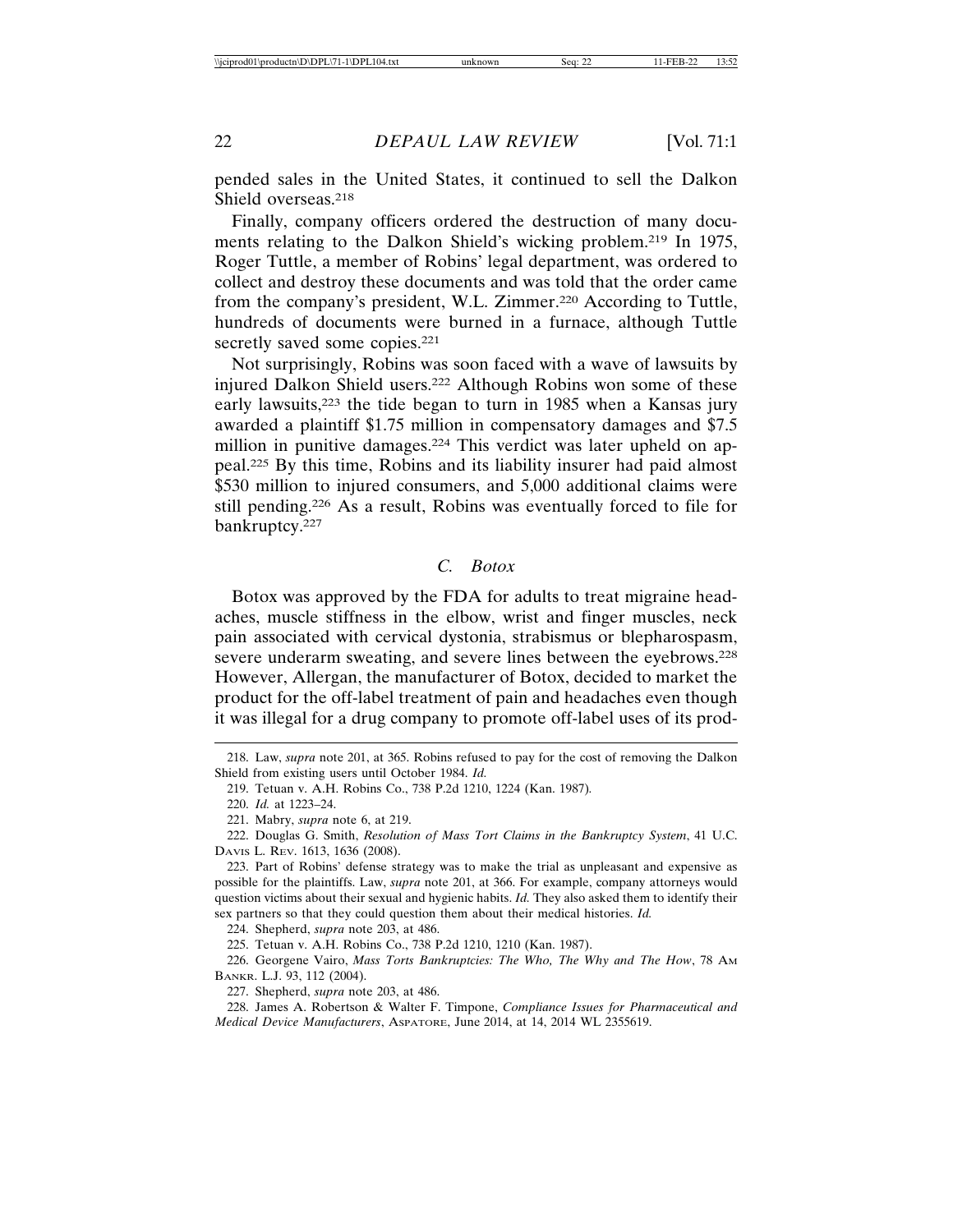ucts.229 As part of its "CD/HA Initiative," Allergan urged physicians to diagnose cervical dystonia in their patients based on the existence of pain or headache symptoms, even when no evidence of cervical dystonia was present, so that they could prescribe Botox as treatment.230

Allergan doubled the size of its reimbursement team to assist physicians in obtaining payment for off-label Botox injections and held workshops to teach doctors how to bill for off-label uses to advise them on how they could make money by injecting Botox.231 The company also operated a Botox Reimbursement Hotline which provided an array of free on-demand services to physicians to encourage them to prescribe Botox for off-label uses of the drug.232 In addition, Allergan held physician workshops and dinners that focused on off-label uses and paid physicians to attend "advisory boards" that promoted off-label uses.233 Finally, the company created an online neurotoxin education organization to encourage the increased use of Botox for off-label uses.234 Eventually, the federal government filed a criminal information against Allergan for misbranding Botox.235 In 2010, the company agreed to plead guilty and pay \$600 million to resolve criminal and civil liability for off-label promotion of Botox.236

## *D. Neurontin*

Neurontin was originally approved by the FDA for the adjunctive treatment of epilepsy in doses ranging from 900 milligrams (mg) to 1800 mg per day.237 However, Parke-Davis, the drug's manufacturer, sought to increase the sales of this product by promoting it for offlabel uses, such as the treatment of bipolar disorder, migraines, and neuropathic pain at dosages that exceeded the FDA-approved level of

229. *Id.* 230. 230. *Id.* 231. *Id.* 232. *Id.* at 15. 233. *Id.* 234. *Id.* at 15. 235. *Id.*

236. Natasha Singer, *Maker of Botox Settles Inquiry*, N.Y. TIMES (Sept. 1, 2010), https:// www.nytimes.com/2010/09/02/business/02allergan.html.

237. United States *ex rel.* Franklin v. Parke-Davis, 147 F. Supp. 2d 39, 45 (D. Mass. 2001). This means that the drug was only to be used as a second-line defense for patients who were already taking other anti-seizure medication. Neurontin was later also approved for the treatment of shingles. Edward P. Lansdale, Note, *Used as Directed? How Prosecutors Are Expanding the False Claims Act to Police Off-Label Marketing*, 41 NEW. ENG. L. REV. 159, 159 (2006).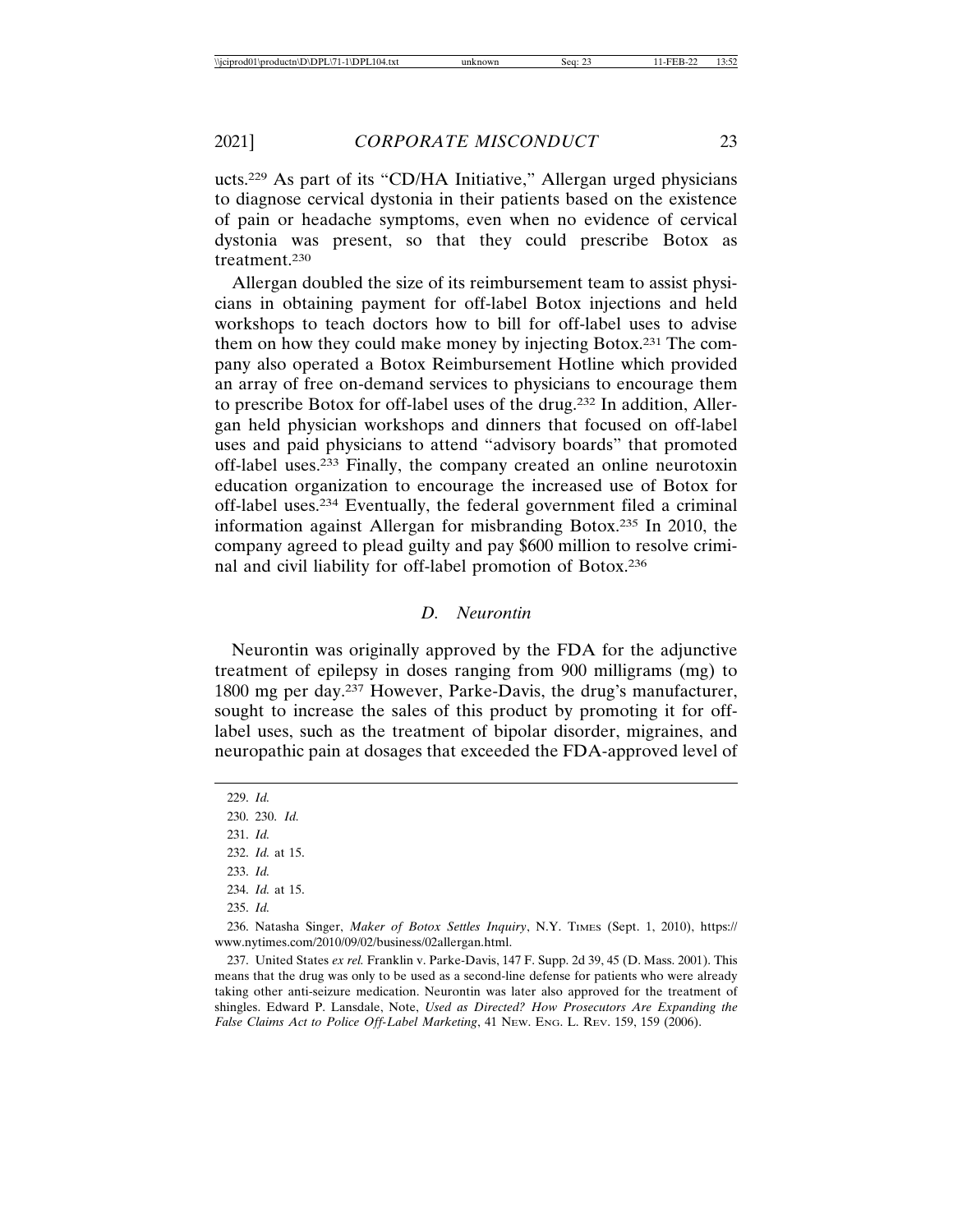1800 mg per day, despite the fact that there was no evidence that these unauthorized treatments were safe.238

According to the realtor,<sup>239</sup> Parke-Davis allegedly used a number of illegal tactics to promote off-label prescribing of the drug.240 For example, the company instructed its sales personnel to discuss off-label uses in conversations with doctors when making sales calls.241 Parke-Davis also paired medical liaisons with sales representatives, misleading doctors into believing that these individuals were not salespeople, but rather were there to provide objective scientific information.<sup>242</sup> Parke-Davis also encouraged medical liaisons to instruct doctors on how to conceal the fact that their prescriptions were for off-label purposes so that they would be eligible for reimbursement under Medicare. Parke-Davis paid doctors to travel to posh resorts to attend "consultant" or "advisory" meetings that exclusively discussed off-label uses of Neurontin.243

Furthermore, the company subsidized the production and dissemination of reports that touted off-label uses but were of no scientific value.244 In some cases, the company also edited the results of clinical studies.245 Finally, Parke-Davis hosted a number of seminars and conferences that were supposed to deliver independent information regarding off-label uses of Neurontin.246 However, the company closely controlled the organization of these seminars by determining their content and choosing the speakers.247

These practices were very effective as shown by the fact that offlabel sales rose from 15% of total sales to 90% of sales after Parke-

240. *Franklin*, 147 F. Supp. 2d at 45–46.

241. George S. Craft, Jr., Note, *Promoting Off-Label in Pursuit of Profit: An Examination of a Fraudulent Business Model*, 8 HOUS. J. HEALTH & POL'Y 103, 115 (2007).

242. Dayna Bowen Matthew, *The Moral Hazard Problem with Privatization of Public Enforcement: The Case of Pharmaceutical Fraud*, 40 U. MICH. J.L. REF. 281, 322 (2007). 243. *Id.*

244. Howard L. Dorfman & Linda Pissott Reig, *Avoiding Legal and Ethical Pitfalls of Industry-Sponsored Research: The Co-Existence of Research, Scholarship, and Marketing in the Pharmaceutical Industry*, 59 FOOD & DRUG L.J. 595, 598 (2004).

245. Jenny White & Lisa Bero, *Corporate Manipulation of Research: Strategies Are Similar Across Five Industries*, 21 STAN. L. & POL'Y REV. 105, 128 (2010) (discussing company's editing of the Gorson Study).

246. Craft, *supra* note 241, at 116.

247. Sandra H. Johnson, *Polluting Medical Judgment? False Assumptions in the Pursuit of* False Claims Regarding Off-Label Prescribing, 9 MINN. J.L. SCI. & TECH. 61, 113 (2008).

<sup>238.</sup> Stephanie M. Greene, *After Caronia: First Amendment Concerns in Off-Label Promotion*, 51 SAN DIEGO L. REV. 645, 652 (2014).

<sup>239.</sup> This case started out as a *qui tam* action brought under the False Claims Act of 1863, 31 U.S.C. §§ 3729–33, by the relator, Dr. David Franklin, private citizen. *Franklin*, 147 F. Supp. 2d at 43.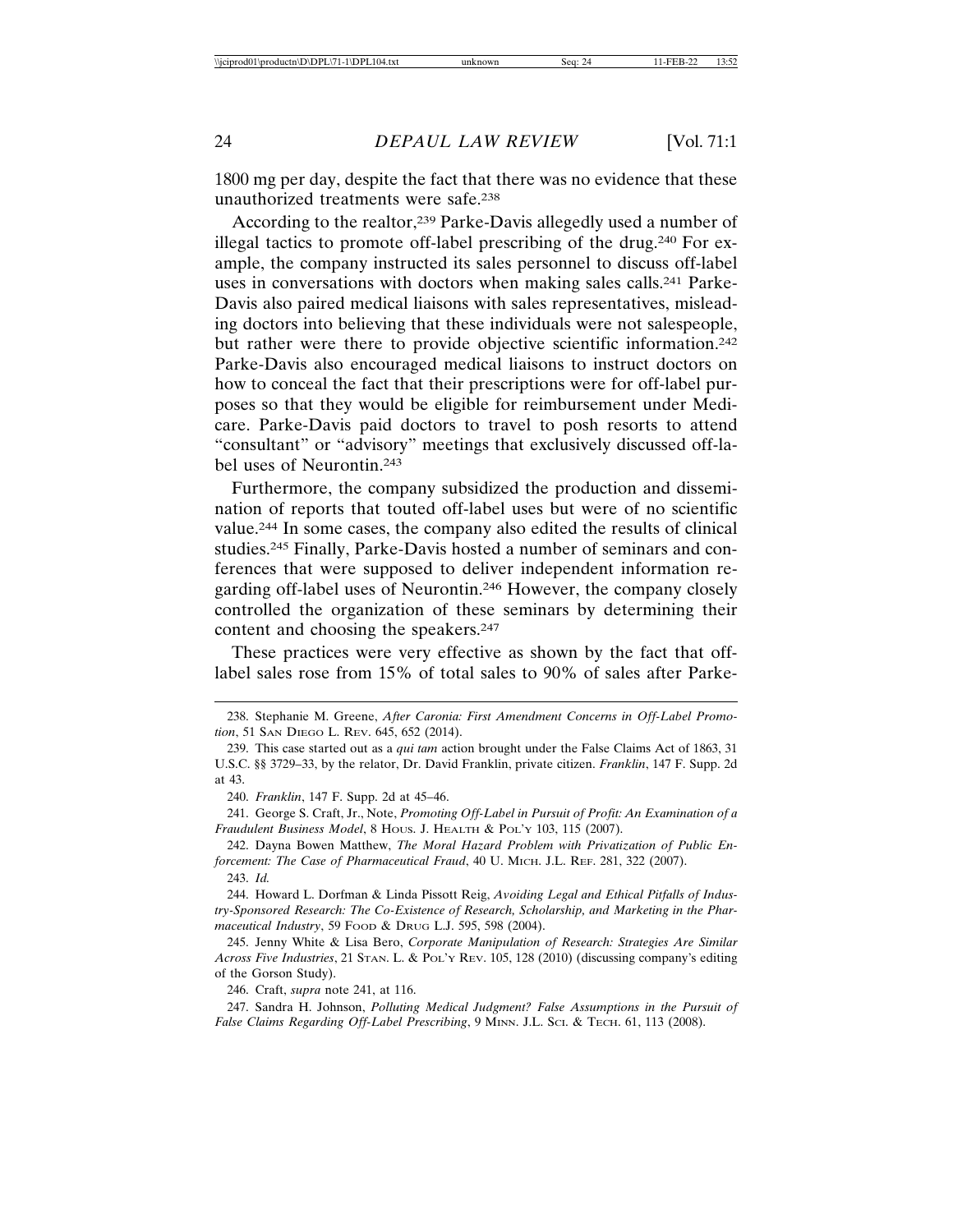Davis initiated its off-label use campaign.<sup>248</sup> In dollar terms, sales of Neurontin increased from \$97.5 million in 1995 to approximately \$2.7 billion in 2003.249

Eventually, the chickens came home to roost when federal regulators discovered the company's fraudulent practices. In 2004, Warner-Lambert, a division of Pfizer, which had acquired Parke-Davis, pled guilty to charges of introducing a misbranded drug into interstate commerce by providing inadequate labeling and introducing an unapproved drug into interstate commerce.250 Warner-Lambert settled the case by agreeing to pay a \$240 million criminal fine as well as \$190 million in civil penalties.<sup>251</sup> The company was also forced to implement a mandatory corporate compliance program.252

## *E. Lupron*

Leuprolide acetate (Lupron) acts to suppress testosterone.253 It was approved by the FDA in 1985 as a treatment for advanced prostate cancer and was also prescribed to treat central precocious puberty.254 Lupron was marketed in the United States by TAP Pharmaceutical Products, a joint venture between Abbott Laboratories and Takeda Pharmaceutical Company.255

Because Lupron was designed to be administered by intramuscular injection in daily or monthly doses, it was sold directly to doctors rather than distributed to pharmacies.<sup>256</sup> Furthermore, because Lupron was intended to be administered under medical supervision, much of the cost was paid by Medicare.<sup>257</sup>

TAP engaged in a number of questionable marketing practices to encourage doctors to prescribe the drug. For example, the company violated the Anti-Kickback Statute by offering physicians free drug samples, volume discounts, free consulting services, and trips to ex-

<sup>248.</sup> Lansdale, *supra* note 237, at 186–87.

<sup>249.</sup> Greene, *supra* note 238, at 653.

<sup>250.</sup> Craft, *supra* note 241, at 116.

<sup>251.</sup> *Id.*

<sup>252.</sup> Marc J. Scheineson & Shannon Thyme Klinger, *Lessons from Expanded Government Enforcement Efforts Against Drug Companies*, 60 FOOD & DRUG L.J. 1, 9 (2005).

<sup>253.</sup> *In re* Lupron Marketing and Sales Practices Litig., 245 F. Supp. 2d 280, 284 (D. Mass. 2003).

<sup>254.</sup> Erika Lietzan, *Paper Promises for Drug Innovation*, 26 GEO. MASON L. REV. 168, 176–77 (2018).

<sup>255.</sup> Lansdale, *supra* note 237, at 178–79.

<sup>256.</sup> In re *Lupron*, 245 F. Supp. 2d at 284.

<sup>257.</sup> Paul D. Frederickson, *Criminal Marketing: Corporate and Managerial Liability in the Prescription Drug Industry*, 22 MIDWEST L.J. 115, 125 (2009).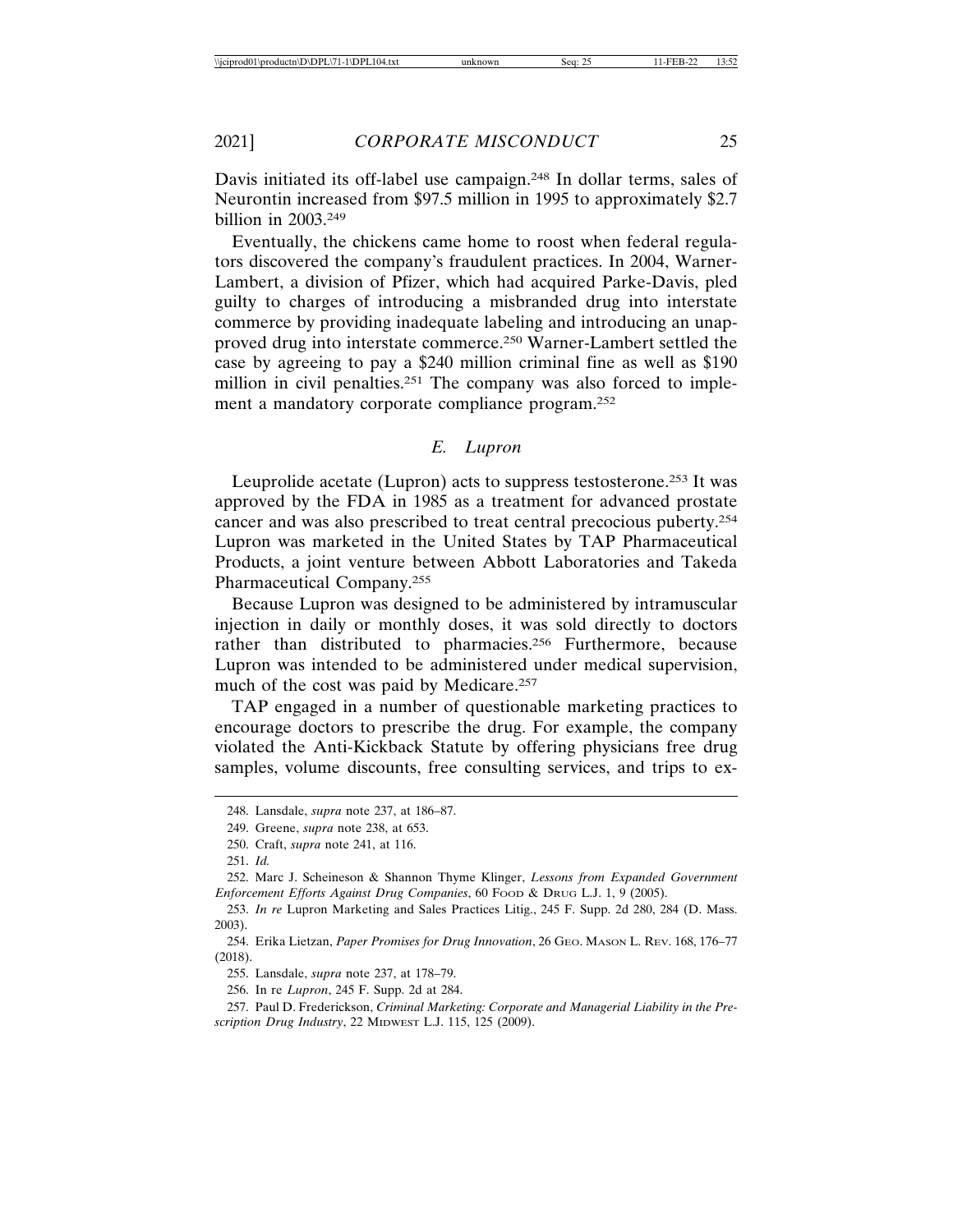pensive golf clubs and ski resorts.258 They also provided physicians with "educational grants" to pay for cocktail parties, medical equipment, and travel expenses.259 In one case, when the Tufts Health Maintenance Organization decided to treat cancer patients with Zoldex, a cheaper competitor drug, TAP's national accounts manager offered to provide Tufts with unrestricted educational grants of up to \$25,000 per year for continuing to prescribe Lupron.<sup>260</sup>

Finally, the company also distributed thousands of free samples of Lupron and encouraged physicians to bill Medicare for them.261 TAP fraudulently reported Lupron's average wholesale price, which was the price upon which Medicare reimbursement was based, as much higher than the price that physicians and others actually paid for the drug.262 This enabled TAP to "spread the market," the difference between the price the doctors paid for the drug and the amount of reimbursement that Medicare would provide.<sup>263</sup>

In 2001, TAP and eight of its executives were indicted for violating the Prescription Drug Marketing Act and the Anti-Kickback Statute.264 TAP eventually pleaded guilty and agreed to pay \$875 million in criminal and civil penalties.265 It also agreed to implement a comprehensive seven-year corporate integrity agreement.266 The agreement required TAP to develop new marketing policies and procedures to provide four hours of compliance training for marketing and sales personnel and to obtain independent reviews of its sales and marketing practices.267 In addition, in 2005, TAP paid another \$150 million to settle a number of civil suits arising out of its marketing of Lupron.<sup>268</sup>

- 262. Scheineson & Klinger, *supra* note 252, at 8.
- 263. Lansdale, *supra* note 237, at 178.
- 264. Scheineson & Klinger, *supra* note 252, at 7–8.

265. Joan H. Krause, *Following the Money in Health Care Fraud: Reflections on a Modern-Day Yellow Brick Road*, 36 AM. J.L. & MED. 343, 359–60 (2010).

266. Scheineson & Klinger, *supra* note 252, at 8.

267. Washlick & Welch, *supra* note 259, at 202.

268. *In re* Lupron Marketing & Sales Practices Litigation, MDL No. 1430, 2005 WL 1140553, *settlement approved* (D. Mass. May 12, 2005).

<sup>258.</sup> Christopher D. Zalesky, *Pharmaceutical Marketing Practices: Balancing Public Health and Law Enforcement Interests; Moving Beyond Regulation-Through-Litigation*, 39 J. HEALTH L. 235, 255 (2006).

<sup>259.</sup> John R. Washlick & Sidney Summers Welch, *Physician-Vendor Marketing and Financial Relationships Under Attack*, 2 J. HEALTH & LIFE SCI. L. 151, 201 (2008).

<sup>260.</sup> In re *Lupron*, 245 F. Supp. 2d at 286. Ironically, AstraZeneca, the manufacturer of Zoldex, was also charged with marketing violations. Nguyen, *supra* note 146, at 255.

<sup>261.</sup> Nguyen, *supra* note 146, at 253.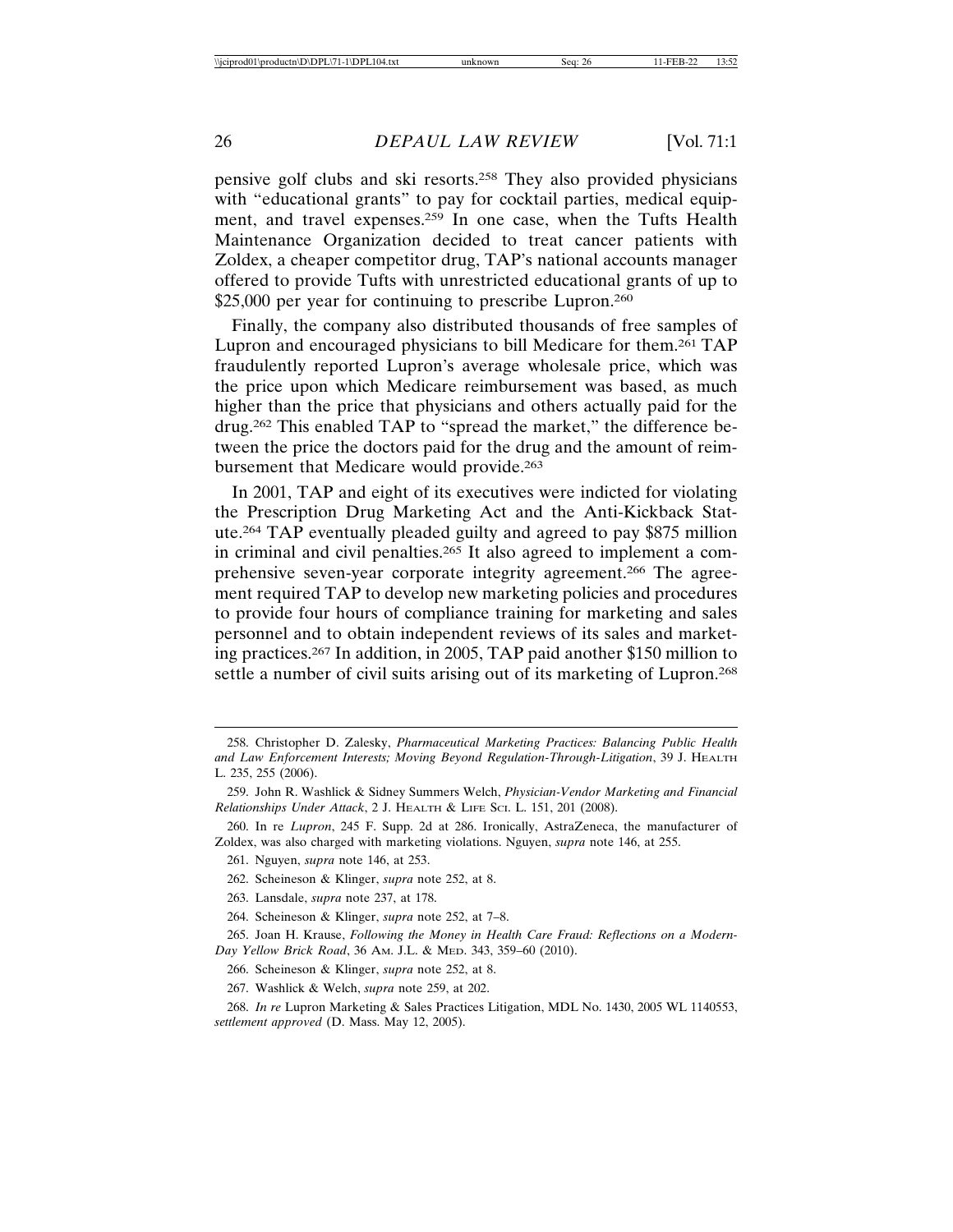## *F. Vioxx*

Merck began marketing Vioxx in 1999 to treat acute pain in adults, including women suffering from menstrual pain.269 Vioxx belonged to a class of substances known as COX-2 inhibitors.270 COX-2 inhibitors impede the production of the enzyme cyclooxygenase-2, which can cause pain and inflammation.271 At the same time, Vioxx did not inhibit the production of COX-1, an enzyme which helps to protect the stomach lining.272 Therefore, Vioxx reduced pain but did not cause some of the gastrointestinal problems that occurred with ibuprofen or naproxen (Aleve).273 Although Vioxx was a prescription drug, Merck relied heavily on direct-to-consumer advertising to promote it.274 The drug was an immediate success.275

Prior to FDA approval of Vioxx in 1999, Merck funded a study by independent researchers known as the Vioxx Gastrointestinal Outcomes Research (VIGOR) Study Group.276 Although the study was to be a double-blind randomized trial to compare the occurrence of gastrointestinal toxicity of Vioxx and naproxen, it was actually designed by the company's marketing department to boost sales.277 Over 8,000 patients participated in the study.278 On one hand, the VIGOR Study showed that while Vioxx and naproxen were both effective painkillers, Vioxx caused only about half the number of serious gastrointestinal problems as naproxen.279 On the other hand, the VIGOR Study also found that that the incidence of myocardial infarction (MI), irreversible heart damage typically resulting from blockage of a coronary ar-

270. Green, *supra* note 118, at 751.

271. *Id.*

272. *Id.*

274. *See generally* Marshall H. Chin, *The Patient's Role in Choice of Medications: Direct-to-Consumer Advertising and Patient Decision Aids*, 5 YALE J. HEALTH POL'Y, L. & ETHICS 771, 772 (2005).

275. Champion, *supra* note 269, at 50.

276. Green, *supra* note 118, at 752.

277. Mona Ghogomu, Comment, *When Does the Chain Break? Prescribing Around Drug Manufacturer Fraud*, 67 DEPAUL L. REV. 557, 572–73 (2018).

278. Green, *supra* note 118, at 752.

279. *Id.* at 753.

<sup>269.</sup> Walter T. Champion, *A Tale of Two Cities: A Commentary on the Media's Response to Personal Injury "Feeding Frenzies" as a Result of the Vioxx and Silicosis Litigation*, 31 WHITTIER L. REV. 47, 50 (2009).

<sup>273.</sup> Walter T. Champion, *The Vioxx Litigation Paradigm: The Search for Smoking Guns*, 31 THURGOOD MARSHALL L. REV. 157, 158 n. 7 (2006); *Richard A. Epstein, Regulatory Paternalism in the Market for Drugs: Lessons from Vioxx and Celebrex*, 5 YALE J. HEALTH POL'Y, L. & ETHICS 741, 766 (2005).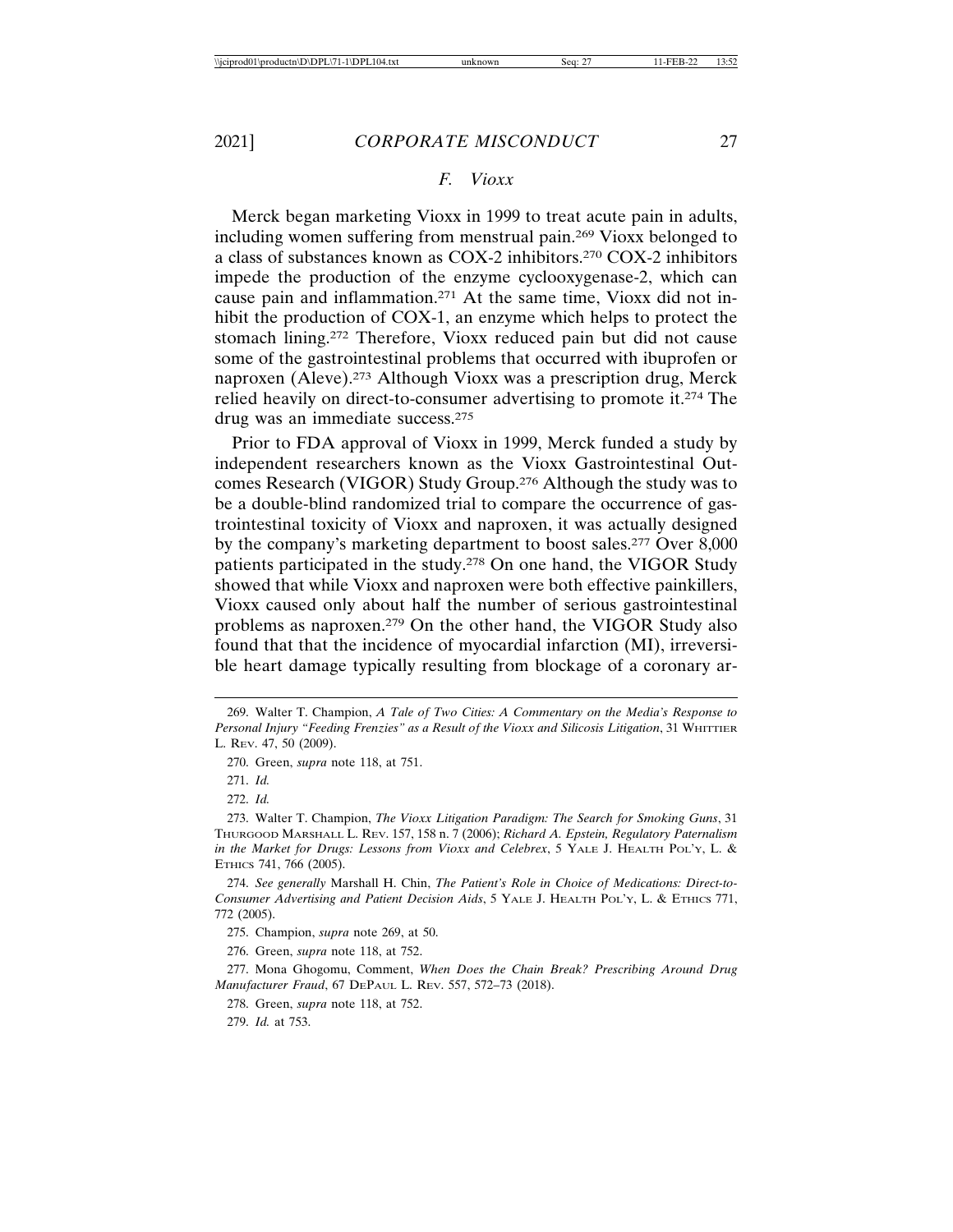tery, was five times higher among patients in the Vioxx group than the naproxen group.280

Although Merck knew that Vioxx was a dangerous drug, the company downplayed these risks and marketed the drug aggressively.281 One of the items that was distributed to its salespeople was a tri-fold brochure known as a "Cardiovascular Card," which featured data from several earlier studies that supported the claim that Vioxx was safer than competing products.282 However, these were short-term pre-approval studies that were based on very limited populations and were not always concerned with identifying cardiovascular effects.283 Consequently, they were of limited scientific value.284

Merck was also accused of trying to suppress or edit adverse studies about Vioxx.285 For example, FDA scientist Dr. David Graham was forced to withdraw an article which was to be published by the English medical journal, *The Lancet*. 286 The Graham study of 1.4 million patients indicated that low doses of Vioxx increased the risk of heart disease by about 5%, while higher doses increased the risk by 35%.287 Graham later testified that he was ordered to withdraw the paper or face "severe consequences."288

In another case, Merck hid an unpublished study that showed an increased risk of cardiovascular problems with the use of Vioxx.289 In addition, editors of the *New England Journal of Medicine* accused Merck of deleting data about three heart attacks observed in the VIGOR Study before submitting its results to the journal.290 Furthermore, Merck threatened that a Stanford University researcher would "flame out" unless he stopped giving anti-Merck lectures.291 Finally, Merck urged Cleveland Clinic's Medical College to demote Dr. Eric Topol, a prominent cardiologist, for questioning Vioxx's safety.292

<sup>280.</sup> *Id.* However, the group within the study population that was most affected by MI was largely confined to the 4% of the study population for whom low-dose aspirin had been prescribed. *Id.* Aspirin was withheld during the study to prevent its influencing the results. *Id.*

<sup>281.</sup> Culp & Berry, *supra* note 117, at 3.

<sup>282.</sup> Green, *supra* note 118, at 756.

<sup>283.</sup> *Id.*

<sup>284.</sup> *Id.*

<sup>285.</sup> Culp & Berry, *supra* note 117, at 27.

<sup>286.</sup> Champion, *supra* note 273, at 165.

<sup>287.</sup> *Id.*

<sup>288.</sup> *Id.*

<sup>289.</sup> *Id.*

<sup>290.</sup> *Id.* at 166.

<sup>291.</sup> *Id.* at 170.

<sup>292.</sup> Champion, *supra* note 273, at 171.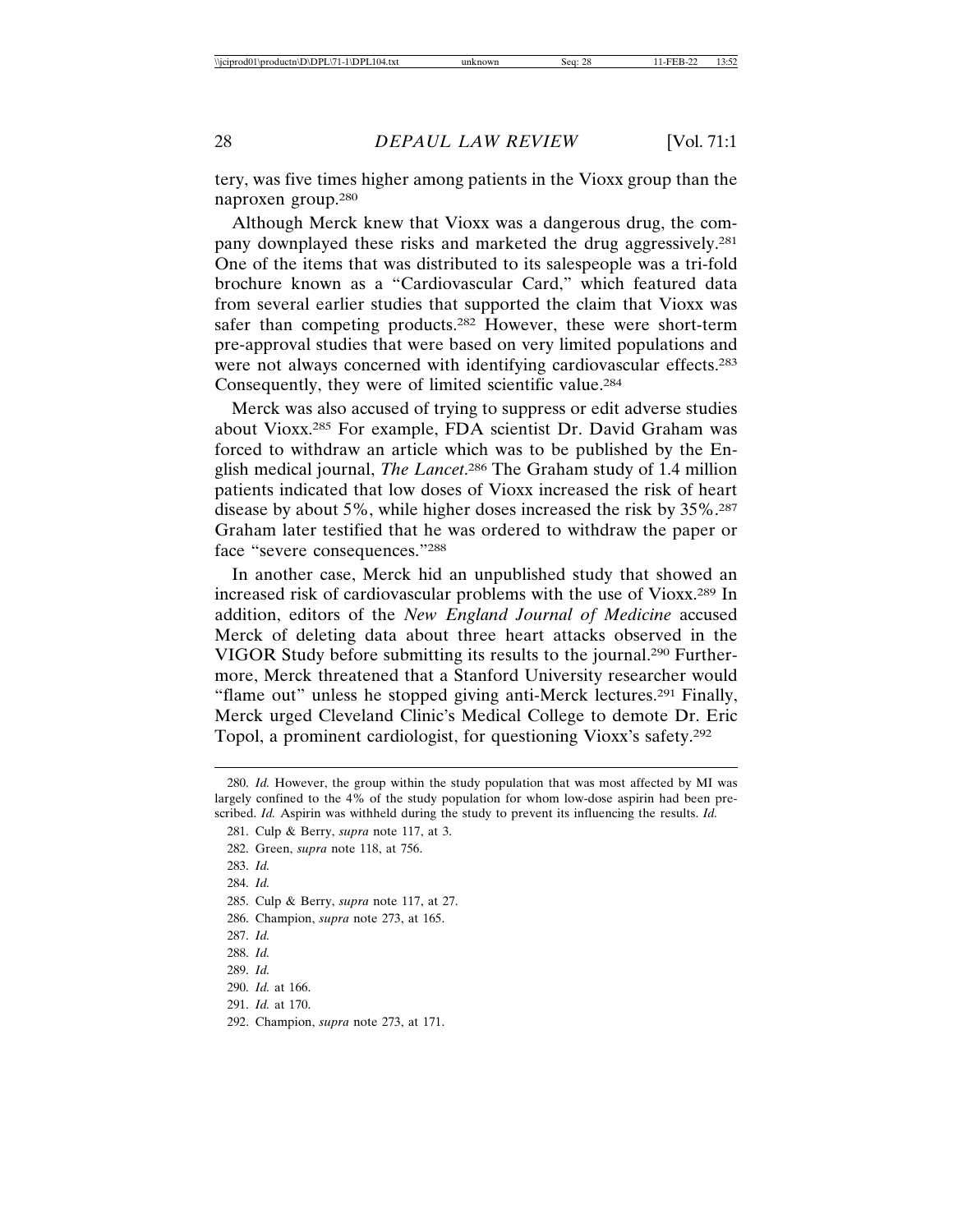In 2000, Merck sponsored another large long-term clinical trial involving 2,600 subjects.293 This study, known as the Adenomatous Polyp Prevention on Vioxx (APPROVE) trial, was designed to evaluate the ability of Vioxx to prevent the recurrence of colorectal polyps in patients with a history of colorectal adenomas.294 However, the trial was abruptly terminated in September 2004, when researchers found that there was a significantly increased risk of heart attacks and strokes after eighteen months of treatment for patients taking Vioxx compared with those taking a placebo.295 The results of this study eventually led Merck to take Vioxx off the market.296 In addition, one of Merck's subsidiaries paid a \$950 million fine to the federal government.297

More than 80 million persons worldwide took Vioxx for pain relief during the five-year period between 1999 and 2004.298 Dr. Graham estimates that Vioxx may have caused 140,000 heart attacks or strokes and 55,000 deaths in the United States alone.299 After Merck withdrew Vioxx from the market, a large number of plaintiffs brought civil suits against the company in federal and states courts; most of the federal cases were eventually transferred to the Eastern District of Louisiana for consolidation under the federal multidistrict litigation statute.300 Eventually, the parties settled in most of these cases under which Merck agreed to place \$4.85 billion into a fund for heart attack and stroke victims.301

#### *G. Paxil*

Paxil is a form of antidepressant known as a selective serotonin reuptake inhibitor (SSRI) or serotonin blocker drug.302 It was developed to treat SAD, or social phobia, which was characterized by a marked and persistent fear of social or performance situations.303 At first, doctors assumed that SAD was relatively rare, but in the 1990s, a

295. *Id.*

- 297. McCarthy, *supra* note 5, at 453.
- 298. Culp & Berry, *supra* note 117, at 4.
- 299. *Id.*

<sup>293.</sup> *Id.* at 186.

<sup>294.</sup> *Id.*

<sup>296.</sup> Culp & Berry, *supra* note 117, at 2.

<sup>300.</sup> *In re* Vioxx Prods. Liab. Litig., 239 F.D.R. 450, 452 (E.D. La. 2006).

<sup>301.</sup> Howard M. Erichson & Benjamin C. Zipursky, *Consent Versus Closure*, 96 CORNELL L. REV. 265, 279 (2011).

<sup>302.</sup> Cohan, *supra* note 107, at 117.

<sup>303.</sup> Fish, *supra* note 127, at 235.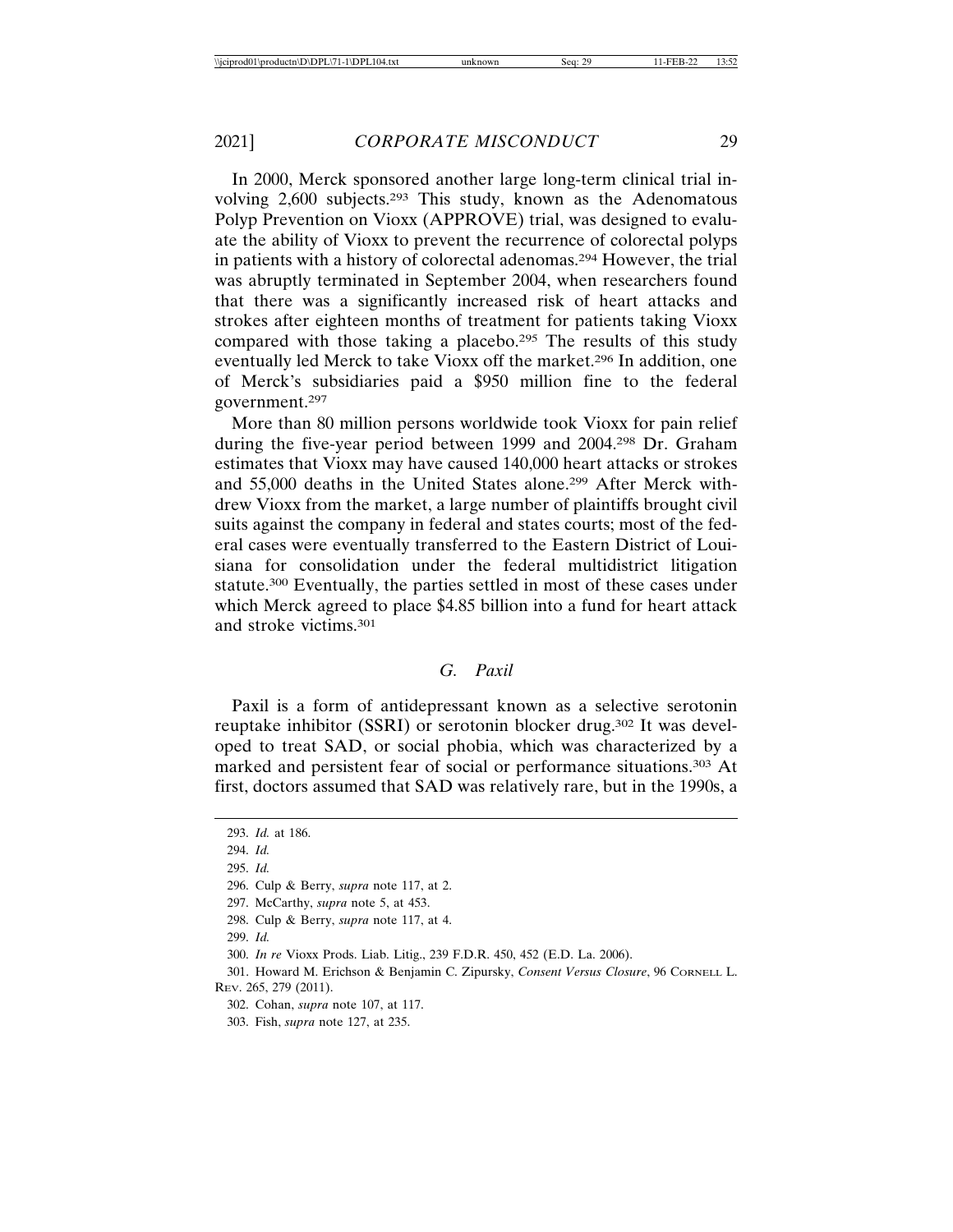study estimated that this condition was massively underdiagnosed and might be as common as depression.304

In order to introduce Paxil, GlaxoSmithKline (GSK), the product's manufacturer, put together a group of several nonprofit organizations that launched a sophisticated campaign to increase public awareness about SAD.305 "Hundreds of stories about SAD appeared in the public media."306 Although no drugs were mentioned by name, this effort persuaded doctors and the public that SAD could be successfully treated by drug therapy.307 After the FDA approved Paxil for SAD in 1999, GSK sponsored a series of ads that promoted Paxil in social situations that predictably evoked fear in many people, such as dinner parties and speaking engagements.308 According to one commentator, "Paxil became one of the ten most prescribed pharmaceuticals, supplanting Zoloft as the second best-selling SSRI."309

In June 2003, a British researcher reported that teenagers and children were 3.2 times as likely to have suicidal thoughts or attempt suicide when given Paxil as compared with those test subjects who were given a placebo.310 However, only one of these trial results was made available to the medical community.311 That study concluded that Paxil was generally well-tolerated and was effective for major depression in adolescents.312

On June 2, 2004, the New York Attorney General filed suit in state court alleging that GSK promoted the use of Paxil in adolescents and children despite the fact that the drug was not approved by the FDA for this class of patients.<sup>313</sup> The suit also declared that GSK suppressed four studies that failed to confirm that Paxil was effective in treating children and adolescents for depression and also implied that it might cause an increase in suicidal ideation.314 The Attorney General relied heavily on a report by GSK that two studies had cast doubts about Paxil's effectiveness.315 As a result, the company de-

311. Evans, *supra* note 106, at 70.

<sup>304.</sup> *Id.*

<sup>305.</sup> *Id.* at 235–36.

<sup>306.</sup> *Id.* at 236.

<sup>307.</sup> *Id.*

<sup>308.</sup> *Id.*

<sup>309.</sup> Fish, *supra* note 127, at 236.

<sup>310.</sup> Cohan, *supra* note 107, at 144; Evans, *supra* note 106, at 70.

<sup>312.</sup> *Id.*

<sup>313.</sup> Dorfman & Reig, *supra* note 244, at 595.

<sup>314.</sup> Aisling V. O'Sullivan, Comment, *Walking a Fine Line: Are SSRIs Really Depression Wonder Drugs or Threats to Patient Safety?*, 26 PACE L. REV. 549, 568–69 (2006).

<sup>315.</sup> Dorfman & Reig, *supra* note 244, at 597.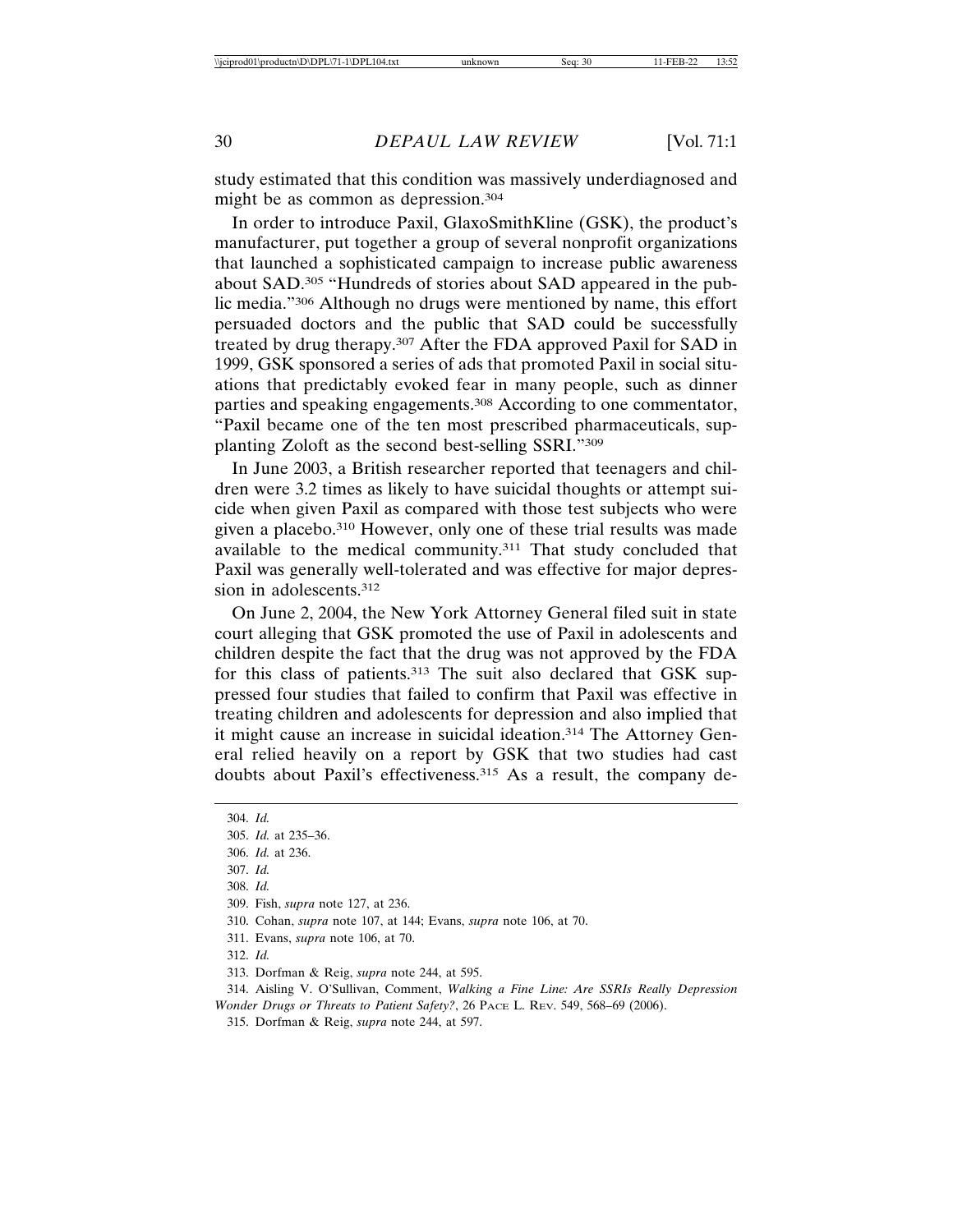cided to effectively manage the dissemination of this information in order to minimize any potential negative commercial impact.316

GSK eventually agreed to a scheduled release of negative data on the safety and effectiveness of Paxil and agreed to pay \$2.5 million to the state.317 GSK also pled guilty to a three-count criminal indictment in federal court for introducing misbranded drugs, including Paxil, and agreed to pay a \$3 billion fine for engaging in kickbacks and fraudulent marketing of the drug.318

The FDA conducted a study on suicidal ideation, known as the Columbia Study, which combined data from twenty-four smaller studies on adolescents and children.319 This study showed that about 4% of test subjects who took antidepressants became suicidal, compared with 2% of those who took a placebo.<sup>320</sup> This led the FDA to require that all SSRI drugs be labeled with a black box warning.321

#### *H. OxyContin*

The current opioid epidemic is a serious public health problem.322 Since 1999, opioids, including illegal street drugs, have killed about 400,000 people in the United States.<sup>323</sup> According to one source, between 2013 and 2017, about 2.1 million Americans were addicted to opioids and over 4 million persons misused opioids each month.324 Furthermore, prescription drug abuse often leads to the use of heroin and other illegal street drugs.<sup>325</sup> Although opioid addiction is particularly acute in economically depressed areas such as Appalachia, it is a nationwide problem.326 The opioid epidemic also has severe economic consequences. For example, the Council of Economic Advisors has

325. McCoy, *supra* note 136, at 56.

326. Ashley Duckworth, Note, *Fighting America's Best-Selling Product: An Analysis of the Solution to the Opioid Crisis*, 26 WASH. & LEE J. CIVIL RTS. & SOC. JUST. 237, 246 (2019).

<sup>316.</sup> *Id.*

<sup>317.</sup> Scheineson & Klinger, *supra* note 252, at 11; O'Sullivan, *supra* note 314, at 569.

<sup>318.</sup> McCarthy, *supra* note 101, at 45.

<sup>319.</sup> Timothy J. Hixson, Note, *Anti-Depressants and Children: Suicidality, Off-Label Use, and Trial Publication*, 3 IND. HEALTH L. REV. 201, 207–08 (2006).

<sup>320.</sup> *Id.* at 208–09.

<sup>321.</sup> O'Sullivan, *supra* note 314, at 567; Hixson, *supra* note 319, at 209.

<sup>322.</sup> Wellesley Anna DuBois, *Healthcare's Biggest Little Lie: Rampant Hospital Drug Diversion Hidden Behind Stethoscopes and White Coats*, 18 RUTGERS J.L. & PUB. POL'Y at 2, 4 (2020).

<sup>323.</sup> Nora Freeman Engstrom & Robert L. Rabin, *Pursuing Public Health Through Litigation: Lessons from Tobacco and Opioids*, 73 STAN. L. REV. 285, 287 (2021).

<sup>324.</sup> LAWRENCE SCHOLL ET AL., *Drug and Opioid Involved Overdose Deaths—United States, 2013-2017*, 67 CDC MORBIDITY AND MORTALITY WEEKLY REPORT 1419 (2019).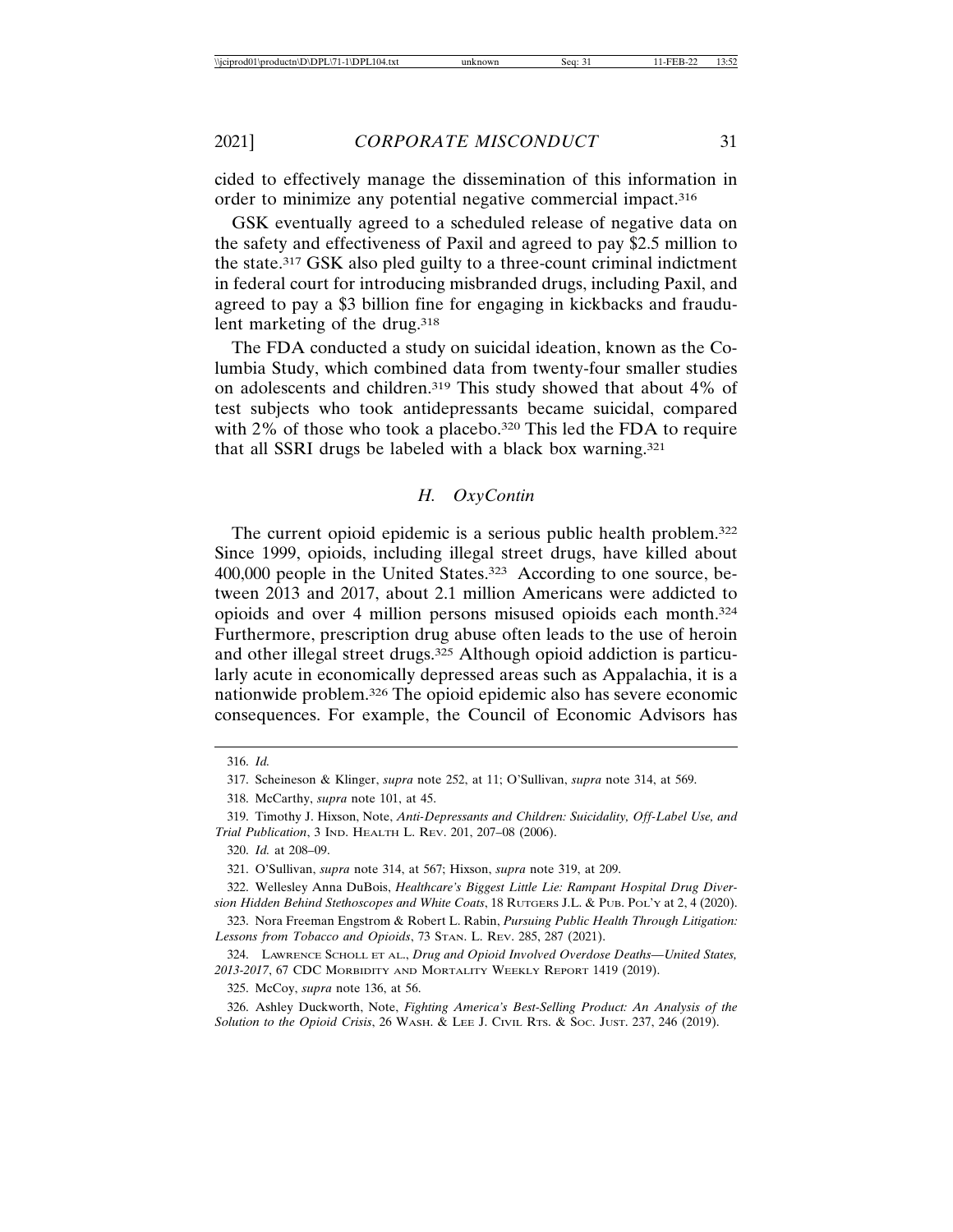estimated that the annual economic cost of opioid abuse is \$500 billion.327

The opioid addiction epidemic can be traced to the introduction of OxyContin by Purdue Pharma.328 OxyContin is a narcotic prescription pain reliever whose active ingredient is oxycodone hydrochloride.329 It was developed by Purdue Pharma and first marketed in 1996.330 Although OxyContin was twice as powerful as morphine, it was touted as superior to other opioids because of a time-release mechanism which allowed a higher dose to be released over a twelve-hour period of time, instead of the more common four- to six-hour period.331 In order to persuade doctors to prescribe OxyContin for the treatment of chronic pain, Purdue embarked on a comprehensive and sophisticated marketing campaign.332

At one time, the accepted practice among the medical profession was to avoid using opioids to treat chronic pain and limit it to the treatment of short-term acute pain.333 However, in the 1980s, a growing number of pain specialists claimed that chronic pain was undertreated.334 Relying on this surge in interest in pain treatment, Purdue sought to greatly increase the market for OxyContin by persuading doctors to prescribe it for the treatment of non-malignant chronic pain.335 In order to change existing prescribing practices, Purdue and other opioid manufacturers assured doctors that opioids were effective for treating moderate chronic pain and that the risk of addiction was not significant.<sup>336</sup>

Purdue communicated these assurances to healthcare providers by direct advertising and during office visits by their sales representatives.337 The company also engaged in unbranded advertising by fund-

<sup>327.</sup> COUNCIL ECON. ADVISORS, THE UNDERESTIMATED COST OF THE OPIOID CRISIS 1, 1 (2017).

<sup>328.</sup> Engstrom & Rabin, *supra* note 323, at 307–08.

<sup>329.</sup> Frederickson, *supra* note 257, at 132.

<sup>330.</sup> QUINONES, *supra* note 128, at 134.

<sup>331.</sup> Joseph B. Prater, Comment, *West Virginia's Painful Settlement: How the OxyContin Phenomenon and Unconventional Theories of Tort Liability May Make Pharmaceutical Companies Liable for Black Markets*, 100 N.W. U. L. REV. 1409, 1413 (2006).

<sup>332.</sup> Engstrom & Rabin, *supra* note 323, at 307–08.

<sup>333.</sup> QUINONES, *supra* note 128, at 80.

<sup>334.</sup> Sarpatwari et al., *supra* note 145, at 465.

<sup>335.</sup> Nino C. Monea, *Cities v. Big Pharma: Municipal Affirmative Litigation in Response to the Opioid Crisis*, 50 URB. LAW. 87, 103–04 (2019).

<sup>336.</sup> Lars Noah, *Federal Regulatory Responses to the Prescription Opioid Crisis: Too Little, Too Late?*, 2019 UTAH L. REV. 757, 766 (2019).

<sup>337.</sup> Elizabeth Weeks & Paula Sanford, *Financial Impact of the Opioid Crisis on Local Government: Quantifying Costs for Litigation and Policymaking*, 67 U. KAN. L. REV. 1061, 1065 (2019).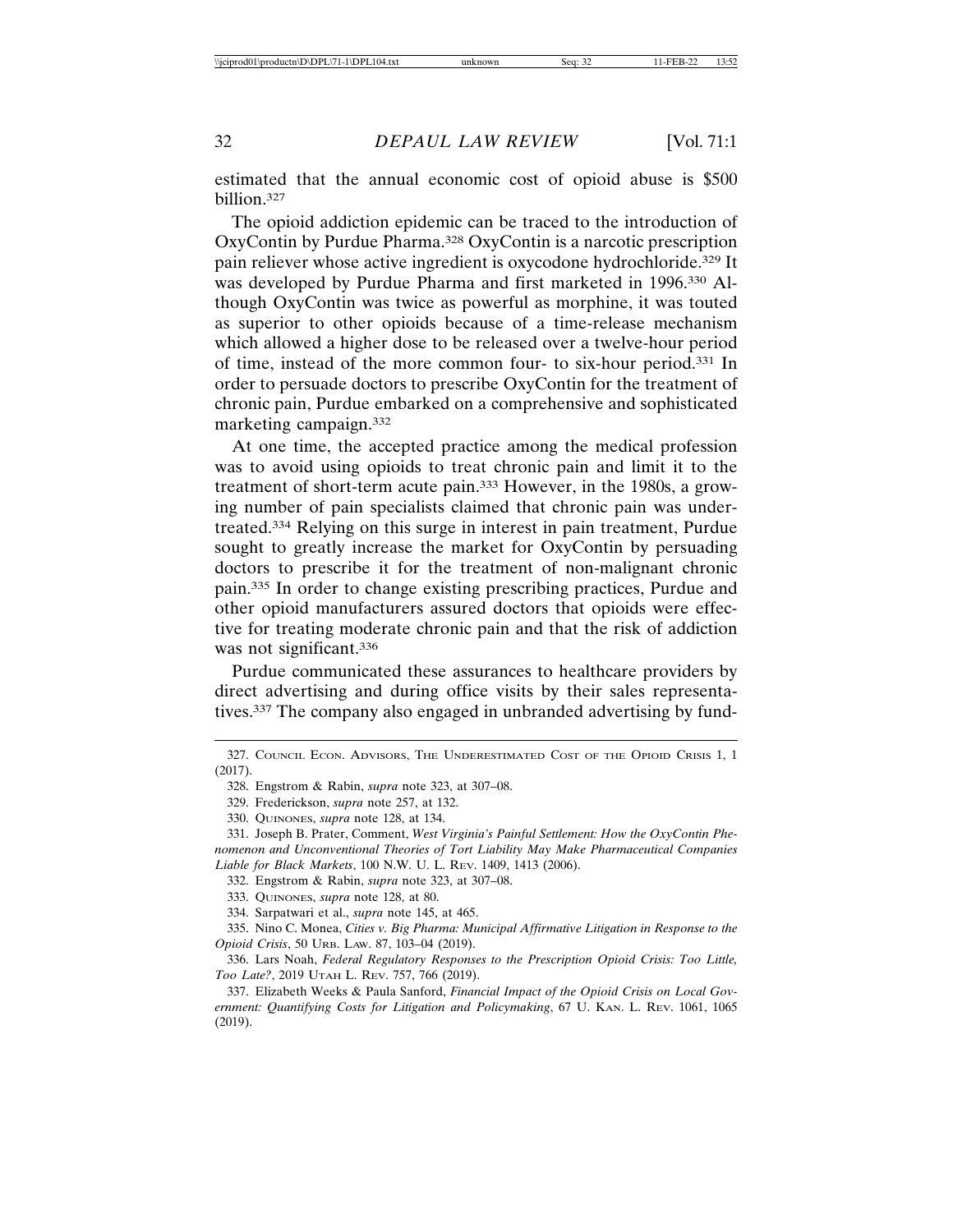ing seemingly independent key opinion leaders and organizations who echoed these assurances in medical and scientific journals and at continuing medical education programs.338

The company also encouraged physicians to prescribe OxyContin for the treatment of chronic pain by treating them to all-expense-paid conferences at exotic resorts and provided them with pain-related educational programs.339 In addition, Purdue mailed thousands of promotional materials to physicians and paid substantial bonuses to its sales staff.340 Furthermore, the company also provided doctors with OxyContin starter vouchers and coupons to give to their patients and also gave them logo-branded fishing hats, tote bags, clocks, stuffed toys, and compact discs as additional incentives to prescribe OxyContin.341

Additionally, opioid manufacturers told doctors that symptoms of addiction that they might have observed were not evidence of actual addiction but rather were symptoms of "pseudoaddiction," a condition that was caused by undertreated pain that required higher doses of opioids.342 In addition, Purdue and others falsely claimed that opioids could be safely prescribed for patients who were susceptible to addiction because screening, counseling, and drug testing would enable doctors to detect addiction before it became a serious problem.343 Furthermore, drug companies claimed that their products were safer than non-opioid pain relievers, such as non-steroidal anti-inflammatory drugs.344 Finally, opioid manufacturers targeted primary care physicians who were unlikely to be familiar with the addiction risk of opioids for the treatment of chronic pain.345

This marketing campaign was very successful.346 Within a few years of its introduction into the market, OxyContin became the nation's most highly prescribed Schedule II prescription drug.347 Between 1996

341. *Id.* at 258.

344. City of Chicago v. Purdue Pharma L.P., 211 F. Supp. 3d 1058, 1063–73 (N.D. Ill. 2016).

345. ERIC EYRE, DEATH IN MUD LICK 13 (2020).

346. Sarpatwari et al., *supra* note 145, at 467.

347. Dianne E. Hoffmann, *Treating Pain v. Reducing Drug Diversion and Abuse: Recalibrating the Balance in Our Drug Control Laws and Policies*, 1 ST. LOUIS U. J. HEALTH L. & POL'Y 231, 273 (2008).

<sup>338.</sup> Monea, *supra* note 335, at 103–04; Taylor Giancarlo, Note, *Pharmaceutical Advertising Disclosures: Is Less Really More?*, 22 QUINNIPIAC HEALTH L.J. 449, 467–68 (2019).

<sup>339.</sup> Duckworth, *supra* note 326, at 257.

<sup>340.</sup> *Id.* at 257–58.

<sup>342.</sup> Christine Minhee & Steve Calandrillo, *The Cure for America's Opioid Crisis? End the War on Drugs*, 42 HARV. J.L. & PUB. POL'Y 547, 560–61 (2019).

<sup>343.</sup> Paul L. Keenan, *Death by 1000 Lawsuits: The Public Litigation in Response to the Opioid Crisis Will Mirror the Global Tobacco Settlement of the 1990s*, 52 NEW ENG. L. REV. 69, 72 (2017).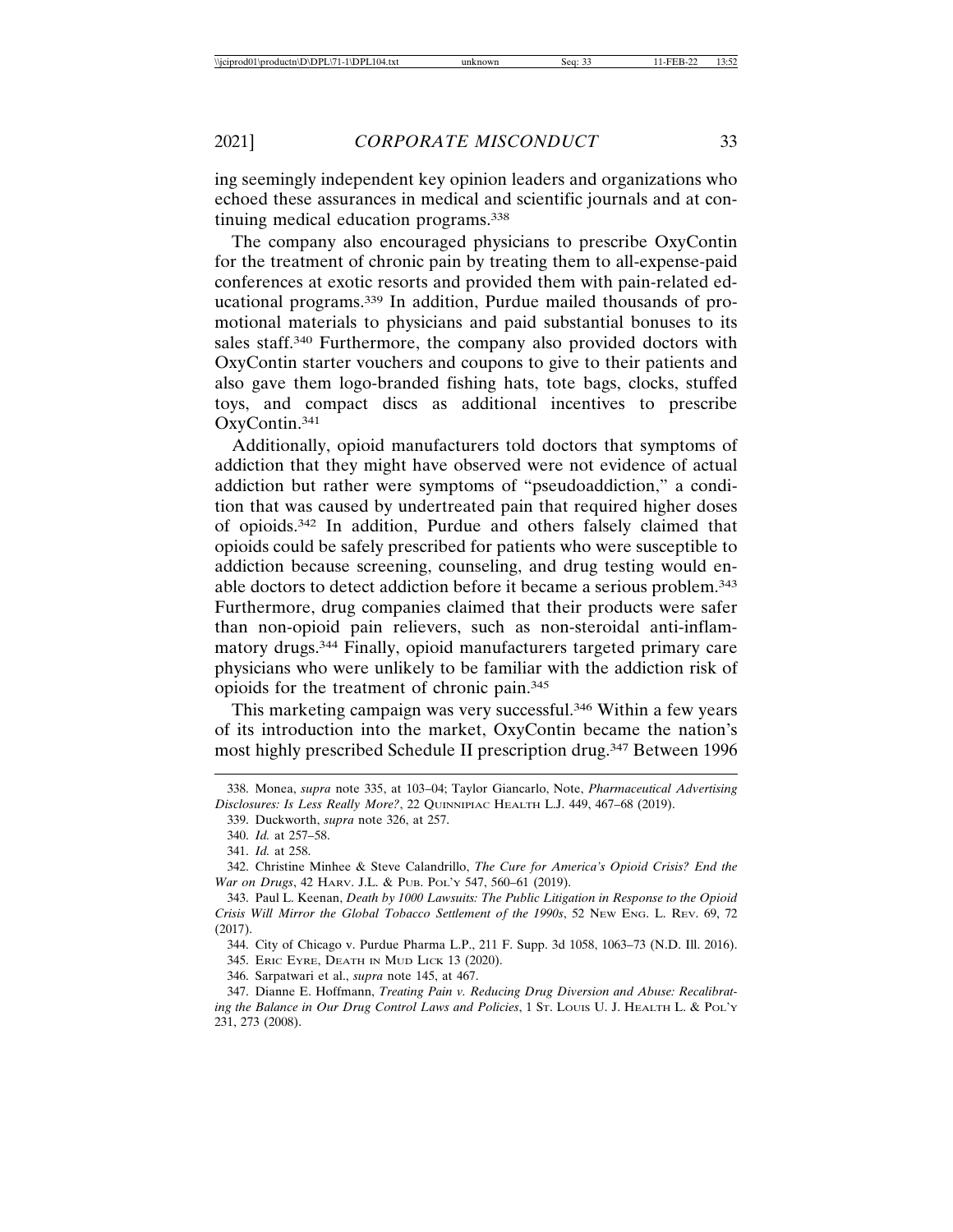and 2019, Purdue made an estimated \$35 billion from the sale of OxyContin.348

As the addiction crisis grew at the beginning of the twenty-first century, injured parties brought numerous lawsuits against Purdue and other opioid manufacturers.349 In general, these lawsuits were unsuccessful, although the cost of defending against them was significant.350 Eventually, Purdue and its top executives were charged with criminal violations by the Department of Justice.351 The company and its officers pled guilty to these charges and paid more than \$600 million in fines and civil penalties.352

On the civil side, the tide began to turn against Purdue and other drug companies in 2014 when a number of cities, counties, and states filed lawsuits against them, based on public nuisance and other liability theories.353 Most of these cases were transferred to federal courts, although state plaintiffs were able to keep their cases in state courts.354 Recently, one such case was tried in a bench trial in an Oklahoma trial court.355 This resulted in a damages award against Johnson & Johnson and its subsidiary, Janssen, for \$572 million.356 However, the lower court's judgment was reversed on November 9, 2021.357

By late 2017, thousands of such cases had been brought into federal court, prompting the Judicial Panel on Multidistrict Litigation (MDL) to transfer all of the pending federal cases to Judge Dan Polster in the

351. United States v. Purdue Frederick, Co., 495 F. Supp. 2d 569, 570 (W.D. Va. 2007).

353. Richard C. Ausness, *The Current State of Opioid Litigation*, 70 S.C. L. REV. 565, 566 (2019).

354. Attorneys General in forty-nine states have brought suits against opioid manufacturers and others in state courts. Lance Gable, *Preemption and Privatization in the Opioid Litigation*, 13 NE. U. L. REV. 297, 312 (2012).

355. Oklahoma *ex rel.* Hunter v. Purdue Pharma, L.P., No. C1-2017-816, 2019 Okla. Dist. LEXIS 3486, at \*1 (Aug. 26, 2019).

356. Duckworth, *supra* note 326, at 261–62. This was later reduced to \$465 million to correct a mathematical error. Justin Kaufman, Oklahoma v. Purdue Pharma: *Public Nuisance in Your Medicine Cabinet,* 42 CARDOZO L. REV. 429, 429 n.5 (2020).

357. *See* State *ex rel.* Hunter v. Johnson & Johnson, No. 118,474, 2021 WL 5191372, at \*11 (Okla. Nov. 9, 2021).

<sup>348.</sup> Benjamin Soskis, *Why Haven't Major Institutions Cut Ties with the Sackler Family?* WASH. POST (Mar. 15, 2019), https://www.washingtonpost.com/outlook/why-havent-major-institutions-cut-ties-with-the-sackler-family/2019/03/15/6b06d2ec-4102-11e9-a0d3- 1210e58a94cf\_story.html.

<sup>349.</sup> *See generally* Richard C. Ausness, *The Role of Litigation in the Fight Against Prescription Drug Abuse*, 116 W. VA. L. REV. 1117, 1122–38 (2014).

<sup>350.</sup> By the end of 2004, Purdue had spent \$250 million defending against lawsuits by injured consumers. Frederickson, *supra* note 257, at 134.

<sup>352.</sup> Andrew E. Lelling, *Corporate Accountability for the Opioid Epidemic*, 66 U.S. ATTY. BULL. 159, 166 (July 2018).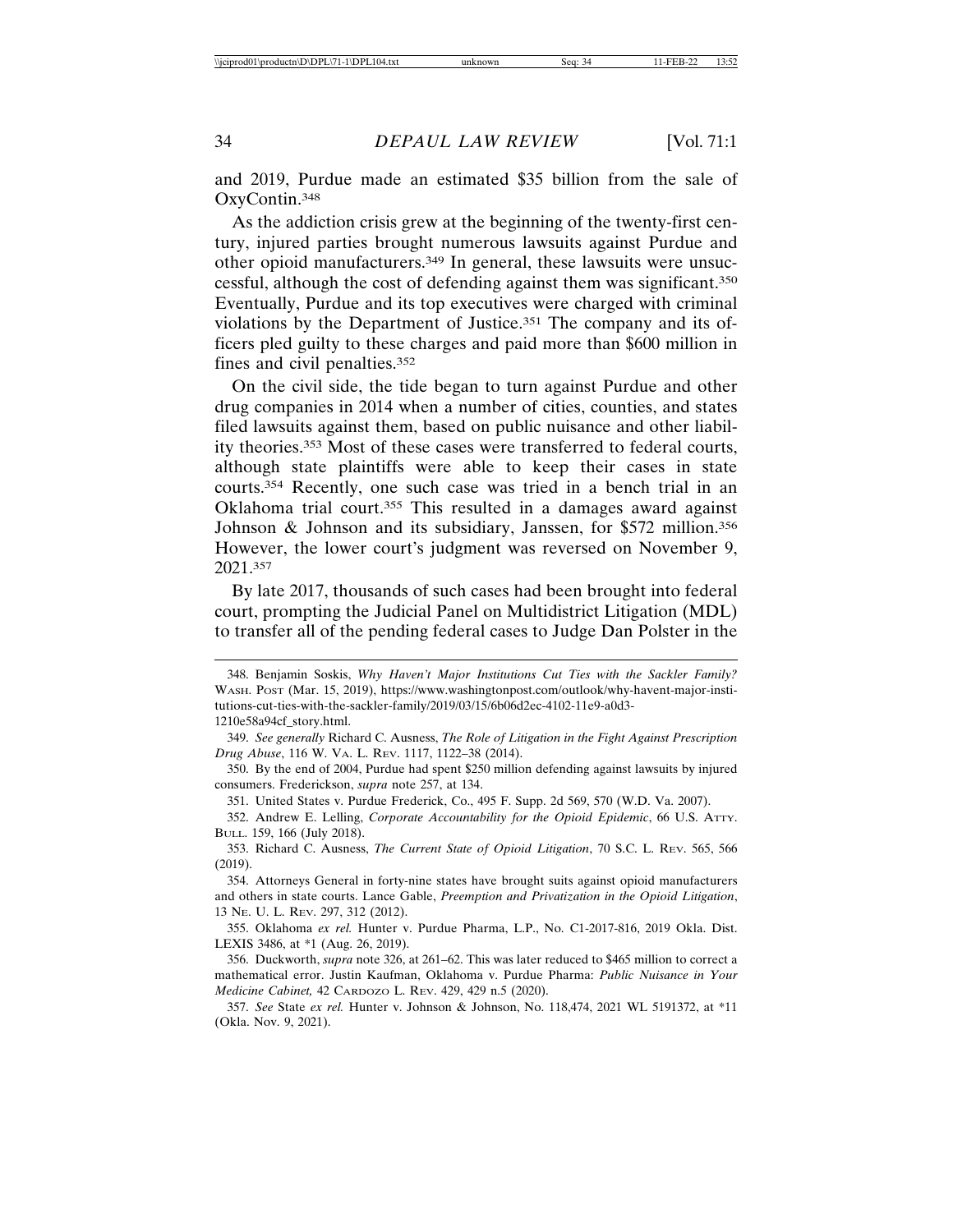Northern District of Ohio.<sup>358</sup> In addition, other lawsuits brought by hospitals, Indian tribes, healthcare plans, and neonatal abstinence syndrome babies are also pending at the time of this writing.359 Meanwhile, Purdue, one of the most significant contributors to the opioid crisis, filed for bankruptcy in September 2019 and, most likely, will no longer participate in the MDL process.<sup>360</sup>

## IV. FACTORS THAT INFLUENCE CORPORATE BEHAVIOR

The foregoing examples suggest that corporate misconduct has become the business model of choice for many pharmaceutical companies.361 The conditions that encourage or facilitate improper behavior include: (1) weak or ineffective regulation by the FDA and other government agencies; (2) an excessive focus on short-term profits fueled by external market conditions, the nature of the corporate structure, and internal compensation practices; and (3) the existence of a toxic culture within many pharmaceutical companies that tolerates unethical conduct.362

## *A. Weak Governmental Regulation*

Virtually all pharmaceutical products, including prescription drugs, medical devices, and over-the-counter drugs, are regulated by the FDA under the provisions of the Food, Drug and Cosmetic Act.<sup>363</sup> FDA regulations cover the entire lifecycle of a drug from the beginning stages of development to its use after approval.364 Unfortunately, the FDA's regulatory regime is not always as effective as it could be. Weaknesses are present throughout the entire regulatory process, including clinical testing, marketing to physicians, direct-to-consumer advertising, control over the promotion of off-label uses, and the monitoring of post-approval adverse events.365

One concern is the process by which new drugs are tested prior to FDA approval. Drug companies typically hire for-profit institutions to conduct clinical studies of prescription drugs and often try to influence

365. *See supra* Part II.A.

<sup>358.</sup> *In re* Nat'l Prescription Opiate Litig., 290 F. Supp. 3d 1375, 1378–79 (J.P.M.L. 2017).

<sup>359.</sup> Erich Eiselt, *The Opioid Wars—Notes from the Front*, 60 MUNICIPAL LAW. Sept.-Oct. 2019, at 24, 25.

<sup>360.</sup> Samantha T. Pannier, *Litigating an Epidemic: California Plaintiffs in the National Opioid Litigation,* 54 LOY. L.A. L. REV. 275, 295–96 (2020).

<sup>361.</sup> McCoy, *supra* note 136, at 65.

<sup>362.</sup> *See supra* Part III.

<sup>363. 21</sup> U.S.C. §§ 300–99 (2021).

<sup>364.</sup> Patricia J. Zettler, *Pharmaceutical Federalism*, 92 IND. L.J. 845, 858–59 (2017).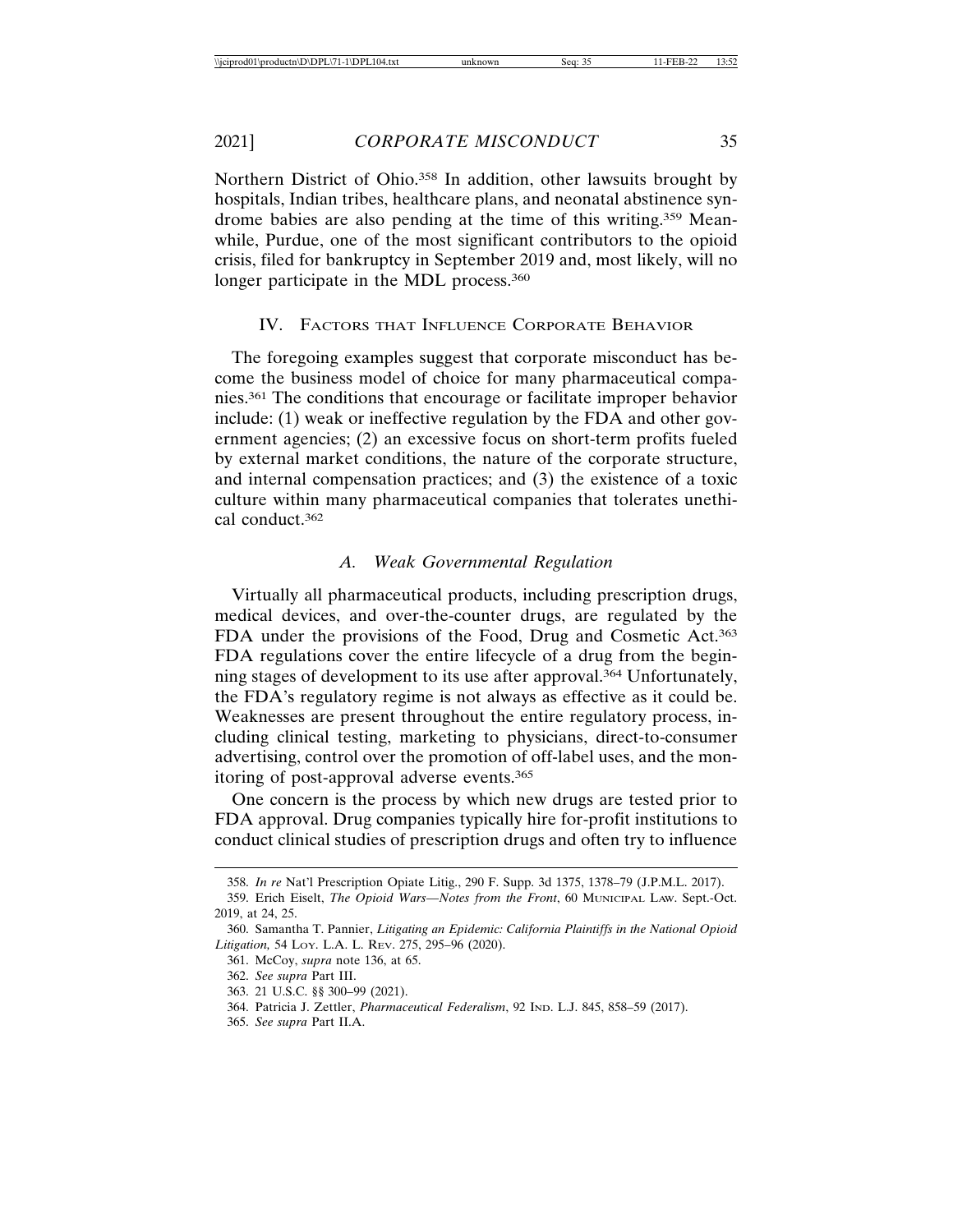the design of these studies in order to ensure a favorable outcome.366 Moreover, in the past, pharmaceutical companies have been accused of manipulating test data or providing ghostwritten reports of these studies to scientific journals in order to encourage doctors to prescribe their products.367

The FDA's drug approval process is also not without its problems. The FDA has been accused of setting too low a bar for drug approvals.368 For example, the FDA authorized Eli Lilly, the product's manufacturer, to market its antidepressant, Prozac, in a "one size fits all" high-dosage formulation even though company scientists recommended a lower dose regimen because of concerns about the increased risk of harmful side effects from the higher dosage pills.369 In addition, the FDA has sometimes approved new drugs even though safety issues had arisen in connection with similar drugs.<sup>370</sup> For example, the FDA continued to approve oxycodone-based opioids long after the experience with OxyContin showed these opioids were extremely addictive.<sup>371</sup> Labeling can also be a problem. In one instance, the FDA allowed Purdue to claim that OxyContin was less likely than other opioids to be misused by patients because of its timed-release formula when this was untrue.372 To make matters worse, FDA-approved labeling unintentionally told users how to defeat the timed-release mechanism by telling them not to crush the tablets.373

The FDA also oversees advertising, marketing, and promotional materials in order to ensure that drug companies provide accurate and truthful information about their products.374 However, the FDA rarely sanctions drug companies for serious marketing violations.<sup>375</sup> Moreover, because the FDA only regulates marketing materials that promote a branded product, drug companies can circumvent oversight regulation by disseminating materials that relate to a class of drugs

- 372. QUINONES, *supra* note 128, at 126.
- 373. *Id.*

374. Richard C. Ausness, *Will More Aggressive Marketing Practices Lead to Greater Tort Liability for Prescription Drug Manufacturers?*, 37 WAKE FOREST L. REV. 97, 102 (2002).

375. Anna Stapleton, Comment, *In Defense of the Hare: Primary Jurisdiction Doctrine and Scientific Uncertainty in State Court Opioid Litigation*, 86 U. CHI. L. REV. 1697, 1701 (2019).

<sup>366.</sup> McCarthy, *supra* note 101, at 46–49.

<sup>367.</sup> Cohan, *supra* note 107, at 161.

<sup>368.</sup> Melissa Marie Bean, Comment & Note, *Fatal Flaws in the Food and Drug Administration Drug-Approval Formula*, 2003 UTAH L. REV. 881, 891–92 (2003).

<sup>369.</sup> *Id.* at 122.

<sup>370.</sup> Noah, *supra* note 336, at 760–62.

<sup>371.</sup> Duckworth, *supra* note 326, at 270.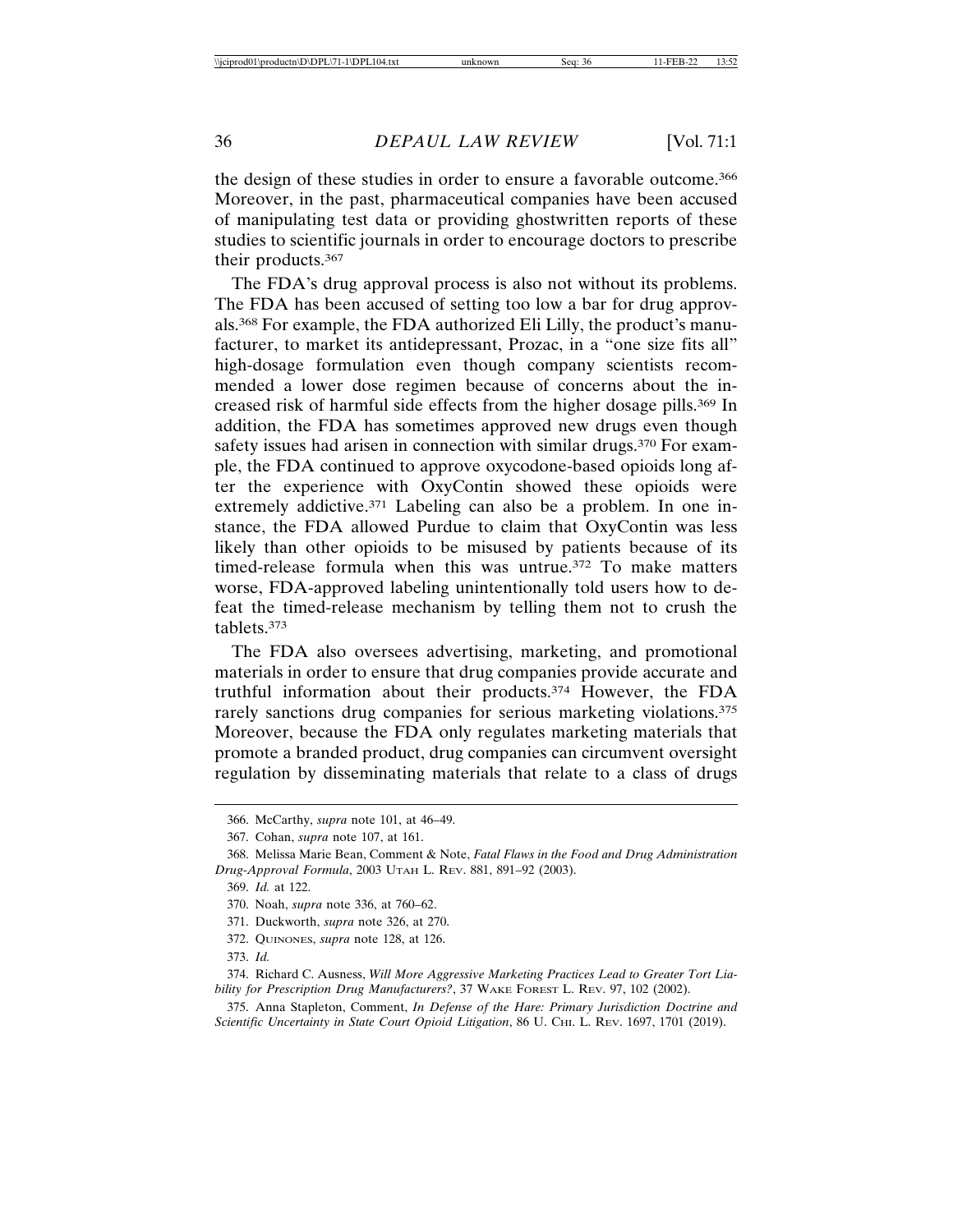rather than a particular branded product.376 Drug companies engaged in this practice extensively when they promoted opioids for the treatment of chronic pain without advertising their own products by name.377

Another area of concern is direct-to-consumer (DTC) advertising. Drug companies now spend \$5 billion annually to promote their products directly to consumers.378 The relaxed restrictions on DTC advertising encourage drug companies to develop and promote products which are aimed at large numbers of potential consumers who suffer from chronic (but not life-threatening) conditions such as erectile dysfunction, asthma, indigestion, or insomnia.379 Not only does the prospect of capturing a share of a large and profitable market induce drug companies to focus on producing incremental improvements to existing lifestyle drugs instead of developing more useful products, in some cases, as the Vioxx case illustrates, but it also causes them to ignore evidence of potential adverse reactions.380

The FDA's efforts to prevent drug companies from promoting offlabel uses of prescription drugs also need to be improved. Off-label uses are uses that have not been subjected to clinical trials and, therefore, are not approved by the FDA.381 Generally speaking, doctors may legally prescribe drugs for off-label uses, and medical professionals may encourage others to do so as well.<sup>382</sup> However, drug companies are not allowed to promote or advocate off-label uses for their products.383 That being said, the market for off-label uses in some cases is sometimes greater than the market for approved uses, <sup>384</sup> so drug companies may be tempted to ignore the FDA's prohibition of such uses.<sup>385</sup> This problem is exacerbated by the fact that the penalties

382. Ralph F. Hall & Elizabeth S. Sobotka, *Inconsistent Government Policies: Why FDA Off-Label Regulation Cannot Survive First Amendment Review Under Greater New Orleans*, 62 FOOD & DRUG L.J. 1, 9 (2007).

383. John N. Joseph et al., *Enforcement Related to Off-Label Marketing and Use of Drugs and devices: Where Have We Been and Where Are We Going?*, 2 J. HEALTH & LIFE SCI. L. 73, 78 (2009).

384. Michael I. Krauss, Essay, *Loosening the FDA's Drug Certification Monopoly: Implications for Tort Law and Consumer Welfare*, 4 GEO. MASON L. REV. 457, 472 (1996) (estimating that between 20% and 60% of all prescriptions are for off-label uses).

385. Kaspar J. Stoffelmayr, Comment, *Products Liability and "Off-Label" Uses of Prescription Drugs,* 63 U. CHI. L. REV. 775, 777–79 (1996).

<sup>376.</sup> *Id.*

<sup>377.</sup> Monea, *supra* note 335, at 103–04.

<sup>378.</sup> McCoy, *supra* note 136, at 82.

<sup>379.</sup> Green, *supra* note 118, at 751.

<sup>380.</sup> *Id.* at 751.

<sup>381.</sup> Steven R. Salbu, *Off-Label Prescription and Marketing of FDA-Approved Drugs: An Assessment of Legislative and Regulatory Policy*, 51 FLA. L. REV. 181, 187–88 (1999).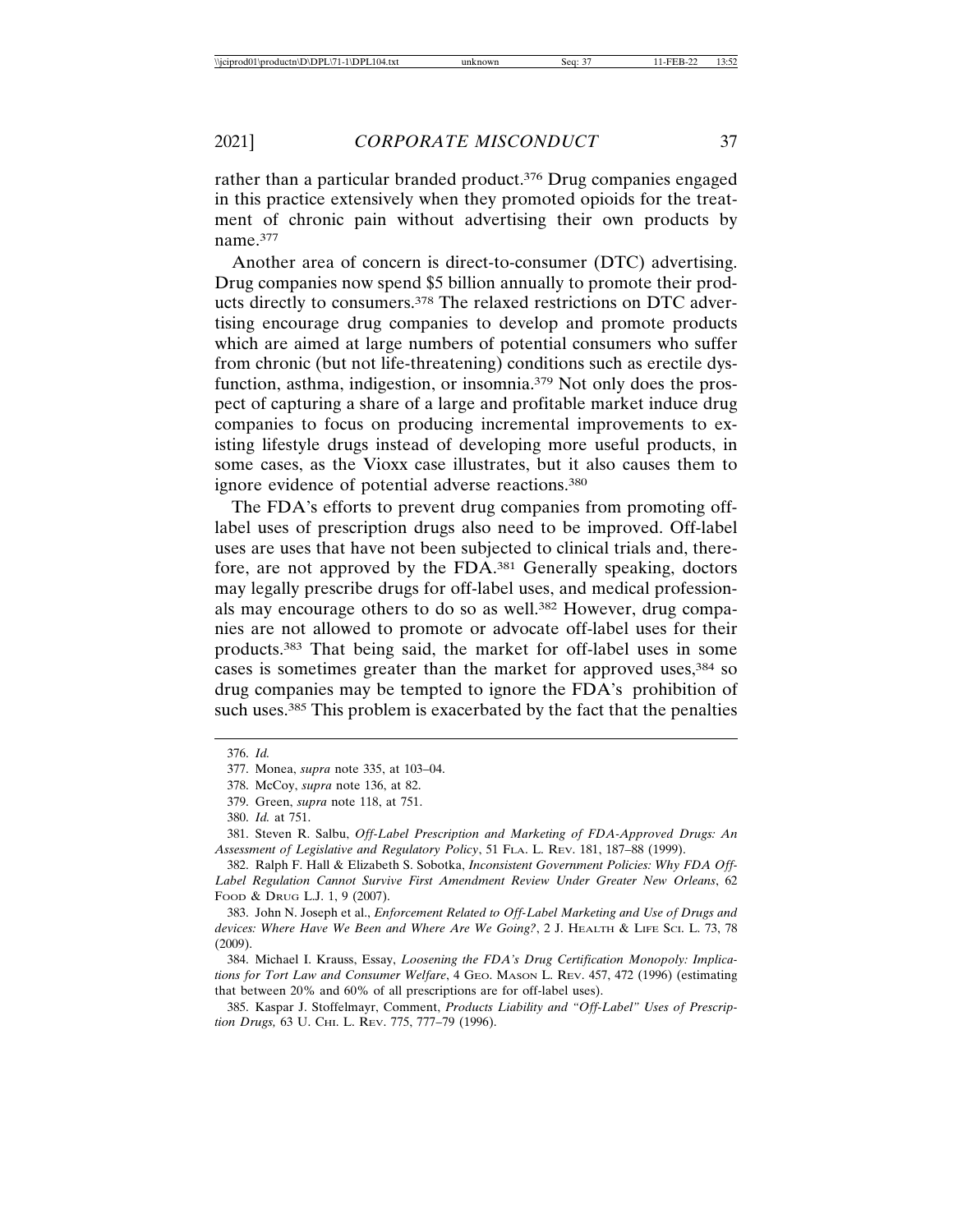imposed for violating the prohibition against promotion of off-label prescribing are not always sufficient to deter this practice.386

The FDA also needs to strengthen its post-marketing oversight. Premarket tests cannot detect many of the risks that may surface when a new drug is approved.<sup>387</sup> To be sure, drug manufacturers are required to gather information about adverse events and report them to the FDA.388 In addition, under some circumstances, the FDA can ask or require a drug company to conduct post-market tests on approved drugs.389 However, this power is limited. In the case of a drug that has already been approved for marketing, the FDA can only order additional testing based on new safety information.390 Furthermore, the FDA can only order the drug company to conduct a new clinical study if it concludes that other existing studies are insufficient.391 Thus, the agency is often slow to recognize and react to evidence of serious side effects caused by some of the drugs that it has approved.392

#### *B. Economic Factors*

Various economic factors promote misconduct by pharmaceutical companies. These can be attributed to the corporate structure, external market forces, or a corporation's internal promotion and compensation practices.393

#### *1. Corporate Structure*

To some analysts, corporate misconduct is a product, at least in part, of the legal structure of corporate entities.394 A fundamental aspect of the corporate structure is the separation of ownership and manage-

390. Margaret Gilhooley, *Vioxx's History and the Need for Better Procedures and Better Testing*, 37 SETON HALL L. REV. 941, 960–61 (2007).

<sup>386.</sup> Hannah Smoot Combs, Note, *Striking a Balance: Ensuring the Safety and Efficacy of a Drug's Use, While Recognizing the First Amendment Protection of Truthful, Non-Misleading Off-Label Drug Communications*, 14 FIRST AMEND. L. REV. 424, 433 (2016). For a list of cases involving off-label promotion and other violations *see* Stephanie Greene, *False Claims Act Liability for Off-Label Promotion of Pharmaceutical Products*, 110 PENN ST. L. REV. 41, 42 n.9 (2005). 387. Catherine T. Struve, *The FDA and the Tort System: Postmarketing Surveillance, compen-*

*sation, and the Role of Litigation*, 5 YALE J. HEALTH POL'Y L.& ETHICS 587, 598–99 (2005).

<sup>388.</sup> Mary J. Davis, *Time for a Fresh Look at Strict Liability for Pharmaceuticals*, CORNELL J. L. & PUB. POL'Y 399, 405 (2019) (citing 21 U.S.C.A. § 355(o)(3) (West 2013)).

<sup>389.</sup> Cahoy, *supra* note 105, at 633–34.

<sup>391.</sup> *Id.* at 961.

<sup>392.</sup> Jillian Clare Cohen-Kohler & Laura Esmail*, Scientific Misconduct, the Pharmaceutical Industry, and the Tragedy of Institutions*, 26 MED. & L. 431, 435 (2007) (discussing the FDA's failure to respond to concerns about Vioxx).

<sup>393.</sup> *See infra* Part IV.B.

<sup>394.</sup> Douglas Litowitz, *Are Corporations Evil?*, 58 U. MIAMI L. REV. 811, 813 (2004).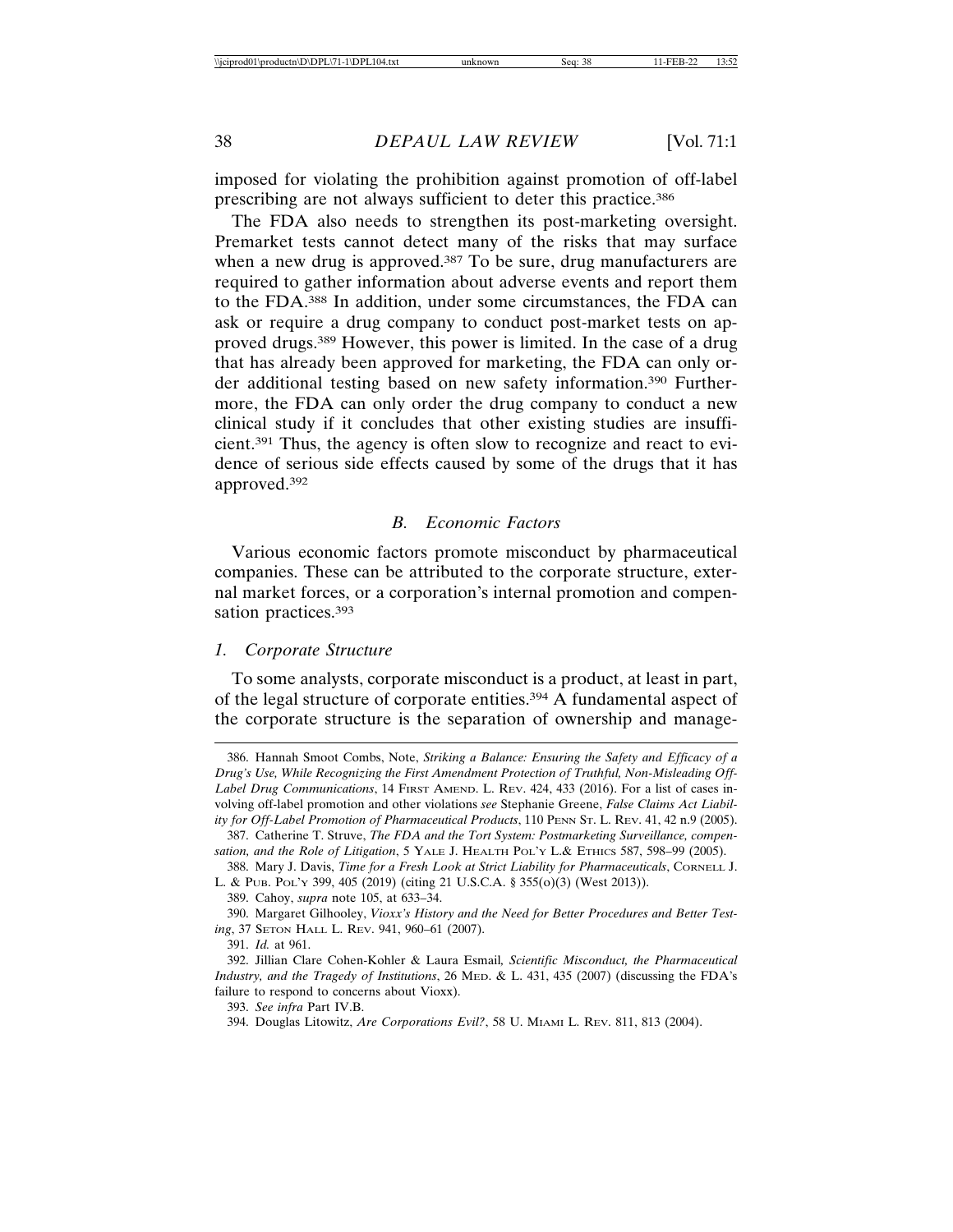ment.395 Shareholders are the owners of the corporation, the board of directors makes major decisions, and corporate officers run the dayto-day operations of the business.396 However, this aspect of the corporate structure weakens responsibility for decision-making. Shareholders exercise control through their power to elect the board of directors and to approve matters such as mergers and charter amendments.397 In theory, shareholders can discipline corporate officers through derivative lawsuits; however, these are expensive and burdensome.398

Likewise, directors can exercise control over corporate officers by removing those who engage in wrongdoing.399 However, in reality, directors delegate most managerial responsibilities to corporate officers, and they often lack either the incentive or capacity to monitor their officers.400 In addition, for-profit corporations are formed for the purpose of making money for shareholders, and the interests of other stakeholders are generally marginalized.401 Instead, corporate managers are often pressured by investors and market forces to think in terms of short-term gains at the expense of longer-term interests.402

## *2. External Market Forces*

According to most commentators, the primary function of corporate management is to maximize profit for the benefit of shareholders.403 However, this objective may also encourage management to focus on increasing short-term profits even if that means engaging in risky or unethical conduct.404 This demand for short-term results comes from a wide variety of shareholders, including day traders, mutual funds, insurance companies, private pension funds, foundations, and university endowments.405 Shareholders, such as pension plans, which depend upon capital markets to enable them to maintain ex-

399. Corporate officers serve at the pleasure of the board of directors. *Id.* at 404.

400. *Id.* at 383.

401. Acevedo, *supra* note 38, at 655.

402. Lynne Dallas, *Short-Termism, the Financial Crisis, and Corporate Governance*, 37 J. CORP. L. 265, 295–96 (2012).

- 403. D. Gordon Smith, *The Shareholder Primacy Norm*, 23 J. CORP. L. 277, 278 (1998).
- 404. David Million, *Shareholder Social Responsibility*, 36 SEATTLE U. L. REV. 911, 915–16 (2013).

405. *Id.* at 913.

<sup>395.</sup> Megan Wischmeier Shaner, *Officer Accountability*, 32 GA. ST. U. L. REV. 357, 359 (2016).

<sup>396.</sup> Larry E. Ribstein, *Accountability and Responsibility in Corporate Governance*, 81 NOTRE DAME L. REV. 1431, 1439–40 (2006).

<sup>397.</sup> *Id.* at 1440.

<sup>398.</sup> Shaner, *supra* note 395, at 383.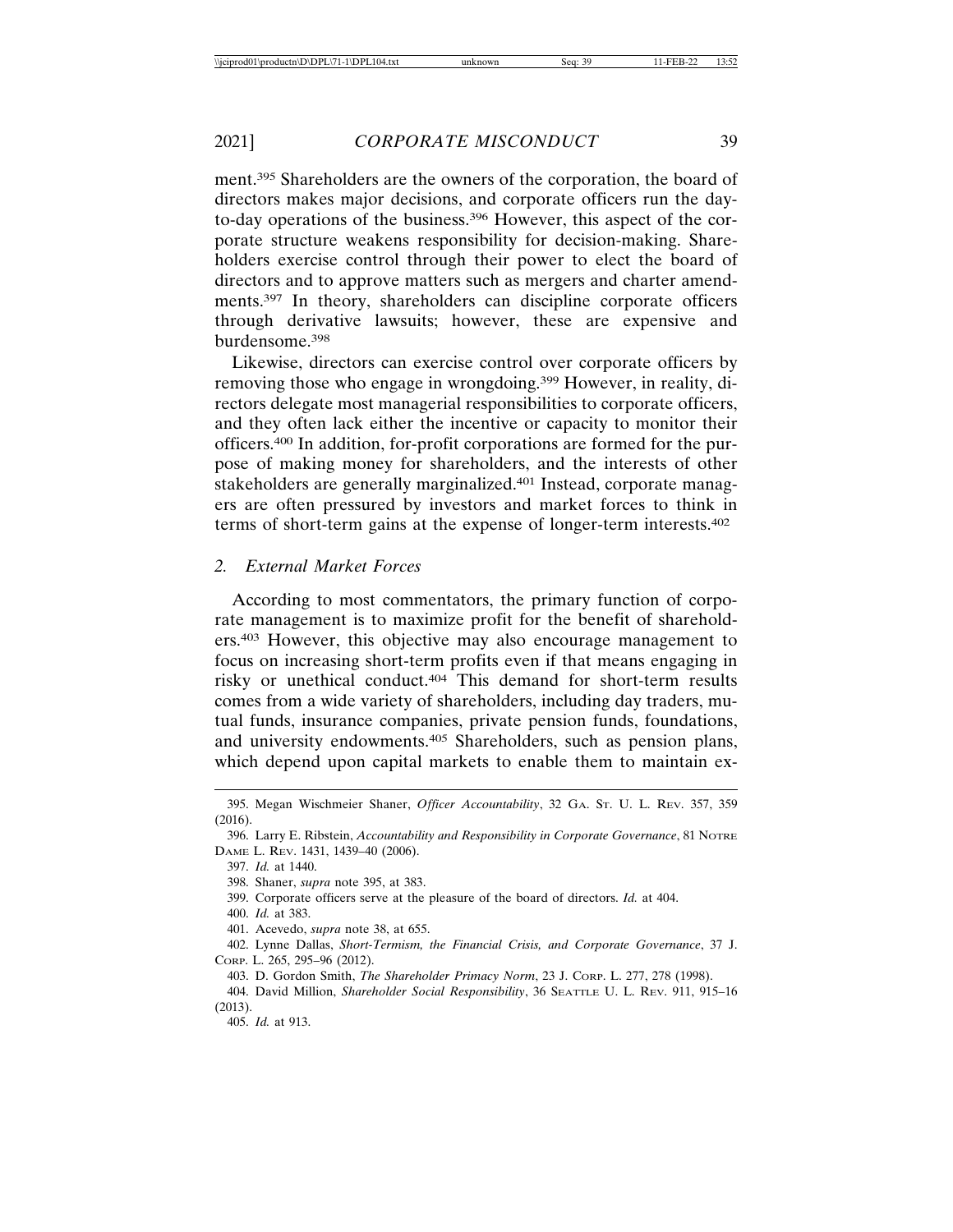isting benefit levels, often exert pressure to keep profits and stock prices high.406 In addition, because patent protection for drugs is relatively short, pharmaceutical companies often feel the pressure to introduce drugs to the market quickly and promote them aggressively before patent protection runs out and they face competition from cheaper generic equivalents.407 Competition from similar pharmaceutical products sometimes induces companies to engage in unethical or illegal sales practices.408

## *3. Financial Incentives and Cultural Norms within the Company*

In most companies, senior management determines the nature of corporate culture, and this in turn influences the behavior of lowerlevel employees.409 Thus, if senior officers and managers call for profits at any price or engage in shady or reckless practices, this conduct will undoubtedly affect the conduct of lower-level employees, including sales personnel.410

In addition, lower-level employees are often subjected to "stretch" goals or other policies that are aggressive or unethical.411 For example, pharmaceutical companies created an incentive structure that encouraged sales representatives to encourage doctors to prescribe drugs inappropriately.412

Another phenomenon that sometimes occurs is an excessive sense of loyalty to the company. In such an environment, being a "team player" and one who is loyal to the company is highly valued in many organizations.413 As the Vioxx experience demonstrates, this cultural norm can sometimes cause employees to go along with policies or decisions that they know are wrong.414

<sup>406.</sup> Bernard S. Sharfman, *Shareholder Wealth Maximization and Its Implementation Under Corporate Law*, 66 FLA. L. REV. 389, 394 (2014).

<sup>407.</sup> Ho, *supra* note 144, at 795.

<sup>408.</sup> *See, e.g.*, Zalesky, *supra* note 258, at 255 (discussing how competition between the makers of Lupron and Zoladex caused them both to violate the Anti-Kickback Act).

<sup>409.</sup> Kimberly D. Krawiec, *Organizational Misconduct: Beyond the Principal-Agent Model*, 32 FLA. ST. U. L. REV. 571, 599–600 (2005).

<sup>410.</sup> *Id*.

<sup>411.</sup> Donald Langevoort, *Chasing the Greased Pig Down Wall Street: A Gatekeeper's Guide to the Psychology, Culture, and the Ethics of Financial Risk Taking*, 96 CORNELL L. REV. 1209, 1230 (2011).

<sup>412.</sup> For example, some of Purdue's sales representatives received bonuses of up to \$240,000 for encouraging doctors to write more prescriptions for OxyContin. Roseann B. Termini, *50 Years Post-Controlled Substances Act: The War on Drugs Rages on with Opioids at the Forefront*, 46 OHIO N.U. L. REV. 1, 13 (2020).

<sup>413.</sup> Culp & Berry, *supra* note 117, at 31. 414. *Id.*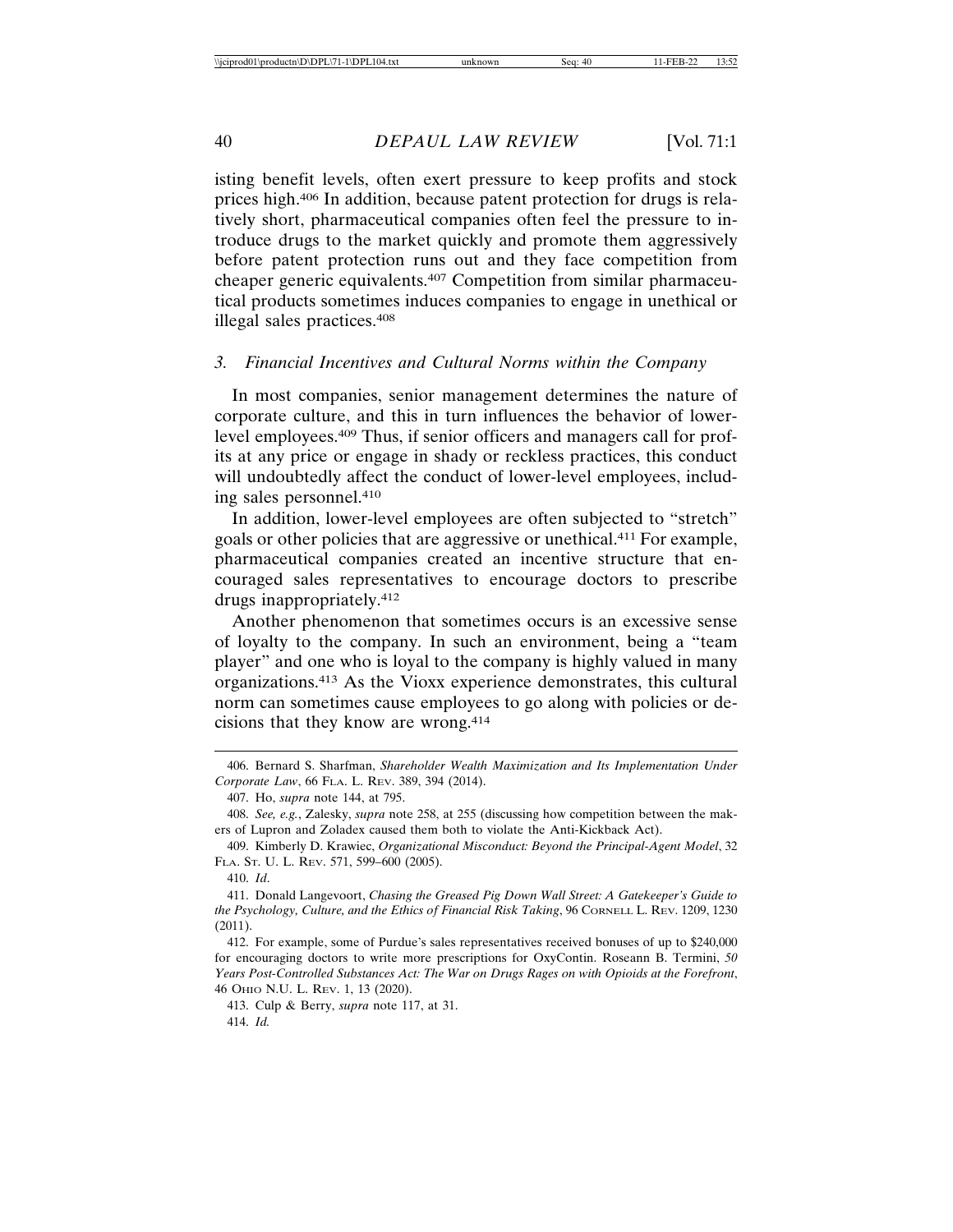#### V. SOLUTIONS

Unfortunately, corporate misconduct is a longstanding and pervasive practice among pharmaceutical companies.415 For this reason, I do not propose any sort of "magic bullet" but instead suggest a number of responses which, taken together, may have a beneficial effect. These proposals are for the FDA to: (1) develop more effective regulation over prescription drugs; (2) create economic incentives to discourage unethical behavior within the pharmaceutical industry; and (3) implement policies to change the current culture within the industry.

Part IV identified a number of areas where government regulation of pharmaceutical products could be strengthened.416 For example, the FDA needs to exercise more oversight and control over the preapproval clinical testing process so that harmful or ineffective drugs are not approved. In addition, the FDA should be given more power to respond promptly to adverse reaction reports and, if necessary, suspend the sale of drugs when safety concerns are raised. Furthermore, the FDA should ensure that approved warnings and other labeling are scientifically accurate and that they fully disclose all of a drug's serious risks.

The FDA also needs to regulate promotion and marketing activities by pharmaceutical companies more strictly. This includes prohibiting, or at least discouraging, the publication of ghostwritten articles regarding their products in medical and scientific journals. The FDA should also monitor branded advertising, particularly DTC advertising, to ensure that safety issues are fully disclosed.

Furthermore, the FDA should exercise more control over unbranded advertising. In particular, the agency should intervene when a drug company places misleading or fraudulent statements on its website, supports front groups for the purpose of touting its products, or pays speakers to act on its behalf without disclosure at professional conferences and events. The FDA should also aggressively search for and punish companies that unlawfully promote off-label uses of their products. Finally, the FDA should monitor the practices of sales representatives to ensure that they provide physicians with full and accurate information about the risks associated with their products.

Of course, there is no assurance that any of these proposals will actually be implemented. The pharmaceutical industry has a powerful lobby, and no doubt has sufficient political power to oppose any seri-

<sup>415.</sup> *See supra* Part II, notes 289–338.

<sup>416.</sup> *See supra* Part IV, notes 365–90.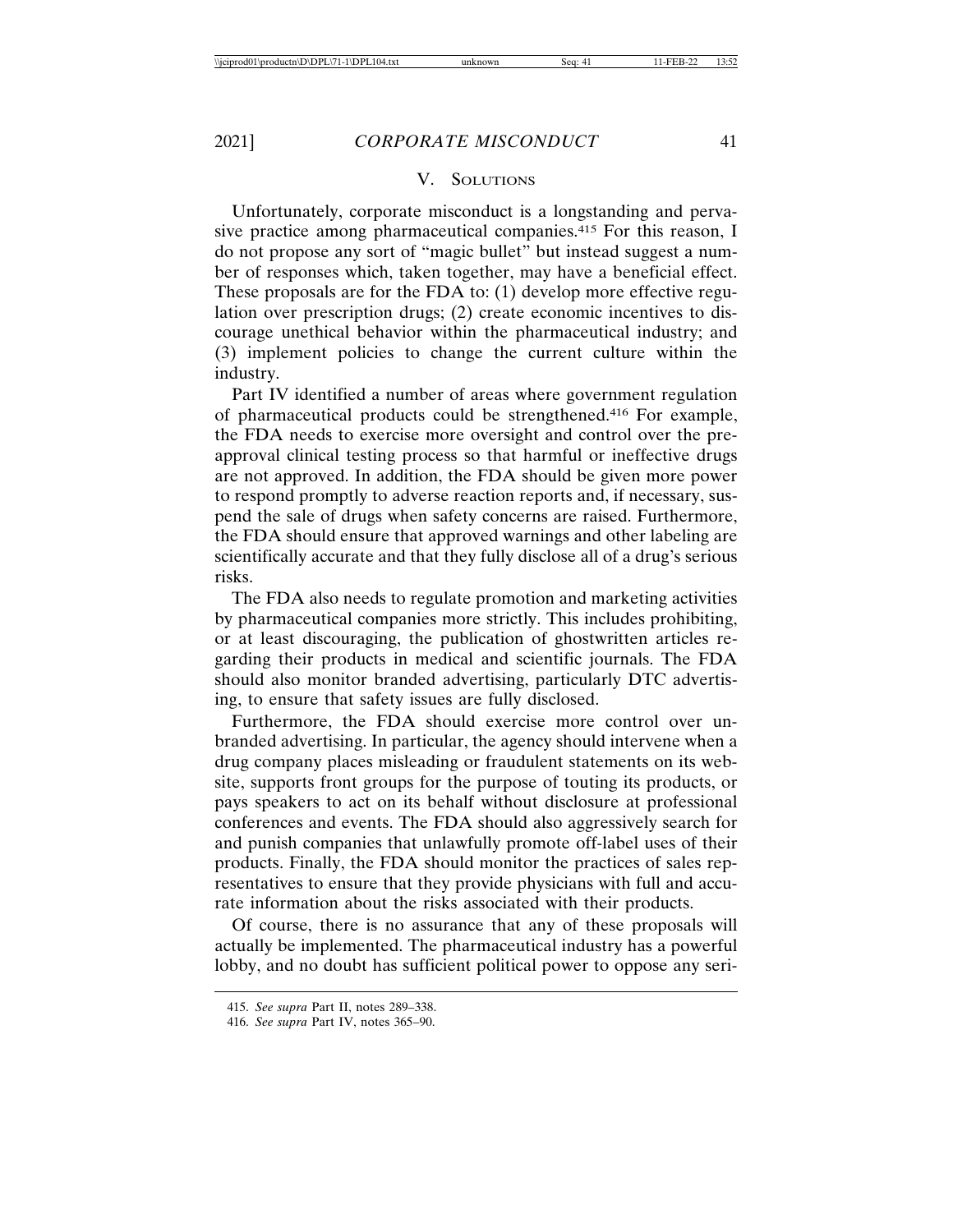ous attempt by Congress to increase the FDA's regulatory authority.417

As described earlier, corporations, including pharmaceutical companies, are motivated by profits and other economic incentives which sometimes encourage them to act irresponsibly.<sup>418</sup> Therefore, any response to this problem must include a range of financial measures to deter unwanted conduct.

One option is to increase the criminal and civil penalties imposed on companies that violate laws and regulations.419 Although pharmaceutical companies have paid millions of dollars in fines, civil penalties, and settlements, apparently these sanctions are not always sufficient to deter them from engaging in further misconduct.<sup>420</sup>

For example, Eli Lilly paid the federal government \$1.415 billion in 2009 for promoting off-label uses of its antipsychotic drug, Zyprexa.421 In comparison, for several years, annual sales of the drug amounted to \$4.2 billion.<sup>422</sup> Similarly, Pfizer paid a whopping \$2.3 billion fine for illegally marketing its painkiller, Bextra, but that amount allegedly amounted to less than three weeks of sales revenue from the drug.<sup>423</sup> GSK paid a \$3 billion fine in connection with its promotion of Paxil but reputedly made \$12 billion from sales of the drug.<sup>424</sup> Although Warner-Lambert paid the federal government a \$240 million criminal fine and \$190 million in civil penalties for promoting off-label uses of Neurontin,425 sales of that drug during the previous year were approximately \$2.7 billion.<sup>426</sup> Finally, Purdue paid more than \$600 million in fines and civil penalties to settle a case against it for "misbranding" OxyContin.427 However, OxyContin sales generated an estimated \$30 billion in revenue for the company between 1996 and 2019.<sup>428</sup>

Corporate compliance agreements are another tool that could be strengthened by making them longer in duration, more comprehen-

423. Ho, *supra* note 144, at 795.

424. McCarthy, *supra* note 5, at 454.

425. *In re* Neurontin Mtg. & Sales Practices Litig., 712 F.3d 21, 25 (1st Cir. 2013); *see also* Scheineson & Klinger, *supra* note 252, at 9.

426. Greene, *supra* note 238, at 653.

427. Frederickson, *supra* note 257, at 138.

428. Duckworth, *supra* note 326, at 260.

<sup>417.</sup> W. John Thomas, *The Vioxx Story: Would It Have Ended Differently in the European Union?,* 32 AM. J.L. & MED. 365, 376 (2006).

<sup>418.</sup> *See supra* Part I, notes 6-88.

<sup>419.</sup> McCoy, *supra* note 136, at 69–70.

<sup>420.</sup> Anita Bernstein, *Enhancing Drug Effectiveness and Efficacy Through Personal Injury Litigation*, 15 J.L. & POL'Y 1051, 1054 (2007).

<sup>421.</sup> David G. Owen, *Dangers in Prescription Drugs: Filling a Private Law Gap in the Healthcare Debate*, 42 CONN. L. REV. 733, 737 (2010).

<sup>422.</sup> Curtin & Relkin, *supra* note 141, at 1784.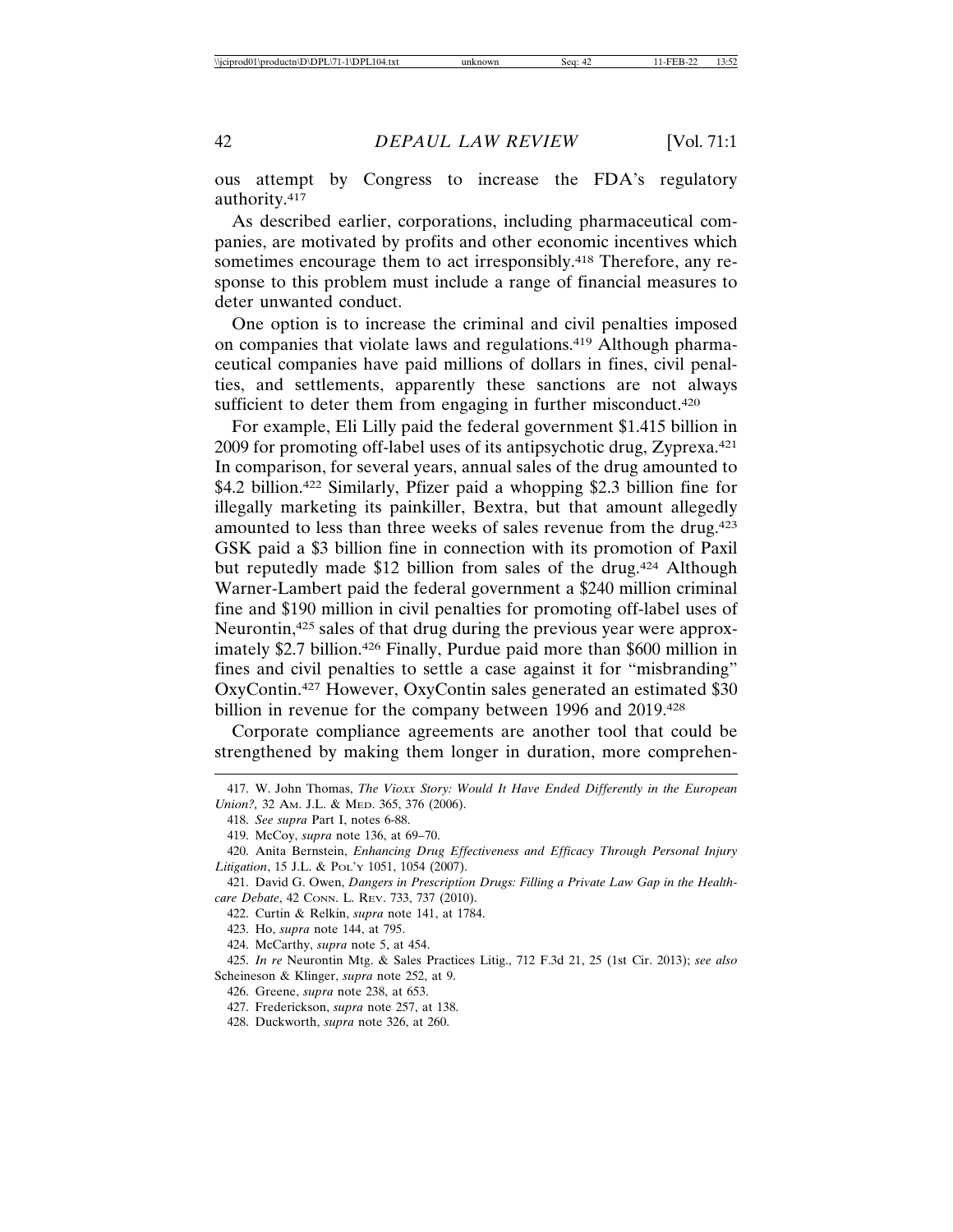sive in scope, and more closely supervised by the regulatory agency. Some commentators have suggested that corporate officers should be held civilly, and even criminally, liable for allowing their companies to engage in illegal conduct.429

Arguably, corporate misconduct may also be deterred by the threat of civil litigation.430 In general, personal injury actions by private individuals are problematic.431 For example, of the hundreds of lawsuits that were brought against the manufacturers of SSRI drugs, most were either settled or dismissed.432 Only one such case, *Estates of Tobin v. SmithKline Beecham Pharmaceuticals*, resulted in a verdict for the plaintiff.433 However, it should be noted that the possibility of recovering punitive damages would appear to give plaintiffs more bargaining power in settlement negotiations.434

Consolidated actions, such as class actions and multidistrict litigation, are another matter. Although courts are sometimes reluctant to certify a class when personal injuries are involved,<sup>435</sup> over the years, there have been a number of successful consolidated class actions brought against pharmaceutical companies.436

The final—and more controversial—economic incentive is civil litigation by governmental entities. During the past forty years or so, state and local governments have sued various product manufacturers, including pharmaceutical companies.437 The most significant example of this is the litigation currently being brought by state and local governments against the manufacturers, distributors, and retail sellers of opioid products.438 Some of these cases have been brought in state courts by state attorneys general under the state's *parens patriae*

433. Estates of Tobin v. SmithKline Beecham Pharmaceuticals, 164 F. Supp. 2d 1278, 1290 (D. Wyo. 2001).

434. Thomas Koenig, *The Shadow Effect of Punitive Damages on Settlements*, 1998 WIS. L. REV. 169, 172 (1998).

435. Richard A. Epstein, *Class Actions: Aggregation, Amplification, and Distortion*, 2003 U. CHI. LEGAL F. 475, 475 (2003).

436. *E.g.*, *In re* Vioxx Prods. Liab. Litig., 239 F.D.R. 450 (E.D. La. 2006); *In re* Lupron Marketing & Sales Practices Litig. MDL No. 1430, 2005 WL 2005 WL 1140553 (D. Mass. 2005).

437. *See supra* Part II, notes 72-78 (Exxon Valdez oil spill); 322-360 (opioids).

438. Ausness, *supra* note 353, at 566.

<sup>429.</sup> *See generally* McCarthy, *supra* note 5.

<sup>430.</sup> Jill E. Fisch, *The Overstated Promise of Corporate Governance*, 77 U. CHI. L. REV. 923, 938–39 (2010).

<sup>431.</sup> Jonathan T. Molot, *Litigation Finance: A Market Solution to a Procedural Problem*, 99 GEO. L.J. 65, 85–86 (2010).

<sup>432.</sup> Andrew E. Falsetti*, Fluoxetine-Induced Suicidal Ideation: An Examination of the Medical Literature, Case Law, and the Legal Liability of Drug Manufacturers*, 57 FOOD & DRUG L.J. 273, 283 (2002).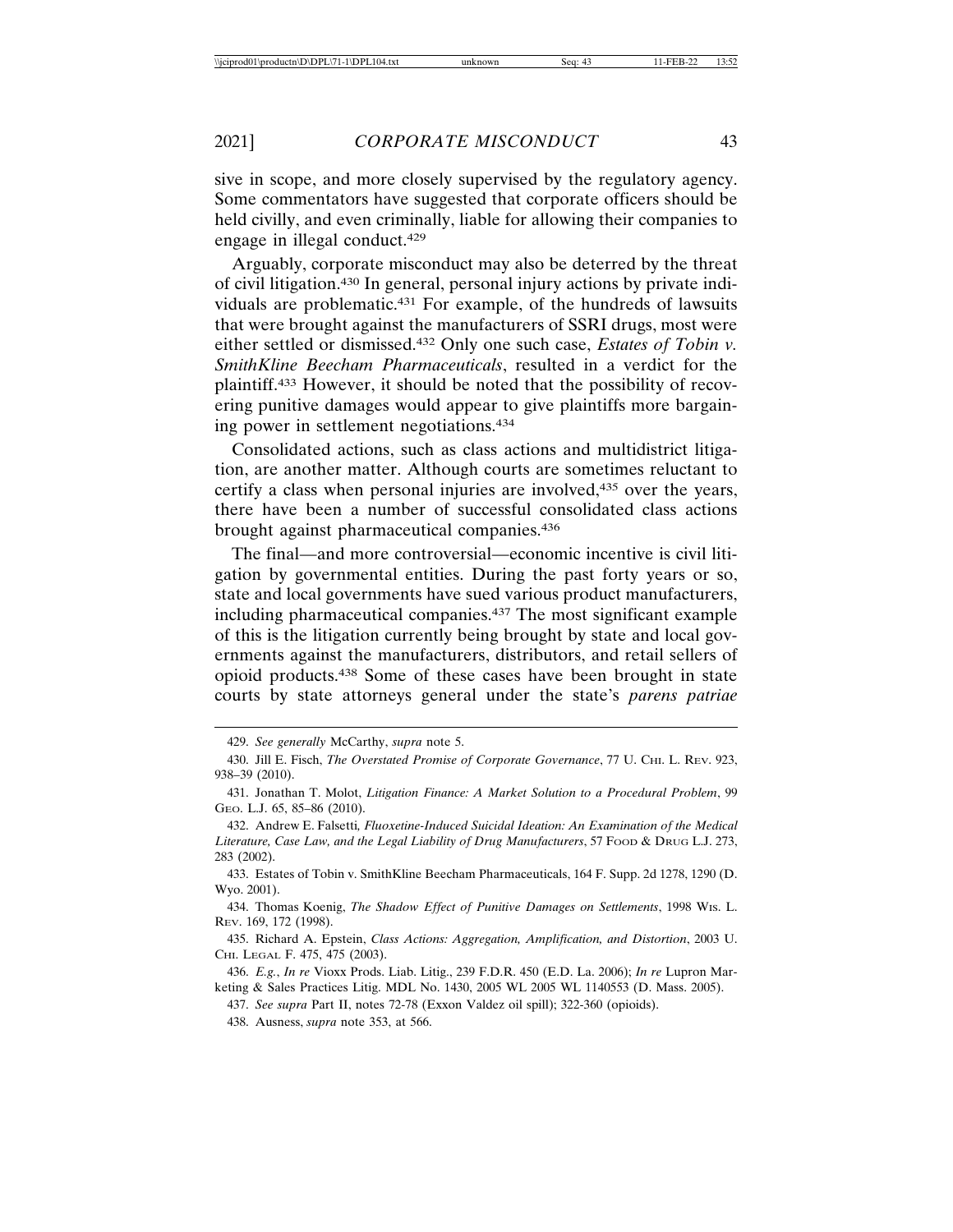power.439 Another group of cases, currently numbering more than 2,500, has been transferred to a federal district court in Cleveland under the Multidistrict Litigation Act.440 So far, although a few cases have been settled, most of them have not yet been resolved.441 However, it is fair to say that any settlement that is reached will cost the defendants billions of dollars.

Factors such as regulatory sanctions and social pressure can sometimes lead to a change in corporate culture.442 For example, government sanctions, reinforced by pressure from women's groups and civil rights organizations, have had a salutary effect on corporate culture in the entertainment industry.443 Government regulations against "redlining" have caused financial institutions to abandon the practice.<sup>444</sup> The Occupational Safety and Health Administration regulations have led workers and employers to adopt practices that make the workplace safer.445

One regulatory device that has been used to change company practices, though not necessarily the underlying corporate culture, is a compliance agreement which is typically part of a plea agreement or settlement in a criminal or civil case, and which obligates the defendant to implement certain practices or to discontinue others in order to comply with government laws or regulations.446 Both Purdue Pharma and a number of other opioid companies have entered into such an agreement after being charged with violating federal regulations involving the labeling or distribution of opioid products.447

<sup>439.</sup> Gable, *supra* note 354, at 312.

<sup>440.</sup> Catherine M. Sharkey, *The Opioid Litigation: The FDA is MIA*, 124 DICK. L. REV. 669, 670 (2020).

<sup>441.</sup> Engstrom & Rabin, *supra* note 323, at 319. One case, *Oklahoma* ex rel. *Hunter*, resulted in a decision for the state of Oklahoma. No. C1-2017-816, 2019 Okla. Dist. LEXIS 3486, at \*11 (Aug. 26, 2019). In addition, several other trials are currently underway or scheduled for trial in various courts. Pannier, *supra* note 360, at 290.

<sup>442.</sup> David Hess & Christie L. Ford*, Corporate Corruption and Reform Undertakings: A New Approach to an Old Problem*, 41 CORNELL INT'L L.J. 307, 311 (2008).

<sup>443.</sup> Sara Khorasani, *Harvey of Hollywood: The Face That Launched a Thousand Stories*, 41 HASTINGS COMMS. & ENT. L.J. 103, 123–24 (2019).

<sup>444.</sup> Steven Pitt & Daniel Maldonado*, Prohibiting de Facto Insurance Redlining: Will Hurricane Katrina Draw a Discriminatory Redline in the Gulf Coast Sands?*, 14 WASH. & LEE J. CIVIL RTS. & SOC. JUST. 199, 209–18 (2008).

<sup>445.</sup> Wayne B. Gray & John T. Scholtz, *Does Regulatory Enforcement Work? A Panel Analysis of OSHA Enforcement*, 21 L. & SOC. REV. 177, 199 (1993).

<sup>446.</sup> *See generally* F. Joseph Warin & Jason C. Schwartz*, Corporate Compliance Programs as a Component of Plea Agreements and Civil and Administrative Settlements*, 24 J. CORP. L. 71 (1993).

<sup>447.</sup> *E.g.*, Andrew F. Letting, *Corporate Accounting for the Opioid Epidemic*, 66 DOJ J. Fed. L. & Prac. 159, 165, 168–70 (2018) (discussing agreements with Purdue, Mallinckrodt, McKesson Corp. and Cardinal Health, Inc.).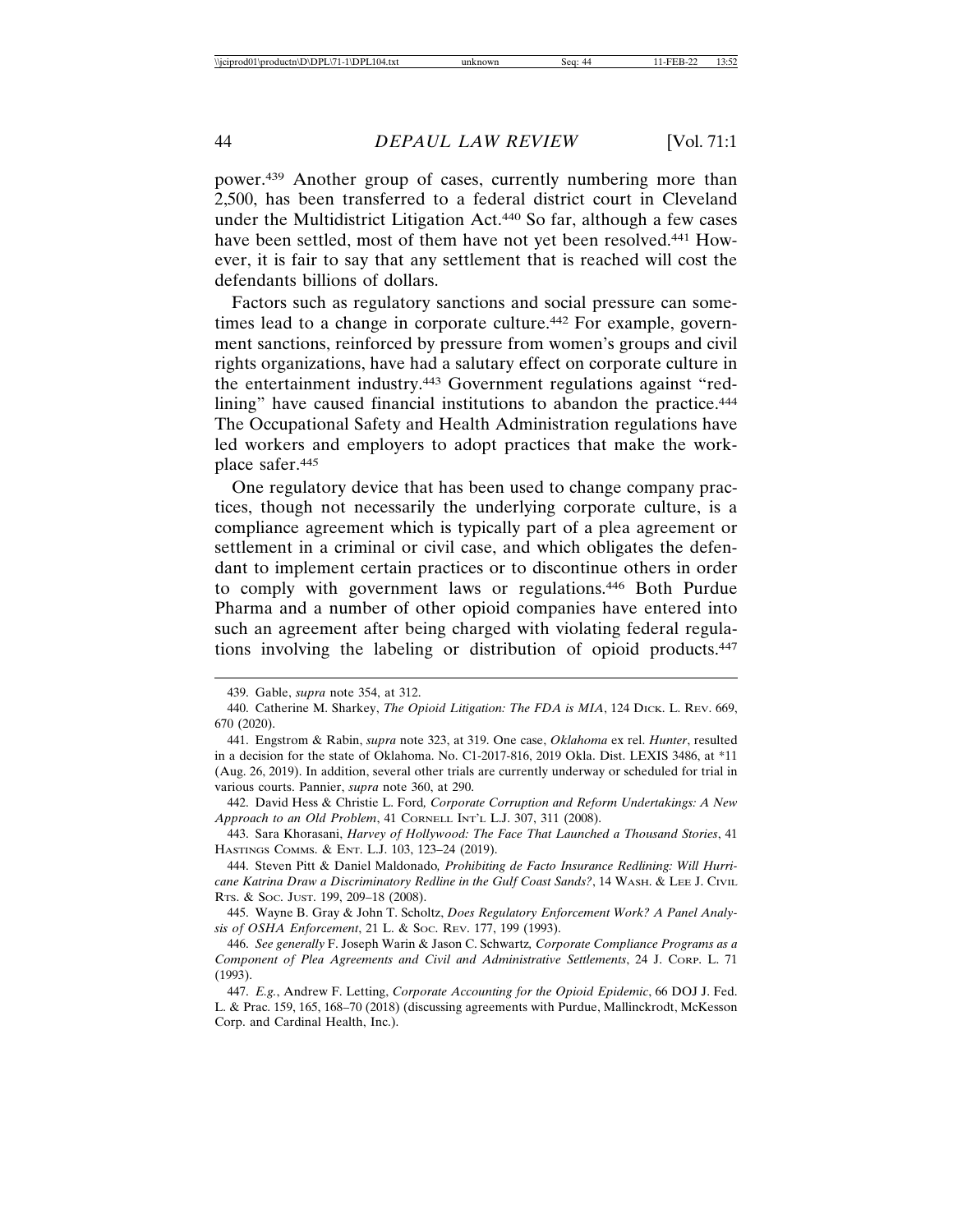While these agreements have some value, their effectiveness may be reduced by the fact that they are sometimes limited in duration.<sup>448</sup>

Corporations also respond to changes in social mores and attitudes. Thus, for example, many companies are taking measures to reduce their carbon footprint now that public concern about climate change has increased.449 In addition, increasing diversity in the workplace has led to the enactment of statutes prohibiting sexual harassment and gender discrimination in employment.450

Corporate behavior may also be influenced by the threat of a negative market reaction to the disclosure of unethical practices.451 Most pharmaceutical companies want to be regarded by the public as honest and socially responsible. Therefore, one would hope that past and present scandals will eventually cause them to adopt a corporate culture that corresponds more closely to the benign public image that they wish to cultivate.

#### **CONCLUSION**

Fraud and other forms of misconduct are pervasive and deeply ingrained in the operations and practices of the pharmaceutical industry.452 Among other things, drug companies have been accused of manipulating the results of clinical trials, concealing damaging information revealed by failed trials, falsely assuring doctors that their products are safe and effective, promoting off-label uses of their products, bribing doctors to overprescribe their drugs, and encouraging healthcare providers to file false claims to Medicare and Medicaid.453

There are a number of factors that encourage such misconduct, including weak regulation, pressure from investors to maximize profits, and internal compensation practices that encourage employees to increase sales at any cost. This Article has made a number of suggestions to encourage pharmaceutical companies to behave more responsibly.454 First, the FDA must be given sufficient authority and resources to tighten up the drug approval process and provide better oversight over the marketing and promotion of prescription drugs and

<sup>448.</sup> Warin & Schwartz*, supra* note 446, at 86.

<sup>449.</sup> Emma M. Lloyd, *"Greening" the Supply Chain: Why Corporate Leaders Make It Matter*, 27 J. LAND USE & ENVTL. L. 31, 55–64 (2011).

<sup>450.</sup> Erika C. Collins, *Global Diversity Initiatives*, 46 INT'L LAW. 987, 989–96 (2012) (discussing gender-based anti-discrimination measures in various countries).

<sup>451.</sup> Margaret Ryznar & Karen E. Woody, *A Framework on Mandating Versus Incentivizing Corporate Social Responsibility*, 98 MARQ. L. REV. 1667, 1674 (2015).

<sup>452.</sup> McCarthy, *supra* note 5, at 443.

<sup>453.</sup> *See supra* Part III.

<sup>454.</sup> *See supra* Part V.